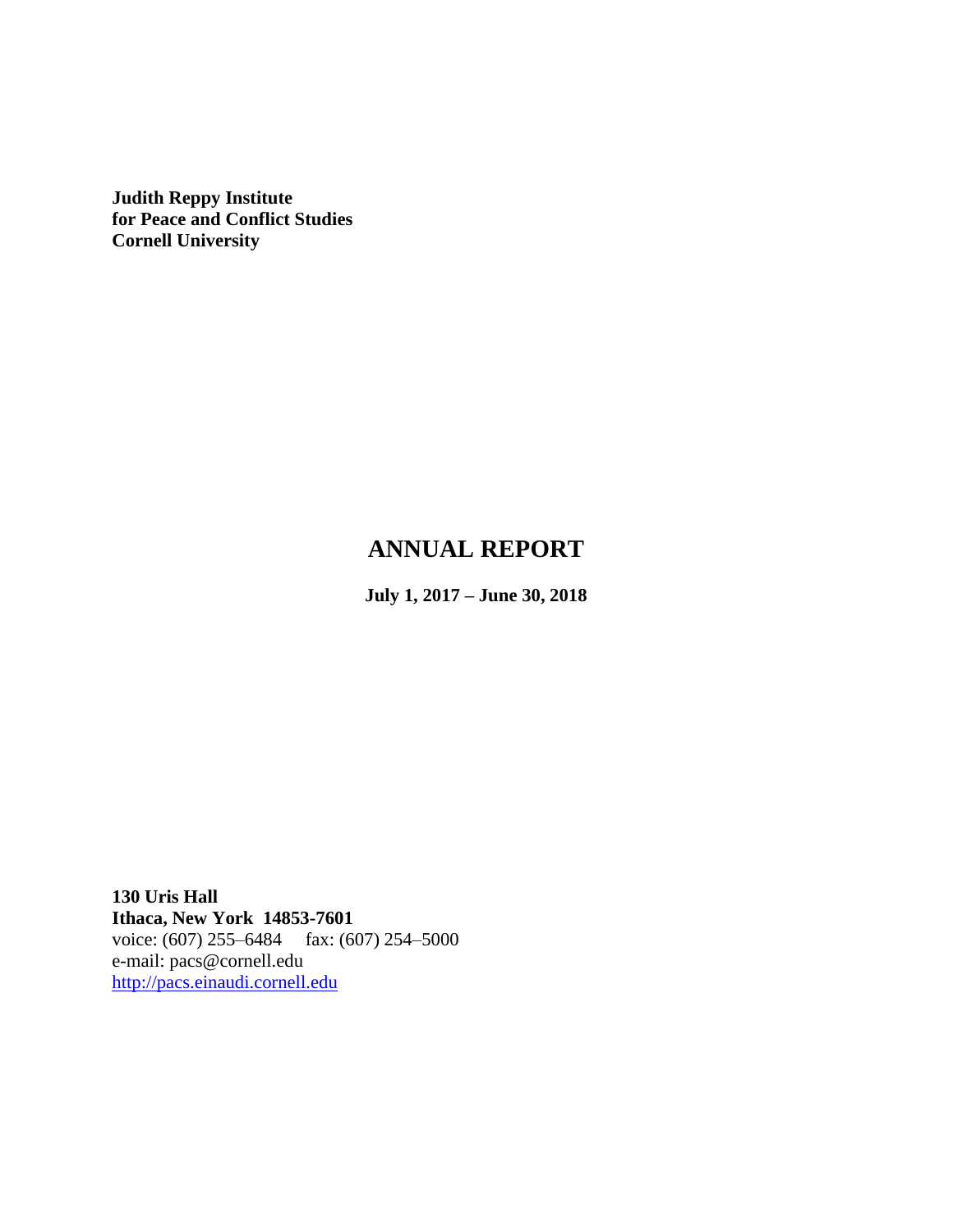# **Table of Contents**

| <b>RESEARCH</b>   |    |
|-------------------|----|
|                   |    |
| VISITORS.         |    |
|                   |    |
|                   |    |
|                   |    |
|                   |    |
|                   |    |
|                   |    |
|                   |    |
| <b>COURSES.</b>   |    |
|                   |    |
|                   |    |
|                   |    |
|                   |    |
|                   | 21 |
| <b>APPENDICES</b> | 24 |
|                   |    |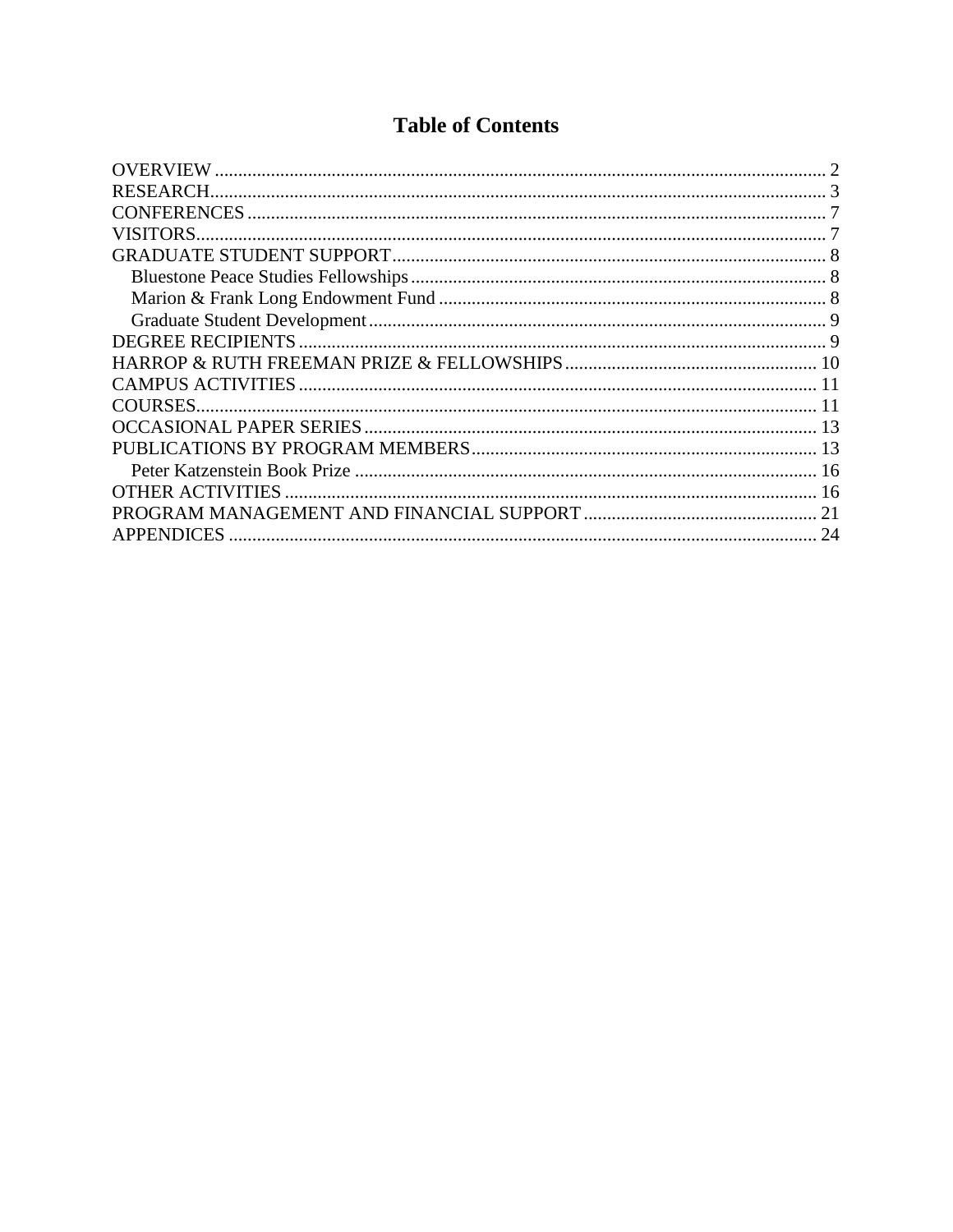#### **OVERVIEW**

<span id="page-2-0"></span>The Judith Reppy Institute for Peace and Conflict Studies is an interdisciplinary program devoted to research and teaching on the problems of war and peace, arms control and disarmament, and more generally, instances of collective violence. Founded in 1970 as the Peace Studies Program with the support of the University's Center for International Studies and the Program on Science, Technology and Society, the Institute maintains an abiding interest in issues in science and security. Building on its long-standing attention to nuclear non-proliferation, the Reppy Institute now focuses as well on security issues related to cybertechnology and missile defense. Institute members work on a range of other topics, among them ethnic conflict, human rights, regional security, terrorism, gender and peacekeeping, international humanitarian law (laws of war), and economics and national security. As of July 1, 2010, the Reppy Institute, formerly the Peace Studies Program, was renamed to honor Professor Judith Reppy for her dedication to the program over the decades.

The Reppy Institute is distinguished by its thoroughly interdisciplinary character and its emphasis on long-term policy issues. Both are essential for the Institute's objective of investigating the intellectual foundations of security and the preservation of peace. This commitment motivates the research and training activities of faculty and post-doctoral fellows, as well as graduate and undergraduate students associated with the Institute.

Several of the Institute's research projects resulted in publicationsin 2017–18. In summer 2017 Oxford University Press published a book edited by Matthew Evangelista and Nina Tannenwald, *Do the Geneva Conventions Matter?*—the product of workshops at Cornell, Brown, and the Peace Research Institute of Frankfurt. The papers from the Italy project, based on a workshop at Cornell and a follow-up one in Turin, came out in 2018 as a book with Routledge under the title *Italy from Crisis to Crisis: Political Economy, Security, and Society in the 21st Century*.

In 2017 the Reppy Institute also arranged for the Cornell University Library to archive materials from the late Randall Forsberg's Institute for Defense and Disarmament Studies (IDDS). The Institute's internationalization grant from the Einaudi Center made it possible to launch two projects related to the material: 1) Agnieszka Nimark's documentary film on the 1980s nuclear disarmament movement; and 2) an e-publication based on Forsberg's unpublished 1997 MIT dissertation "Toward a Theory of Peace: The Role of Moral Beliefs." This is now available at [https://einaudi.manifoldapp](https://einaudi.manifoldapp.org/projects/toward-a-theory-of-peace) [.org/projects/toward-a-theory-of-peace](https://einaudi.manifoldapp.org/projects/toward-a-theory-of-peace) and is forthcoming in a paper version from Cornell University Press.

Internationalization grants have supported a series of conferences in Stockholm. The 4<sup>th</sup> Annual Conference on International Studies in the  $21<sup>st</sup>$  Century took place June 11–12, 2018. Jonathan Kirshner had separate funding for the workshop on "Monetary Conflict and Disorder in the New Age of Uncertainty" that took place at Cornell May 17–18, 2018. The Reppy Fellows again hosted an interdisciplinary graduate student workshop on peace and security studies that took place March 23– 24, 2018.

The Institute hosted the premier showing of the documentary film *Nemtsov* and a panel discussion on non-academic careers for PhDs in international security and development. There is more information on both of these events given in the Campus Activities area of this report.

Other Reppy Institute activities in 2017–2018 focused on the Institute's central missions of supporting student and faculty teaching and research, cross-campus interactions, and off-campus outreach. Activities included workshops (see the Conference section of this report), weekly seminars (see Appendix A for a list of speakers and their titles), scheduled meetings of speakers with graduate students affiliated with the Institute (see Appendix B), and co-sponsorship of a number of speakers, symposia, and other special events with other campus groups (see Appendix C).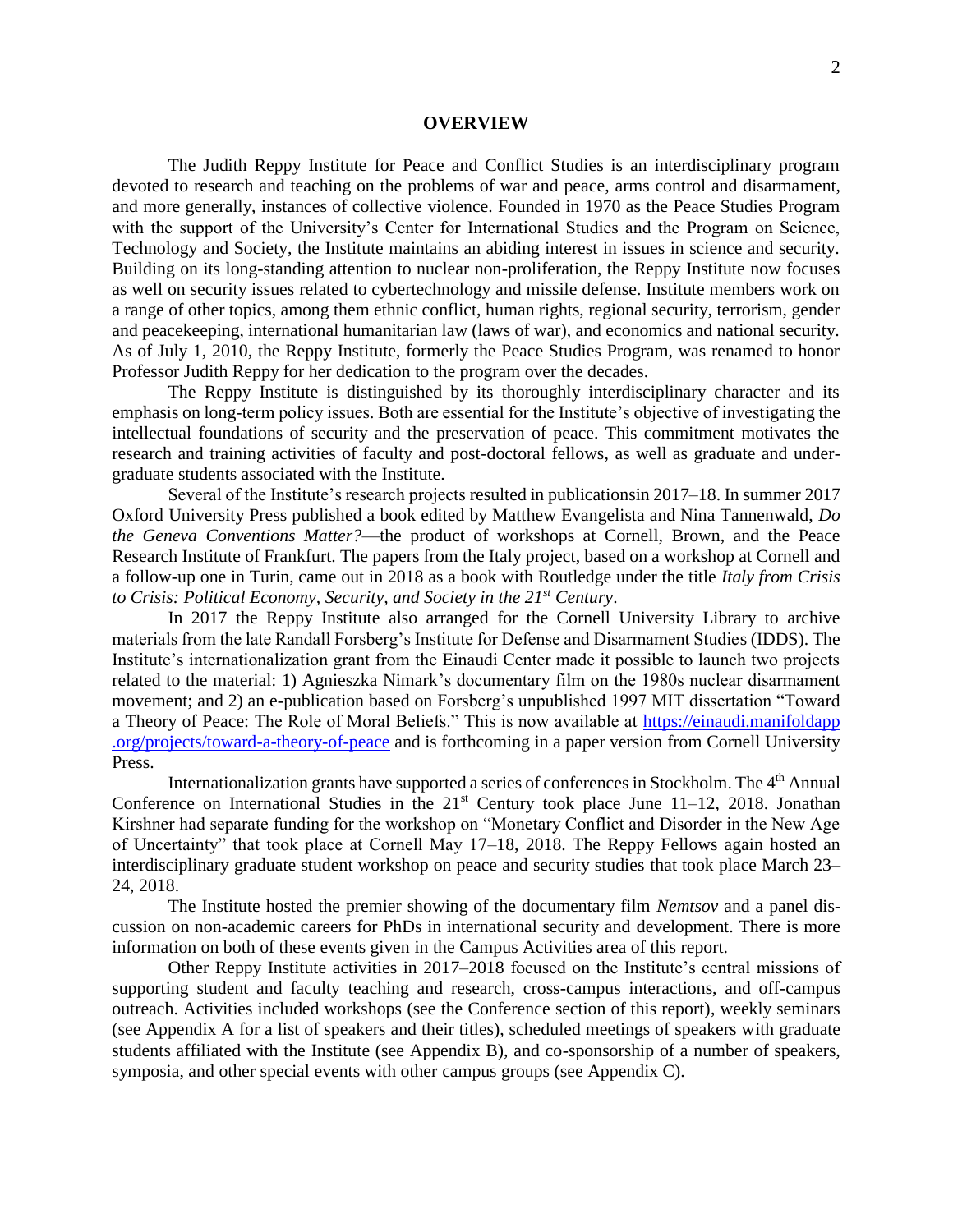## **RESEARCH**

<span id="page-3-0"></span>The Judith Reppy Institute for Peace and Conflict Studies seeks to encourage faculty and graduate student research and writing on problems of international peace and security, broadly defined.

The NukeGeeks group that began meeting during the John D. and Catherine T. Mac-Arthur Foundation project for research on "Creating Conditions for a Stable Transition to a New Nuclear Order" has turned out to be a valuable forum for faculty, students, and visitors to discuss nuclear issues. They continued to meet during AY 2017−2018 and plan to resume their discussions in spring 2019.

The Institute continued to promote and facilitate graduate student professional development by hosting a series of small group meetings, a practice initiated by Jonathan Kirshner in spring 2009. The meetings provide the opportunity for graduate students to discuss their research projects with outside speakers. Naomi Egel, a government graduate student and the director's fellow, hosted these small group meetings in 2017–2018 (see the list of graduate student development activities in Appendix B).

An archive containing papers from the Institute for Defense and Disarmament Studies (IDDS) from 1974–2007 was deposited in the Archive Division of Rare and Manuscript Collections at the Cornell University Library (Collection Number: 8588). IDDS was created by the noted peace scholar and activist Randall Forsberg (1943–2007) to carry out research and analysis in support of policies that would reduce the risk of war. IDDS compiled and published information on worldwide military forces, tracked arms

control activities through the *Arms Control Reporter*, and trained several generations of student interns in the use of sources and policy analysis. Forsberg played a major role in the Nuclear Weapons Freeze movement of the early 1980s, and the archive is particularly rich in materials relating to that period.

Judith Reppy served as chairman of the Board of Directors, and Matthew Evangelista was also on the Institute's Board. The bulk of the materials in the archive comprise the many boxes of IDDS-related papers which were in storage at the time of Randall Forsberg's death. There are also some related items donated by friends and associates of Forsberg, as well as papers and correspondence from her early years at SIPRI. The IDDS boxes were in no particular order in the storage facility and were not numbered. Fortunately, with the help of Agnieszka Nimark, we were able to give the library a fairly complete inventory of the contents, and the library provides a search function that allows one to search by key terms. To review the contents of the boxes, go here: [http://rmc.library.cornell.edu/EAD/htmldocs/](http://rmc.library.cornell.edu/EAD/htmldocs/RMM08588.html) [RMM08588.html.](http://rmc.library.cornell.edu/EAD/htmldocs/RMM08588.html)

To use the archive you will need to create a research account following the instructions here: [https://rare.library.cornell.edu/services/](https://rare.library.cornell.edu/services/‌visit) [visit.](https://rare.library.cornell.edu/services/‌visit)

You can see the catalog record for the collection here: [https://newcatalog.library.cornell](https://newcatalog.library.cornell.edu/catalog/9865049) [.edu/catalog/9865049.](https://newcatalog.library.cornell.edu/catalog/9865049)

In 2017–2018 peace and conflict studiesrelated research activities included the individual research interests of these faculty:

**Mabel Berezin** (Sociology) is a comparative sociologist whose work explores the inter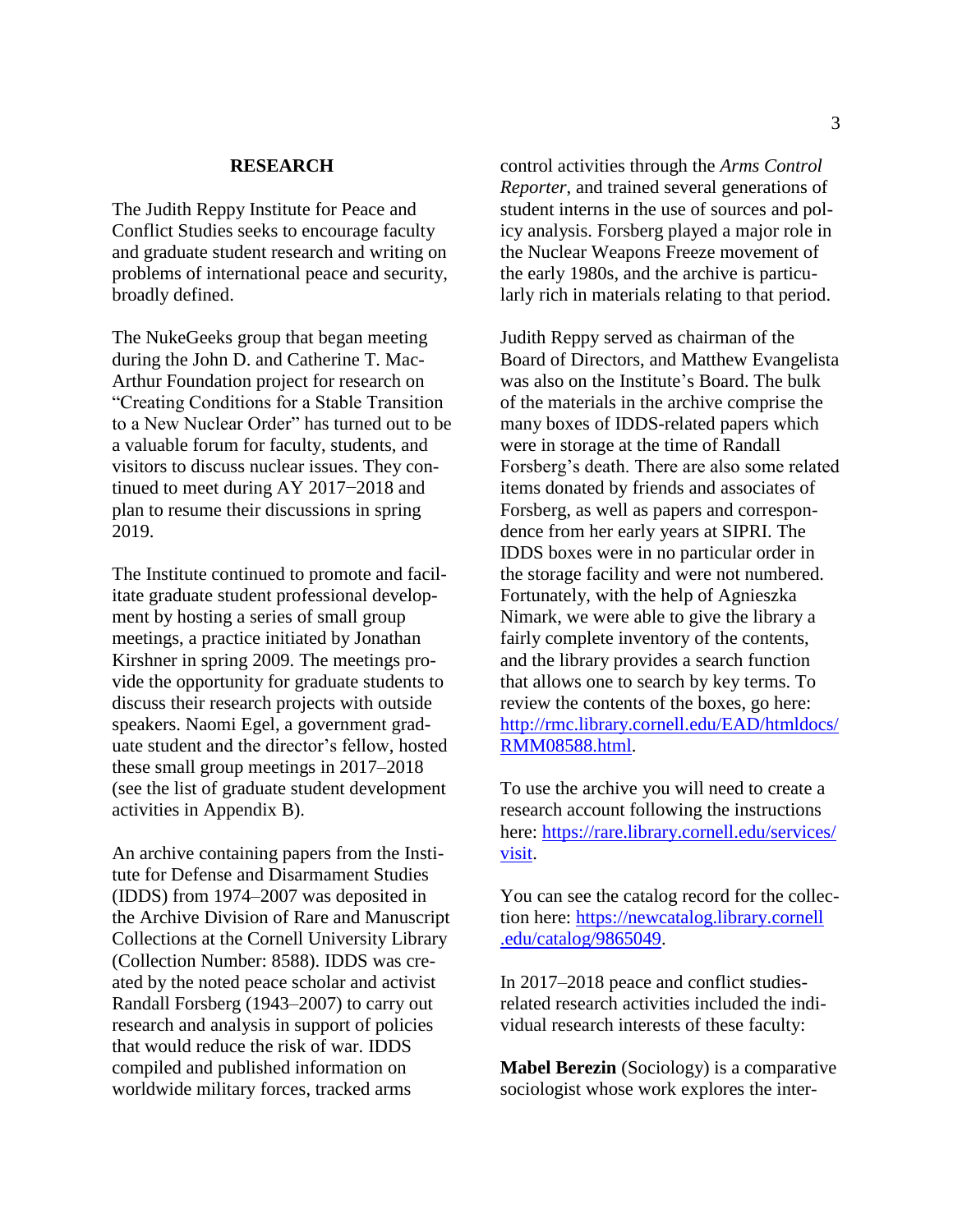section of political institutions and cultural meanings with an emphasis on challenges to democratic cohesion and solidarity in Europe and the United States. In 2018–2019 she will be a Member of the School of Social Sciences at the Institute for Advanced Study in Princeton, NJ.

**Allen Carlson**'s (Government) research interests include international relations, Chinese foreign policy, and Asian security. He is currently developing a research project that explores the issue of nontraditional security in China's emerging relationship with the rest of the international system.

**Matthew Evangelista**'s (Government) research focuses on international conflict, especially its ethical and legal dimensions and the influence of gender and nationalism. His current project is called "Bombing among Friends," and looks at the Allied air campaign in Italy during World War II from the perspective of political and military leaders, pilots and bombing crews, and civilian victims.

**Isabel Hull** (History) studies Germany from 1700–1945 (especially sociopolitical, administrative, political theory, and gender/sexuality), international laws of war, the First World War, fascism, and genocide. She is researching a book-length project on the cultural history of diplomacy, *jus ad bellum*, and state aggression from 1815 to 1914.

**Karim-Aly Kassam**'s (Natural Resources) research focuses on the connectivity of human and environmental relations, addressing indigenous ways of knowing, food sovereignty, sustainable livelihoods, climate change, and the creation of an International University in Mountain Science.

**Peter Katzenstein**'s (Government) research includes projects on the financial crisis, civilization politics, soft power (law, popular culture, public diplomacy, and religion), and America's changing role in the world. He has been appointed WZB Fellow at the Berlin Social Science Center through 2018.

**Jonathan Kirshner**'s (Government) research interests focus on political economy and national security, and the politics of international money and finance. He is currently pursuing projects on Classical Realism, the international political implications of the financial crisis and its aftermath, and the politics of mid-century cinema.

**Sarah Kreps**' (Government) research interests include international relations, security, political economy, law, and nuclear proliferation issues.

**George Lewis'** (Reppy Institute) research has focused on several issues involving ballistic missile defenses. His research focuses on the technology, capabilities, and implications of ballistic missile defense systems, with an emphasis on space- and groundbased sensor systems, and on outer space surveillance technology and capabilities. During 2017–2018 he participated in the Nuke Geeks and also operated his blog on ballistic missile defense and outer space security issues from a technical perspective, [http://www.mostlymissiledefense.com.](http://www.mostlymissiledefense.com/)

**Judith Reppy**'s (Science and Technology Studies) major research interest is arms control policies, including export control policies for emerging technologies.

**Rebecca Slayton**'s (Science and Technology Studies) research and teaching examine the relationships between and among risk, gov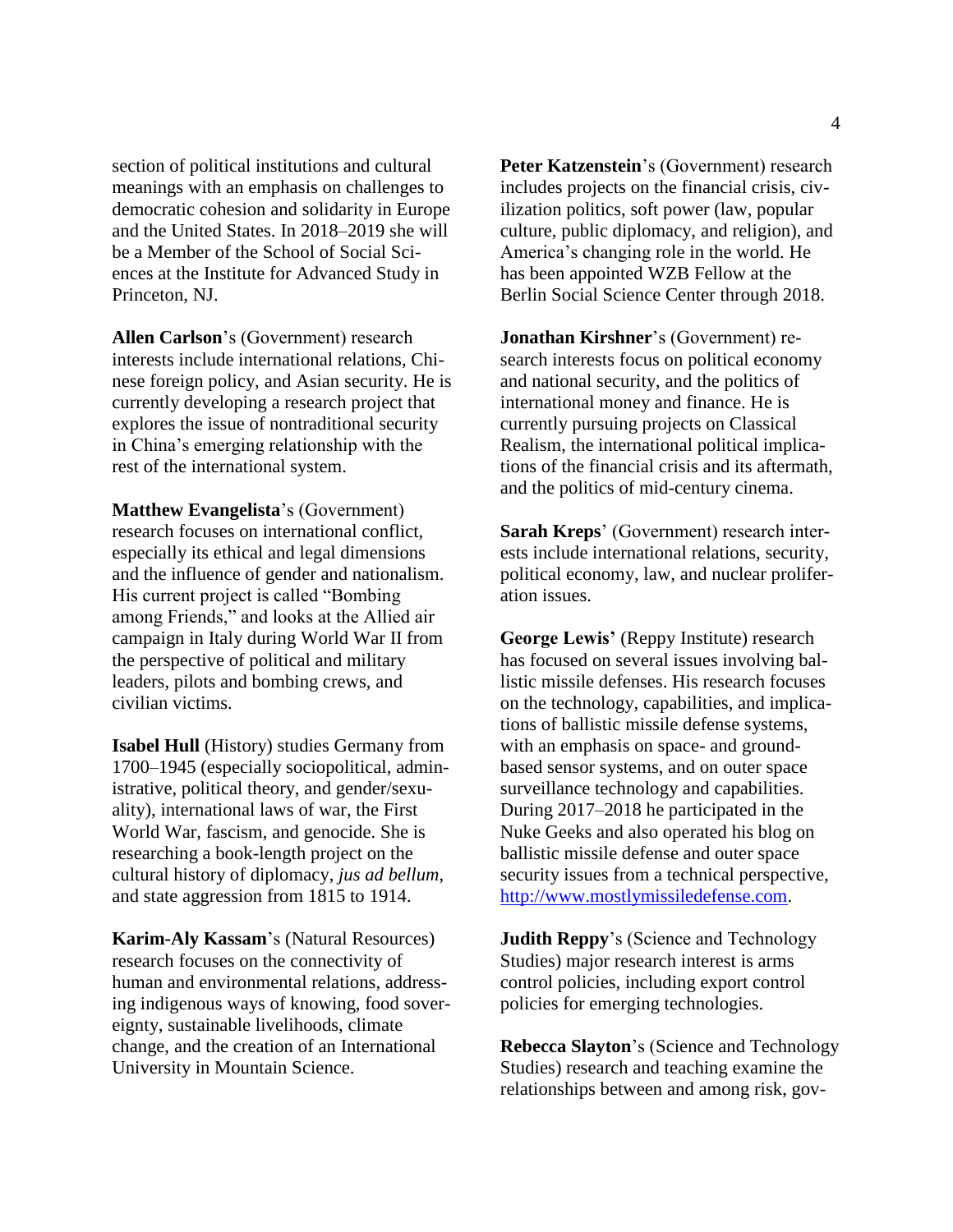ernance, and expertise, with a focus on international security and cooperation since World War II. Her first book, *Arguments that Count: Physics, Computing, and Missile Defense, 1949–2012* (MIT Press, 2013), shows how the rise of a new field of expertise in computing reshaped public policies and perceptions about the risks of missile defense in the United States. Slayton's second book project, *Shadowing Cybersecurity*, examines the emergence of cybersecurity expertise through the interplay of innovation and repair. Slayton is also working on a third project which examines tensions intrinsic to the creation of a "smart" electrical power grid—i.e., a more sustainable, reliable, and secure grid. Both of these current projects are supported by a five-year National Science Foundation CAREER award, "Enacting Cybersecurity Expertise." Slayton is also a project lead on research funded by the Department of Homeland Security Center of Excellence, on the Critical Infrastructure Resilience Institute.

**Barry Strauss**'s (History) research interests include military and diplomatic history, maritime history, history of strategy, military sociology, and regional conflict (Mediterranean and East Asia). He is working now on a book on how the Roman emperors from Augustine to Constantine coped with crisis and decline, *The Twelve Caesars: Lions and Foxes*, for Simon & Schuster.

**Steven Ward** (Government) studies international relations theory, international security, power transitions, grand strategy, international social status, American foreign policy, alliances, and military intervention.

A number of graduate students are writing or have completed theses that are related to the research interests of the program, including:

**Amanda Bosworth**'s (History) dissertation project explores how Russians, Americans, and Canadians navigated diplomacy in a new North Pacific after the transfer of Alaska, especially as they tried to preserve the declining, but extremely profitable, fur seal population. In 2017–18 she conducted research at the New Bedford Whaling Museum Library in July 2017, and from September 2017–July/August 2018 she was in Sitka, Juneau, Fairbanks, and Anchorage, Alaska, and St. Petersburg and Moscow, Russia, affiliated with the Russian Academy of Sciences in Moscow for the year.

**Robert Cantelmo**'s (Government) research interests include international security, grand strategy, nuclear security, and military effectiveness.

**Benedetta Carnaghi**'s (History) dissertation, tentatively titled "Seers or Seen? Comparative History of Fascist and Nazi spies, 1927–1945," is a comparative and connected history of spies in the Fascist secret police, called OVRA, and its Nazi counterpart, the Gestapo, from 1927 (the genesis of the OVRA) to 1945 (the end of the Second World War). In 2017–2018 she was conducting archival research for her dissertation in Italy, France, and Germany supported by a Trinity College Research Grant in Modern Italian History, a Graduate Student Humanities Travel Research Grant, the Lemmermann Foundation's Scholarship Award for research in Rome, the Chateaubriand fellowship for research in France, and a Bluestone Peace Studies Fellowship from the Reppy Institute.

**Colin Chia**'s (Government) research interests include change and contestation of international orders, historical international relations, economic nationalism and the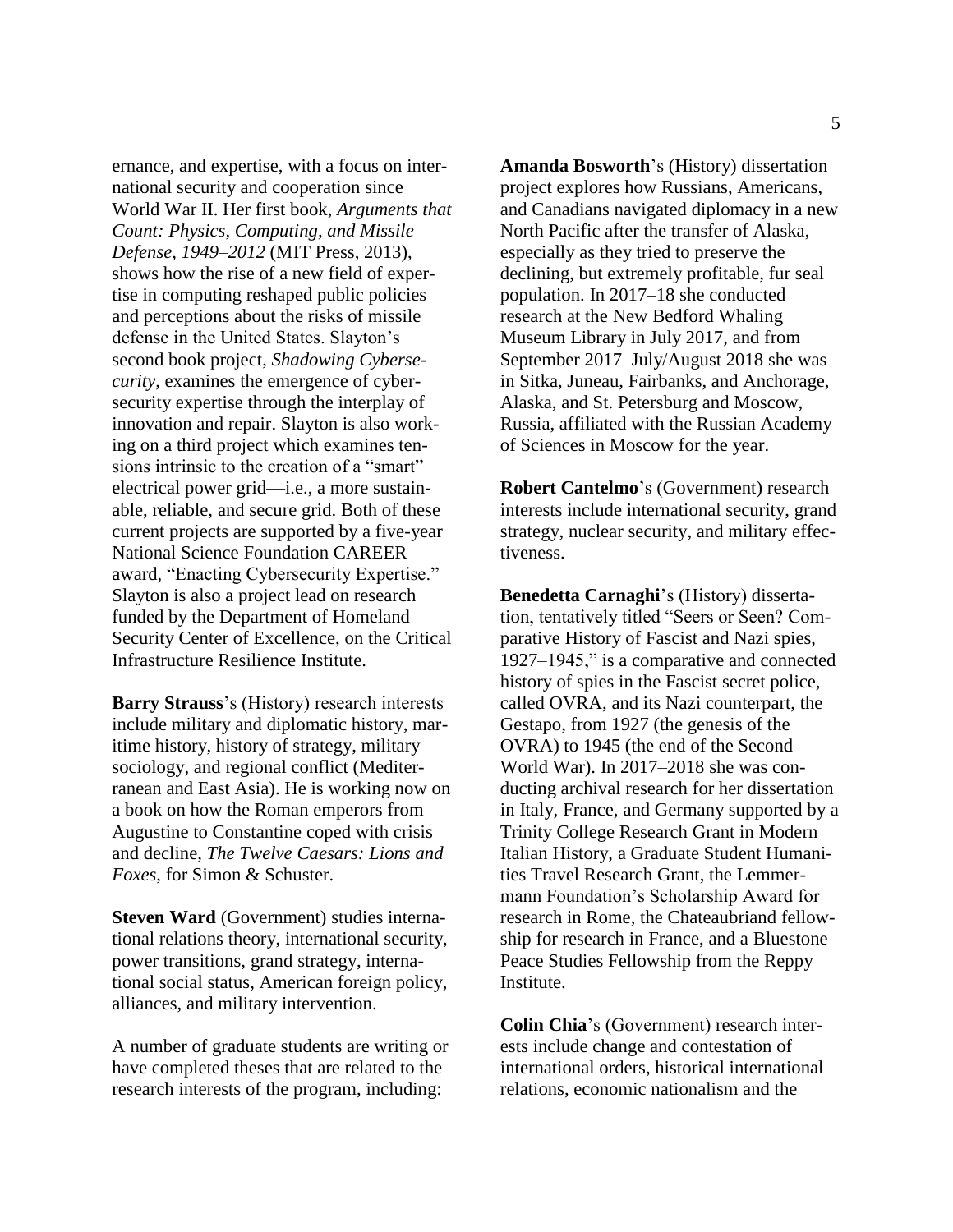politics of national identity. He is currently researching social positioning in international politics and its impact on the evolution of the post-Cold War international system. The working title of his thesis is "International Orders and the Social Topography of World Politics." In the spring of 2019 he will be a Junior Visiting Fellow at the Graduate Institute of Geneva, funded by the Walter S. Carpenter Fellowship.

**Debak Das** (Government) is conducting his dissertation research on the development of nuclear force structures in regional powers. He has been conducting archival and interview-based research in India, the United Kingdom, and France. His thesis is tentatively titled "Operationalizing the Nuclear Deterrent: Regional Powers, Military Innovation, and Force Development."

**Naomi Egel**'s (Government) research interests include international security, global governance, power, arms control, nonproliferation, and disarmament. Her thesis title is "Regulating the Weapons of War: The Purpose and Design of Multilateral Arms Control Agreements." She holds a fellowship from the Social Science Research Council Dissertation Proposal Development Program.

**Mattias Fibiger**'s (History) research interests include U.S. foreign relations, international history, and the Vietnam War. His thesis title was "The International and Transnational Construction of Authoritarian Rule in Island Southeast Asia, 1969–1977." He completed his PhD in May 2018 and is an assistant professor at Harvard Business School.

**Julie George**'s (Government) research includes nuclear proliferation, international security in South and East Asia, and the

dynamics of international organizations. In particular, she is interested in the nexus between emerging technologies and nuclear security. This focus has led her to engage a broad selection of scholarship across science and technology studies, history, and law.

**Cameron Mailhot** (Government) is interested in post-conflict reconstruction, human rights, transitional justice, and peacebuilding.

**Timothy Sorg** (History) finished his PhD in May 2018. His dissertation title was "Imperial Neighbors: Empires and Land Allotment in the Ancient Mediterranean World." In fall 2018 he will be a lecturer in the Thinking Matters Program, Stanford University.

**Chris Szabla** (History) is interested in international humanitarian law, international refugee law, forced migration as a result of conflict, the securitization of migration, colonial war, and the creation and enforcement of extraterritorial rights through conflict. His thesis title is "Disordered Movement: The Struggle to Govern Global Migration, 1860–1970"; he will be a Sage Fellow in 2018–2019.

**Kelsey Utne** (History) is interested in the politics of death and commemoration in colonial and postcolonial South Asia. In particular, she examines the role of bodily remains and post-conflict memorial sites in conceptions of the nation. She was awarded a FLAS Fellowship at Cornell for 2017–18 to study 4th-year Hindi, and participated in the SSRC-DPD fall workshop in Minneapolis in fall 2017. Her thesis title is "Corpses, Colonialism, and the Politics of Dead Bodies in 20th Century South Asia." In 2018–2019 she will be conducting archival research in New Delhi and London with the support of an SSRC-IDRF award.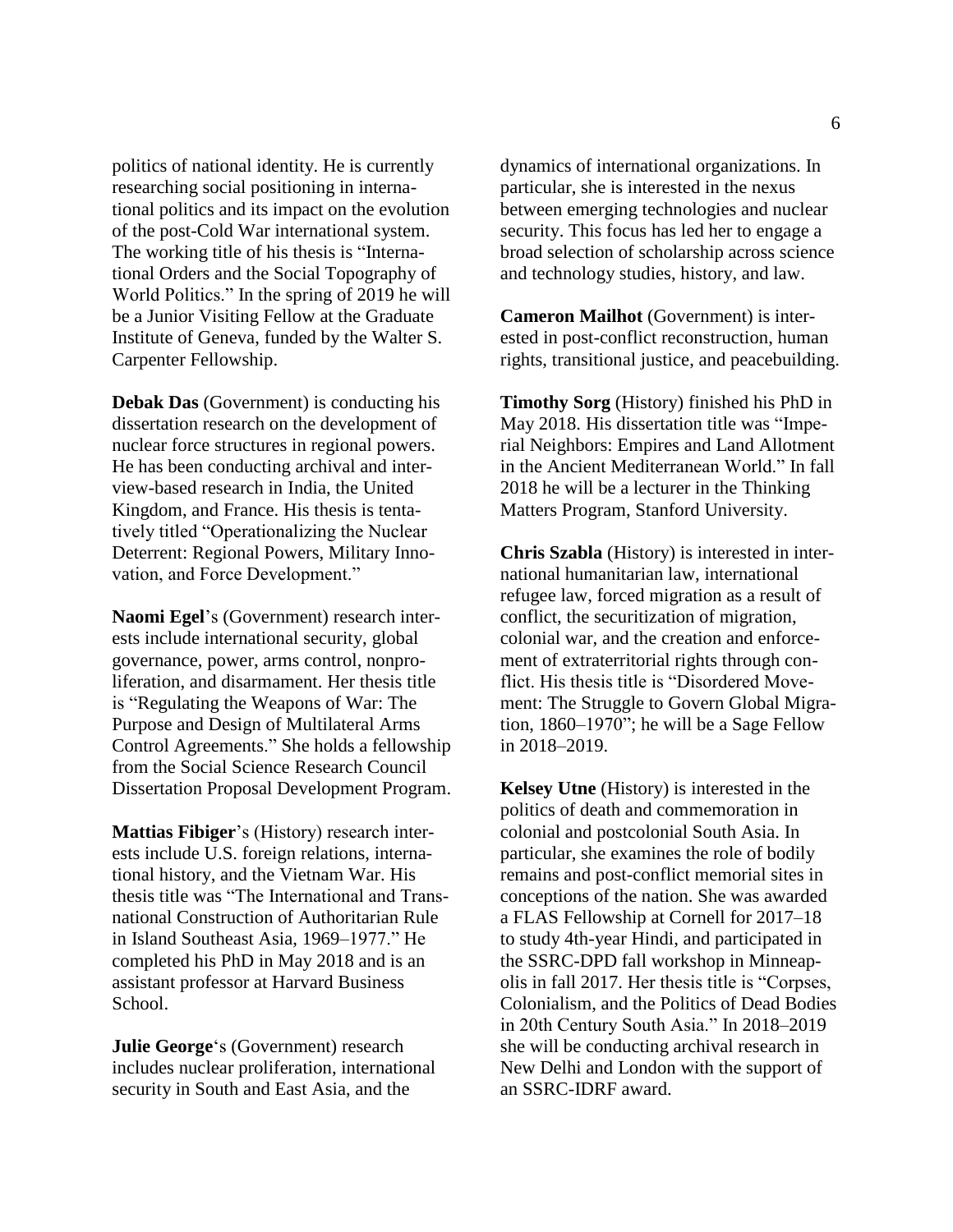## **CONFERENCES**

<span id="page-7-0"></span>The Mario Einaudi Center for International Studies provides supplemental funding each year for the Institute's workshops and conferences. In 2018 the following events were supported:

March 23–24, 2018: the Reppy Fellows organized the fourth annual graduate student conference, "Interdisciplinary Approaches to Peace and Conflict," held at Cornell. The successful conference brought together graduate students from the U.S. and beyond to discuss peace and conflict studies (see Appendix E).

May 17–18, 2018: a workshop on "Monetary Conflict and Disorder in the New Age of Uncertainty," organized by Jonathan Kirshner, took place at Cornell. Scholars from universities in the United States, Canada, Japan, and the U.K. participated (see Appendix F).

In June 2018 the fourth workshop with Stockholm University's Graduate School of International Relations took place in Sweden, with Matthew Evangelista, Rebecca Slayton, and Sabrina Karim organizing the event with Scandinavian scholars. The Einaudi Center's internationalization grant covered the travel expenses of eleven participants including three Cornell graduate students. In addition to the Cornell and Stockholm University faculty and graduate students, participants included faculty and student from the Peace Research Institute in Oslo (PRIO), Uppsala University, SIPRI, the University of Amsterdam, the Swedish Defence University, Oxford University and others. (see Appendix G).

#### **VISITORS**

<span id="page-7-1"></span>Our visitors in 2017–2018 were:

**Valère P. (Chip) Gagnon, Jr.**, Professor, Department of Politics, Ithaca College, has been a long-term visiting scholar in the Reppy Institute. He is working on a book project on the role of U.S. NGOs in promoting democracy in the Balkans, including parallels with traditional Christian missionary work. Another project further develops the theoretical framework of his book *The Myth of Ethnic War*, focusing on conflictual policies as a strategy of political demobilization, in particular on the use of images of the outside world as a domestic political resource.

**Adele Lebano** held a double appointment in the Department of Sociology at Uppsala University and in the Department of Sociology at the University of Edinburgh at the time of her Cornell visit. She is interested in the comparative political responses to social, economic, and demographic change in Europe and North America, particularly in the areas of migration, ageing, and work. She was working on a project on populism and the role of fear in public life. In particular she was working on the distinction between a "bad" and "good" populism, exploring two main questions: the nature of "good" populism and its relationship to liberalism, and the ways that liberalism might incorporate certain elements of this "good" populism without making concessions to despotism and nativism.

**Agnieszka (Agnes) Nimark** came to the Reppy Institute from the Security and World Politics Program, Barcelona Centre for International Affairs. Her main areas of research are the evolution of the UN Collective Secu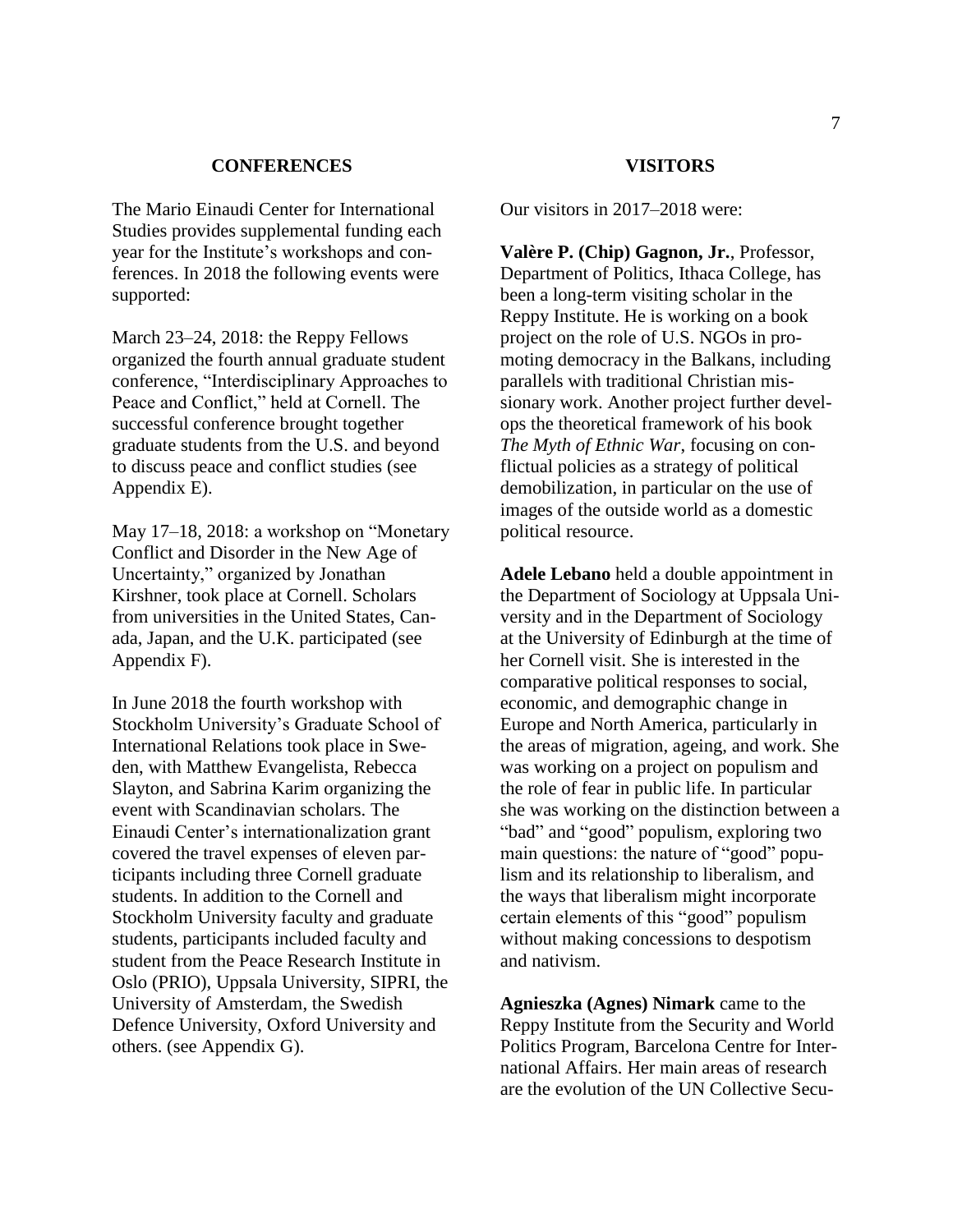rity and Peacekeeping System in the post-Cold War period, the role of regional security organizations (such as the EU, NATO, and OSCE) in conflict prevention, crisis management and post-conflict situations, institutional developments and the legal framework of the EU Common Security and Defense Policy, and the EU involvement in crises and disasters management. Recently her research has focused on issues related to global safety governance and stability at lower nuclear numbers.

Nimark assisted with organizing the material of the Institute for Defense and Disarmament Studies that is now archived in the Cornell University Library collections. She is developing an educational documentary project and a comparative study of anti-nuclear activism groups, such as the Nuclear Weapons Freeze Campaign of the 1980s and the International Campaign to Abolish Nuclear Weapons today.

## <span id="page-8-0"></span>**GRADUATE STUDENT SUPPORT**

One of the central missions of the Reppy Institute is to support graduate student training and research, and to this end a number of fellowships, including a stipend, health insurance, and in absentia tuition are awarded each year.

The Jesse F. and Dora H. Bluestone Peace Studies and the Marian and Franklin A. Long endowments now provide the support for fellowships awarded by the Institute.

## <span id="page-8-1"></span>*Bluestone Peace Studies Fellowships*

The Jesse F. and Dora H. Bluestone Peace Studies Fellowships include a stipend, health insurance, and in absentia tuition. Receiving

a Bluestone Peace Studies Fellowship for spring 2018 was:

**Benedetta Carnaghi** (History), "Seers or Seen? Comparative History of Fascist and Nazi spies, 1927–1945."

The graduate student selected to receive the Bluestone Peace Studies Fellowship in fall 2018 is:

**Max Ajl** (Developmental Sociology), "The Fellaga and State-Building, and Development in Tunisia."

#### <span id="page-8-2"></span>*Marion & Frank Long Endowment Fund*

The Marion and Frank Long Endowment Fund was established in 1993 to enhance the program's ability to support graduate training in peace studies in future years. Frank Long was one of the founders of the Peace Studies Program, and served as director and as a member of the steering committee for many years. The endowment fund was established following the death in 1992 of his wife, Marion. Frank passed away in February 1999.

The graduate student selected to receive a Long Fellowship for spring 2018 (in absentia) was:

### **Debak Das** (Government),

"Operationalizing the Nuclear Deterrent: Regional Powers, Military Innovation, and Force Management."

An anonymous gift to supplement the funding available from the Long endowment made it possible to award three semesters of support for the 2018–2019 year. The graduate students selected to receive a Long Fellowship (in absentia) are: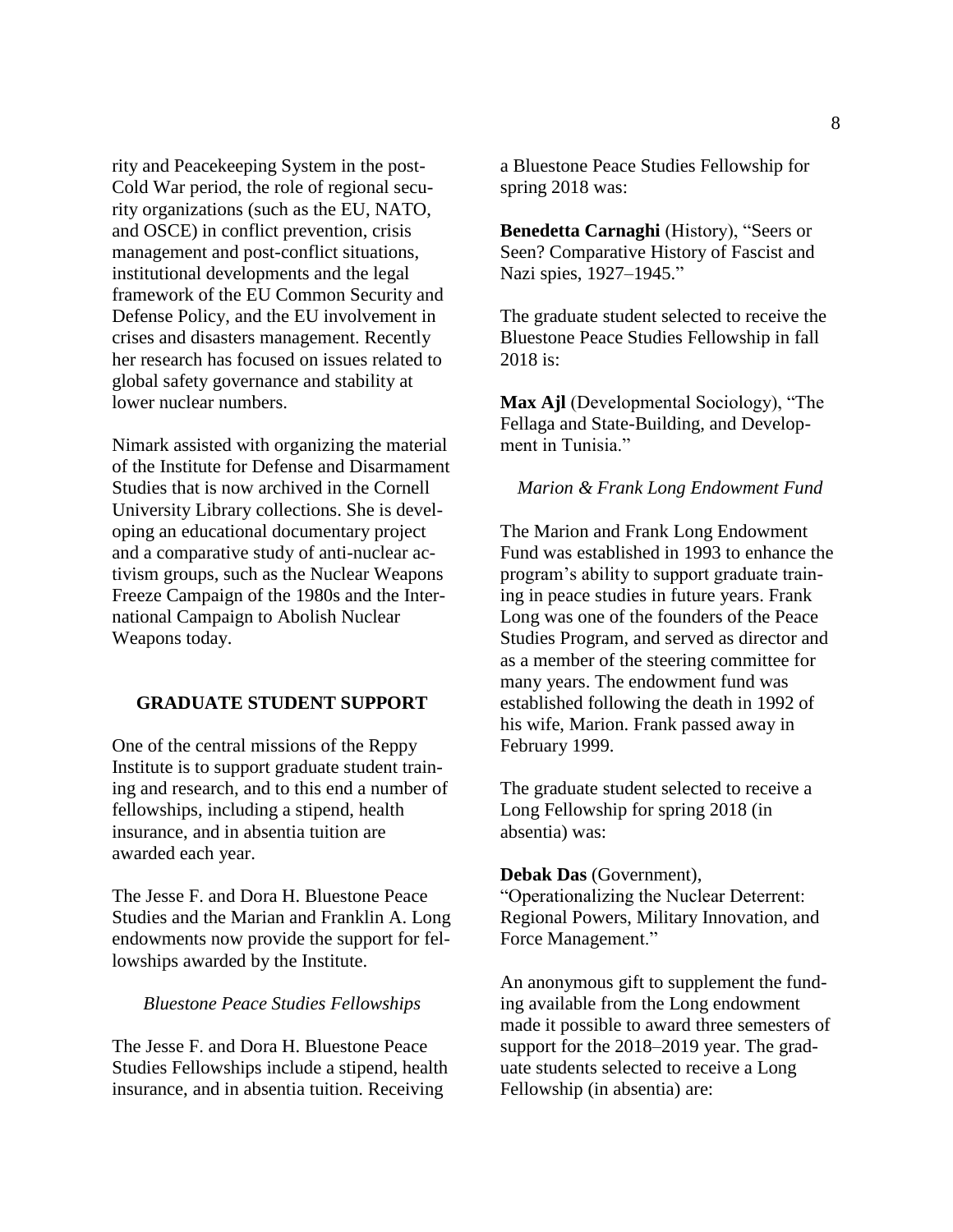**R. Lincoln Hines** (Government), "To Fight or Back Down? Bitter Lessons in Chinese Crisis Bargaining," full year

**Minqi Chai** (Government), "'For Our Land, For Our Rural Fellows': Public Resistance to Foreign Investments in Agriculture," spring 2019.

#### *Graduate Student Development*

<span id="page-9-0"></span>The Reppy Institute continued to support graduate student development in 2017–18. The Reppy Institute Fellows program, an initiative begun in the spring of 2011 with support from the Walter D. Carpenter Chair, provides for the appointment each year of nine graduate students as Reppy Fellows. Each fellow receives a small research stipend, and as a group, they invite and host a speaker in the Institute's seminar series and organize a graduate student conference. In 2017–18 Naomi Egel was the Director's Fellow.

The students chose Mark Bell, an assistant professor in the Department of Political Science at the University of Minnesota, as their speaker. He spoke at the seminar on 29 March 2018. In addition, they also met with many of the other seminar speakers as part of the new proseminar which is described under Courses (below, p. 11). Appendix B contains a list of these small group meetings. The graduate student conference was held on 23– 24 March 2018 (see Appendix E).

The Reppy Fellows selected for 2017–2018 were:

**Robert G. Cantelmo** (Government), **Colin Chia** (Government), **Julie George** (Government), **Cameron Mailhot** (Government), **Sofia Olofsson** (CIPA), **Stephen Roblin**

(Government), and **Karim Smither** (Government), with **Naomi Egel** (Government) serving as the Director's Fellow.

The Reppy Fellows selected for 2018–2019 are:

**Robert G. Cantelmo** (Government), **Naomi Egel** (Government), **Julie George** (Government), **Eun A. Jo** (Government), **Michael Kriner** (Government), **Cameron Mailhot** (Government), **Bruno Seraphin** (Anthropology), **Angie Torres-Beltran** (Government), and **Minh Vu** (History), with **Lissette Lorenz** (Science and Technology Studies) serving as the Director's Fellow.

## **DEGREE RECIPIENTS**

<span id="page-9-1"></span>Several graduate students affiliated with the Institute completed advanced degree requirements during 2017–2018. Those receiving degrees were:

## August 2017

PhDs:

**Michael Bartel** (History), "The Triumph of Broken Promises: Oil, Finance, and the End of the Cold War"

**Alice Beban** (Development Sociology), "Unwritten Rule(s): Uncertain Statemaking on Cambodia's Land Frontier"

**Katrina Browne** (Government), "The Borders of Conflict: Three Essays on Border Management and Conflict Escalation"

**Sarah Maxey** (Government), "The Humanitarian Discourse of Force: Explaining U.S. Presidents' Justifications for Military Intervention"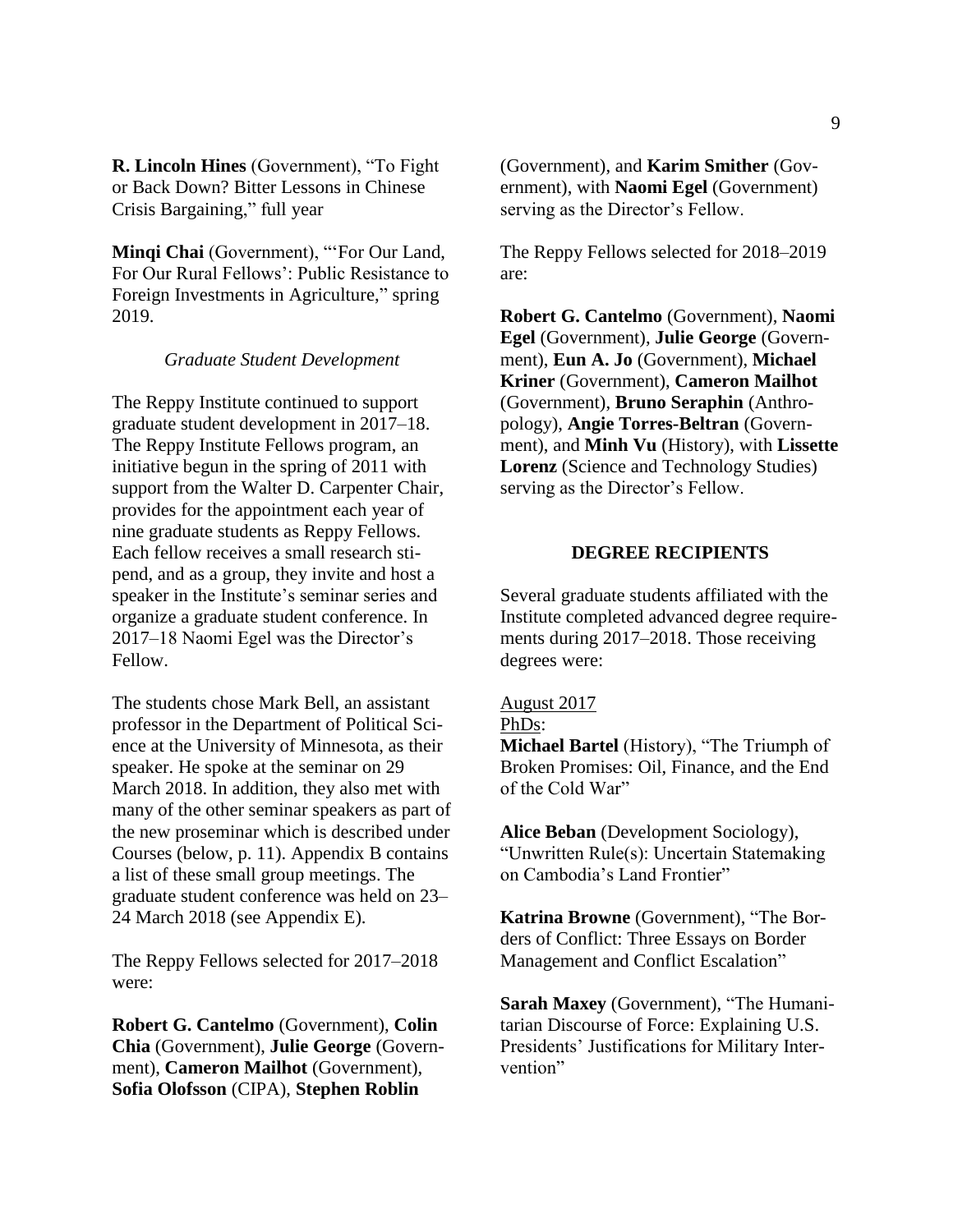**Jacob Nabel** (Classics), "The Arsacids of Rome: Royal Hostages and Roman Parthian Relations in the First Century CE"

**Nicole Weygandt** (Government), "Crude Choice: The Centrality of Learning and Emulation in the Developing World's Transformation of Oil Regimes"

Master of Arts: **Amanda Bosworth** (History) **Kelsey Utney** (History)

December 2017 Master of Arts: **Michael Allen** (Government)

May 2018: PhDs:

**Mattias Fibiger** (History), "The International and Transnational Construction of Authoritarian Rule in Island Southeast Asia, 1969–1977"

**Tim Sorg** (History), "Imperial Neighbors: Empires and Land Allotment in the Ancient Mediterranean World"

Master of Arts: **Colin Chia** (Government) **Debak Das** (Government) **Stephen Roblin** (Government)

## <span id="page-10-0"></span>**HARROP & RUTH FREEMAN PRIZE & FELLOWSHIPS**

In 1984 the Harrop and Ruth Freeman Prize was established to honor Ruth Freeman, who was the first woman member of the faculty of the College of Arts and Sciences. The prize goes to a graduating Cornell University senior who has demonstrated a commitment to working for world peace. Ruth died in

April 1988 and Harrop in October 1993. A bequest from the Freemans insures that future Cornell students will be recognized for their achievements and continuing work in peace activities.

The annual Harrop and Ruth Freeman Prize of \$2500 was awarded in spring 2017 to:

**Letitia Chai** (College of Arts and Science, College Scholar majoring in Peace and Conflict Studies.

**Benjamin Abeles** (College of Arts and Sciences, Government and Italian) and **Abigail Kramer** (College of Arts and Sciences, Government) received an honorable mention.

The program also awards Harrop and Ruth Freeman Fellowships to Cornell University undergraduate students to support their otherwise unpaid summer internships. The students receiving Freeman Fellowships for summer 2017 were:

**Abigail (Zhangmin) Chen** (College Scholar Program/Government, China & Asia-Pacific Studies) for her internship at the Carter Center in Atlanta, Georgia; and

**Jenna Zitomer** (Near Eastern Studies, International Relations Minor) for her internship with Voices of African Mothers in Kumasi, Ghana.

One student received a Freeman Fellowship for a summer 2018 internship. She was:

**Sundas Wiqas** (Industrial and Labor Relations) for her work with the Happy Caravan Foundation, Utrecht, Netherlands.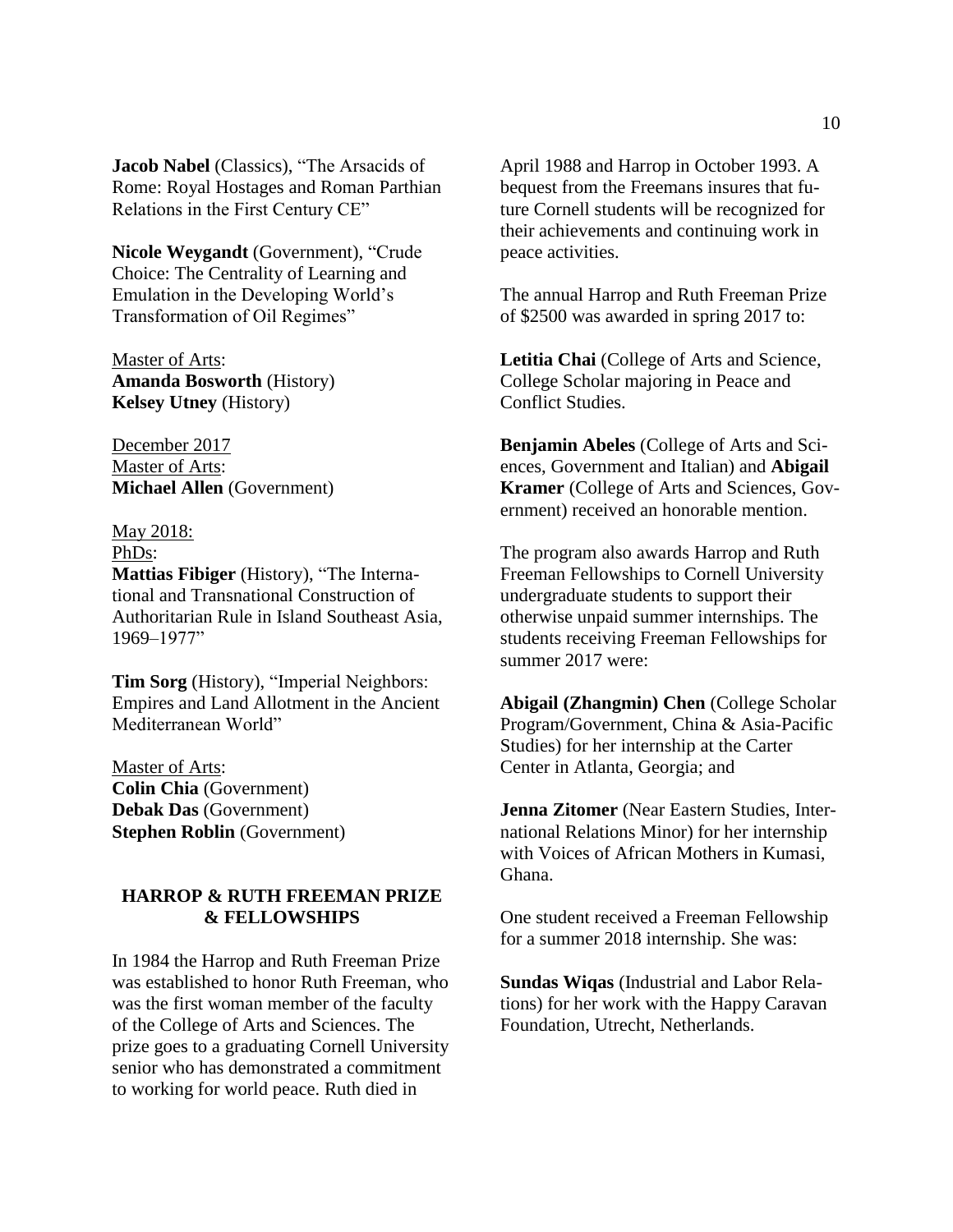## **CAMPUS ACTIVITIES**

<span id="page-11-0"></span>The weekly Reppy Institute seminar is the central activity of the Institute, bringing together interested faculty, staff, and students from all parts of the university, as well as townspeople. Attendance averages 25–30 persons and is sometimes much higher. The program of seminars for 2017–2018 was organized by Matthew Evangelista.

The list of seminar speakers and their topics is given in Appendix A.

Early in the spring semester the Reppy Institute, with the support of the Cornell Institute for European Studies and Cornell Cinema, hosted the premier of *Nemtsov*, a documentary film on the life of liberal Russian politician Boris Nemtsov, who was assassinated in 2015. Former Russian foreign minister Andrei Kozyrev introduced the director, Vladimir Kara-Murza, who discussed the film with the audience that nearly filled the screening room in Willard Straight Hall. During the 2018 spring semester a grant from the Cornell Graduate School funded a panel discussion on non-academic careers for PhDs in international security and development. The official sponsors were the graduate field of peace studies and peace science, and the field of government. The event was organized by the Institute and featured former Cornell PhDs affiliated with peace studies: Julie Burns, head of the African division of the Peace Corps; Stephen Watt of the Rand Corporation; Eugene Cobble of the Center for Naval Analyses; and Chris Gibson, a former US Representative and retired Army colonel, and now a visiting professor at Williams College.

The Reppy Institute hosted many other visitors who came to Ithaca to participate in

other Institute activities, and co-sponsored events that were open to faculty and students from all parts of the university. The Institute also provided support to student groups, departments, and other programs on campus, who hosted additional events that were of interest to peace and conflict studies participants (see Appendix C).

#### **COURSES**

<span id="page-11-1"></span>The Reppy Institute has sought to be a catalyst in curriculum development, encouraging faculty throughout Cornell University to increase the attention paid in their courses to issues of war and peace. Institute members also stimulate interest in this subject through the numerous guest lectures they give in a wide variety of college courses. These guest lectures are not included in this listing.

As an experiment in 2017–2018 the weekly Thursday noontime seminar series was offered each semester as a 2-credit graduate course, cross-listed as GOVT/HIST/STS 7937. The course entailed students attending the weekly seminars and an additional hour on Thursdays with visiting speakers. The students read material in advance of the seminars and commented on their reading and participated in online discussion on Blackboard. The final project was a paper presentation. The core of the participants consisted of Reppy Fellows. One of the students commented that the variety of the speakers added incredible value and made the seminar unique. Matthew Evangelista taught the course. Taking two semesters of the proseminar is a requirement in the minor graduate field of peace studies and peace science. The course will be offered next in spring 2019 with Rebecca Slayton teaching the class.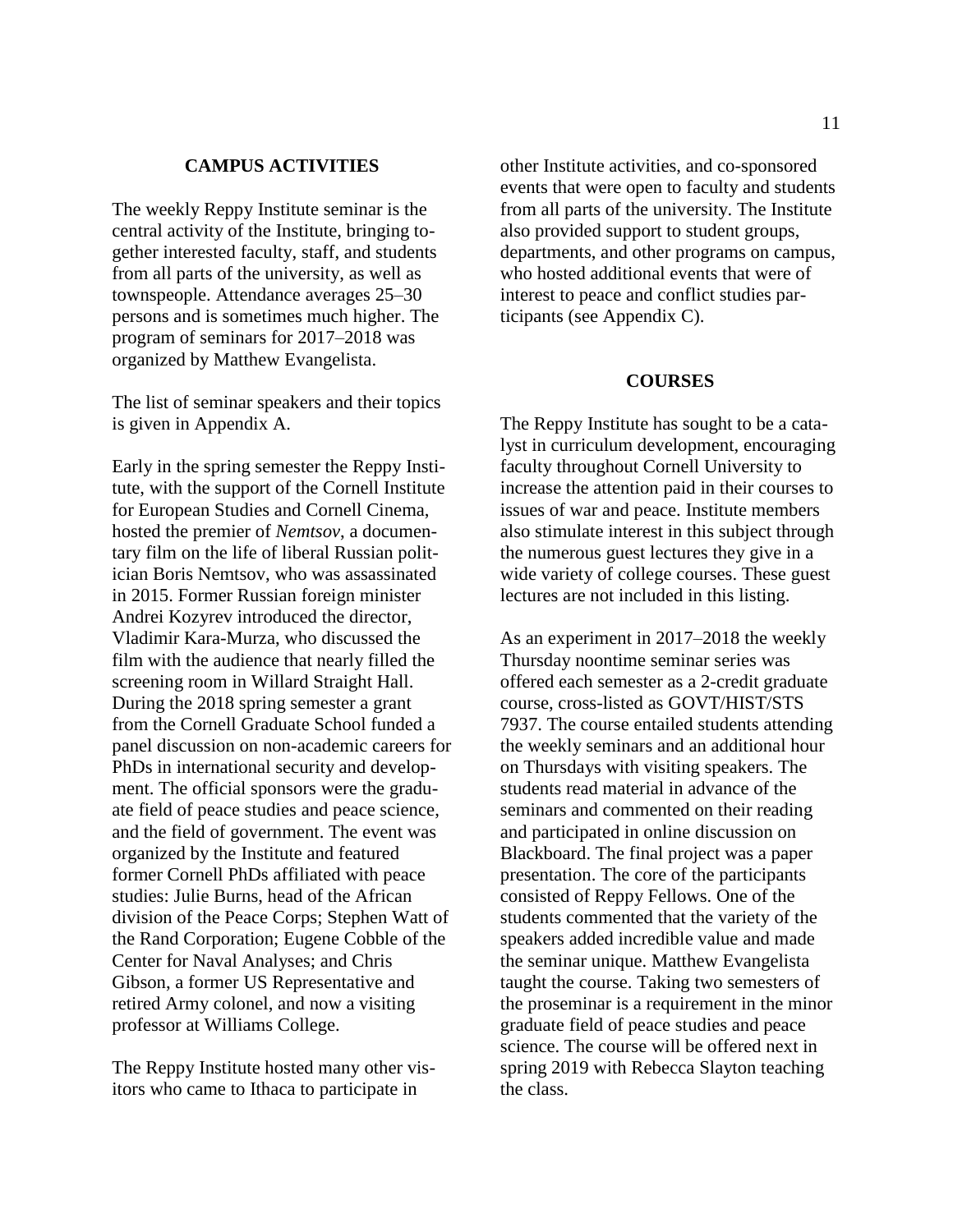In 2017–2018 the following faculty and graduate students affiliated with the Institute taught or assisted in Cornell University courses related to peace and conflict studies:

Allen Carlson: China and the World (GOVT 3827 / ASIAN 3327 / CAPS 3827); China and Asian Security (GOVT 4877 / ASIAN 4475 / CAPS 4870 / GOVT 6877); Issues in China and Asia-Pacific Studies (CAPS 4030)

Colin Chia: Teaching Assistant, America, Business, and the International Economy (GOVT 3547) taught by Peter Katzenstein; and Teaching Assistant, The Cold War (GOVT/HIST 3837), taught by Matthew Evangelista

Matthew Evangelista: FWS: Power and Politics (GOVT 1101.102); Proseminar in Peace Studies (GOVT 7937 / HIST 7937 /

STS 7937); The Cold War (GOVT 3837 / HIST 3837)

Valère P. (Chip) Gagnon: Introduction to International Relations (GOVT 1817) as part of the Summer College Program

Isabel Hull: Seminar on Genocide (HIST 2180); The Road to Nazi Germany: German History from 1870 to 1945 (HIST 3580) Karim-Aly Kassam: Ways of Knowing: Indigenous and Place-Based Ecological Knowledge (NTRES/AIS/ AMST 3330, NTRES 6330)

Peter Katzenstein: Making Sense of World Politics (GOVT 1817); America Confronts the World (GOVT 2817); America, Business and International Political Economy (GOVT 3547)

Jonathan Kirshner: International Political Economy (GOVT 6857)

Cameron Mailhot: Teaching Assistant, America Confronts the World (GOVT 2817) taught by Peter Katzenstein; Introduction to Comparative Politics (GOVT 1313) taught by Nicolas Van de Walle

Muna Ndulo: Seminar on Issues in African Development (CRP 4770 / CRP 6770); International Human Rights Law (LAW 6561); Law and Social Change: Comparative Law in Africa (LAW 7440)

Jens David Ohlin: Criminal Law (LAW 5061)

Rebecca Slayton: Living in an Uncertain World: Science, Technology, and Risk (STS 3181 / AMST 3185 / BSOC 3181 / HIST 3183 / STS 6991)

Chris Szabla: FWS: Laws of Migration and Empire (HIST 1200.105); Public International Law (LAW 6791)

John Weiss: History of the United Nations (HIST 2163); World War II in Europe (HIST 3710); International Humanitarianism (HIST 2791); Strategy in World War II (HIST 4460)

A complete listing of peace studies-related courses taught at Cornell University can be found online in the course database on the Institute's website at [http://pacs.einaudi.](http://pacs.einaudi.cornell.edu/courses_all) [cornell.edu/courses\\_all.](http://pacs.einaudi.cornell.edu/courses_all)

In addition to offering the above Cornell courses, faculty supervised a number of senior honors theses and independent study projects, served on graduate student commit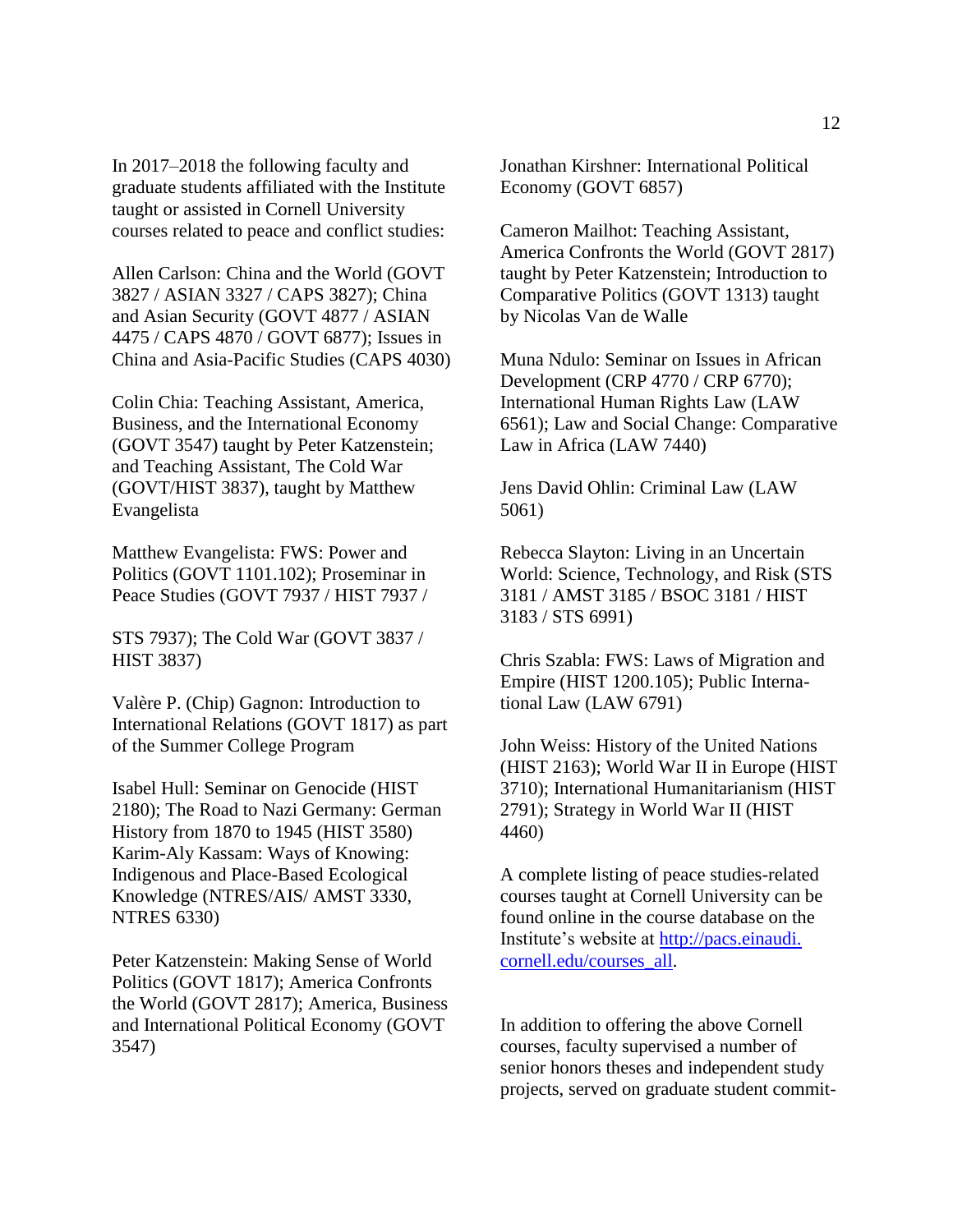tees and were involved with students in other ways.

During 2017–2018 Matthew Evangelista oversaw the Reppy Institute Fellows program. He also is the Director of Graduate Studies for the minor field of Peace Studies and Peace Science—the minor graduate field administered by the Reppy Institute; and was the Director of the International Relations Minor for undergraduates.

## <span id="page-13-0"></span>**OCCASIONAL PAPER SERIES**

The most recent program occasional papers have been available on the program's web site at [http://pacs.einaudi.cornell.edu/](http://pacs.einaudi.cornell.edu/publications) [publications.](http://pacs.einaudi.cornell.edu/publications) As of October 2019, they will be available electronically from the Cornell University eCommons website at https:// ecommons.cornell.edu/handle/1813/66980.

Hard copies of many occasional papers are available from the program for a small fee to cover duplication and shipping. Details are available on the program web site at [http://pacs.einaudi.cornell.edu/publications\\_](http://pacs.einaudi.cornell.edu/publications_mail_order) mail order.

The program is a participant in Columbia International Affairs Online (CIAO), which publishes everything from journal articles and working papers to whole books and the proceedings of conferences in the field of international affairs. The Peace Studies Program's Occasional Papers, beginning with #21, *The Comprehensive Test Ban Treaty: Issues and Answers*, Matthew McKinzie (ed.) (June 1997) are posted on CIAO. See their web site at [http://www.ciaonet.org.](http://www.ciaonet.org/)

We are also a partner institute of the International Relations and Security Network (ISN), which is run by the Center for Security Studies (CSS) at the Swiss Federal Institute of Technology (ETH Zurich), Switzerland. See their web site at [http://www.isn.ethz.ch.](http://www.isn.ethz.ch/)

## <span id="page-13-1"></span>**PUBLICATIONS BY PROGRAM MEMBERS**

Institute members, both faculty and graduate students, produced many publications in 2017–2018. We list here only those related to peace and conflict studies. Also see [https://pacs.einaudi.cornell.edu/project-](https://pacs.einaudi.cornell.edu/project-%E2%80%9C-stable-transition-new-nuclear-order%E2%80%9D) [%E2%80%9C-stable-transition-new-nuclear](https://pacs.einaudi.cornell.edu/project-%E2%80%9C-stable-transition-new-nuclear-order%E2%80%9D)[order%E2%80%9D](https://pacs.einaudi.cornell.edu/project-%E2%80%9C-stable-transition-new-nuclear-order%E2%80%9D) for papers and reports written during Judith Reppy's project on "Creating Conditions for a Stable Transition to a New Nuclear Order."

Randall Forsberg's doctoral thesis, "Toward a Theory of Peace: The Role of Moral Beliefs" was posted on the Einaudi Center's e-book platform prior to its forthcoming formal publication by Cornell University Press. The book includes an introduction by Matthew Evangelista and Boston University political Scientist Neta C. Crawford. See [https://cornellpress.manifoldapp.org/](https://cornellpress.manifoldapp.org/‌projects/toward-a-theory-of-peace) [projects/toward-a-theory-of-peace.](https://cornellpress.manifoldapp.org/‌projects/toward-a-theory-of-peace)

## **Mabel Berezin**

"On the construction sites of history: where did Donald Trump come from?" Special issue of *American Journal of Cultural Sociology* 5, no. 3 (October 2017): 322–337.

#### **Benedetta Carnaghi**

"Three Layers of Ambiguity: Homosexual Spies and International Intrigue in Fascist Italy," *The Space Between: Literature and Culture 1914–1945* 13, special issue on "International Intrigue: Plotting Espionage as Cultural Artifact" (2017).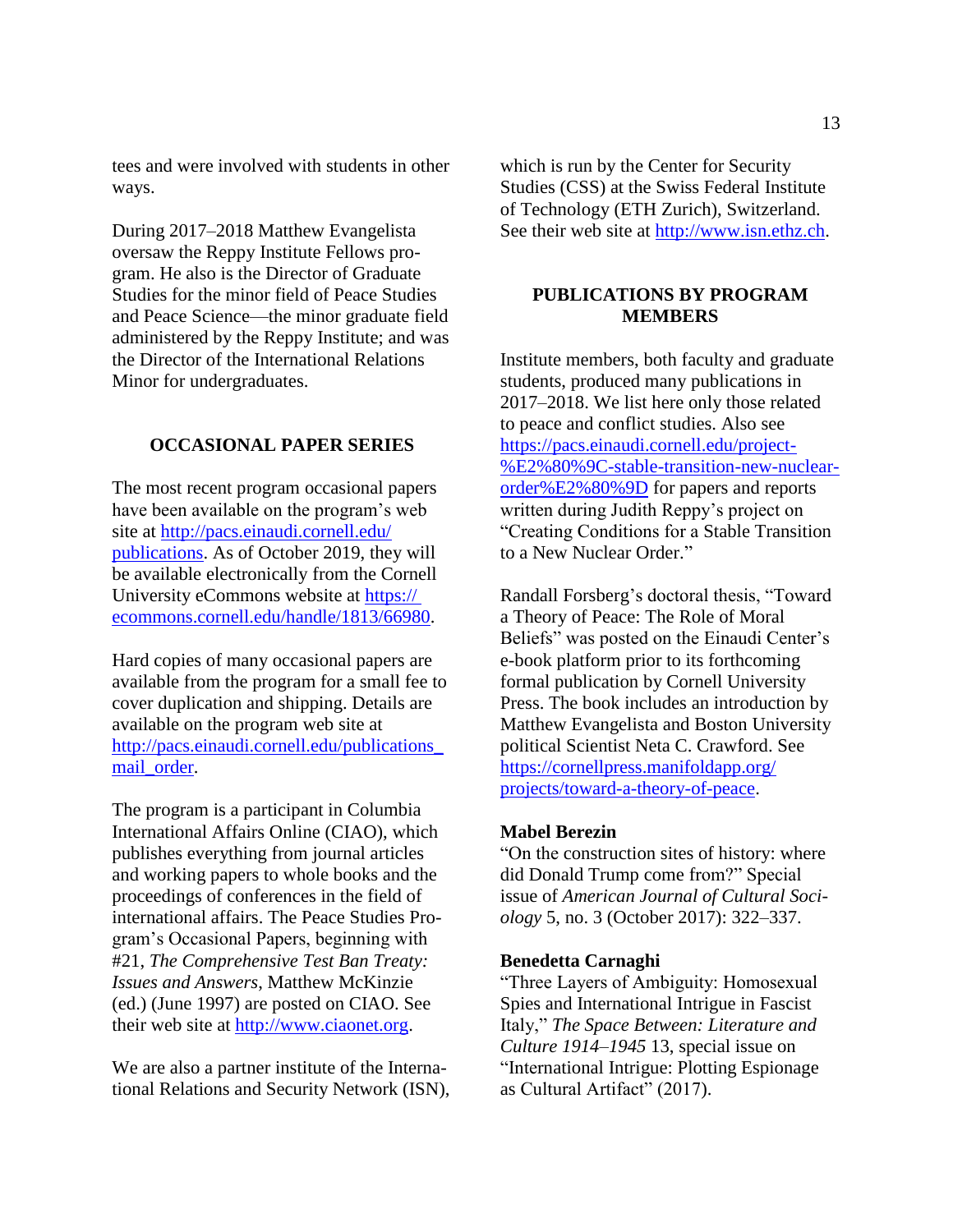## **Colin Chia**

"A new multilateral world without the US," *Policy Options*, 4 September 2017. Available online at [http://policyoptions.irpp.org/](http://policyoptions.irpp.org/magazines/september-2017/a-new-multilateral-world-without-the-us/) [magazines/september-2017/a-new](http://policyoptions.irpp.org/magazines/september-2017/a-new-multilateral-world-without-the-us/)[multilateral-world-without-the-us/.](http://policyoptions.irpp.org/magazines/september-2017/a-new-multilateral-world-without-the-us/)

## **Matthew Evangelista**

*Do the Geneva Conventions Matter?* (edited with Nina Tannenwald) (Oxford, UK: Oxford University Press, 2017);

"How the Geneva Conventions Matter," in Matthew Evangelista and Nina Tannenwald (eds.), *Do the Geneva Conventions Matter?* (Oxford, UK: Oxford University Press, 2017);

"Peace Studies," in Giampiero Giacomello and Gianmarco Badialetti (eds.), *Manuale di studi strategici: Da Sun Tzu alle 'nuove guerre,'* 2nd ed. [Manual of strategic studies: From Sun Tzu to the 'new wars'] (Milan: Vita e Pensiero, 2017);

*Italy from Crisis to Crisis: Political Economy, Security, and Society in the 21st Century* (editor) (London: Routledge, 2018); "Italy in Crisis: Eppur si muove," in *Italy from Crisis to Crisis: Political Economy, Security, and Society in the 21st Century*, Matthew Evangelista (ed.) (London: Routledge, 2018).

"Yeltsin's War in Chechnya," *New York Review of Books*, 18 January 2018;

"A Response to Gregg Herken's review of Daniel Ellsberg, *The Doomsday Machine: Confessions of a Nuclear War Planner*," *H-Diplo*, 1 March 2018; and

"Cornell Welcomes Another Torturer," letter to the *Cornell Daily Sun*, 20 March 2018.

## **Isabel Hull**

Review of Benjamin Allen Coates, *Legalist Empire: International Law and American Foreign Relations in the Early Twentieth Century* (New York: Oxford University Press, 2016), *Diplomatic History* 41, no. 3 (1 June 2017): 652–54;

Review of Jan Martin Lemnitzer, "Woodrow Wilson's Neutrality, the Freedom of the Seas, and the Myth of the 'Civil War Precedents,'" *Diplomacy and Statecraft* 27, no 4 (2016): 615–638 for *H-Diplo* (January 2018); and

"Anything can be rescinded," *London Review of Books* 40, no. 8 (26 April 2018): 25–26.

#### **Karim-Aly Kassam**

"Anticipating Climatic Variability: The Potential of Ecological Calendars," *Human Ecology: An Interdisciplinary Journal* 46, no 2 (April 2018): 249–257 (with M.L. Ruelle, C. Samimi, A. Trabucco, and J. Xu).

## **Peter Katzenstein**

"Protean Power and Uncertainty: Exploring the Unexpected in World Politics," *International Studies Quarterly* 62, 1 (1 March 2018): 80–93 (with Lucia A. Seybert);

*Protean Power: Exploring the Uncertain and Unexpected in World Politics* (New York: Cambridge University Press, 2018) (coedited with Lucia Seybert);

"Preface," in Peter J. Katzenstein and Lucia A. Seybert (eds.), *Protean Power: Exploring the Uncertain and Unexpected in World Politics* (New York: Cambridge University Press, 2018) (with Lucia A. Seybert);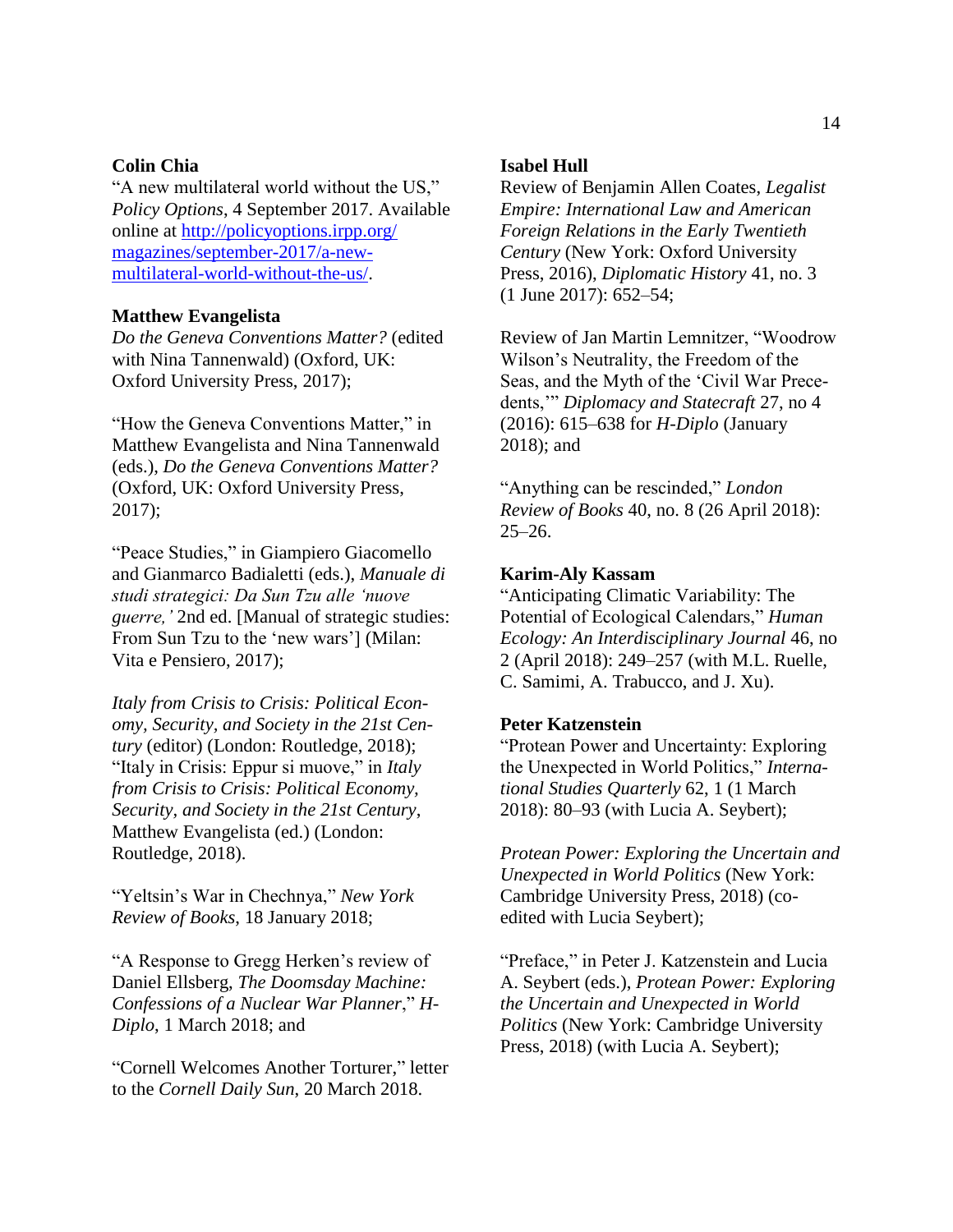"Protean Power and Control Power: Conceptual Analysis," in Peter J. Katzenstein and Lucia A. Seybert (eds.), *Protean Power: Exploring the Uncertain and Unexpected in World Politics* (New York: Cambridge University Press, 2018) (with Lucia A. Seybert);

"Uncertainty, Risk, Power and the Limits of International Relations Theory," in Peter J. Katzenstein and Lucia A. Seybert (eds.), *Protean Power: Exploring the Uncertain and Unexpected in World Politics* (New York: Cambridge University Press, 2018) (with Lucia A. Seybert);

"High-Tech: Power and Unpredictability at the Technological Frontier and in Bitcoin," in Peter J. Katzenstein and Lucia A. Seybert (eds.), *Protean Power: Exploring the Uncertain and Unexpected in World Politics* (New York: Cambridge University Press, 2018) (with Lucia A. Seybert);

"Slumdog versus Superman: Uncertainty, Innovation and the Circulation of Power in the Global Film Industry," in Peter J. Katzenstein and Lucia A. Seybert (eds.), *Protean Power: Exploring the Uncertain and Unexpected in World Politics* (New York: Cambridge University Press, 2018) (with Lucia A. Seybert and Stephen Nelson); and

"Power Complexities and Political Theory," in Peter J. Katzenstein and Lucia A. Seybert (eds.), *Protean Power: Exploring the Uncertain and Unexpected in World Politics* (New York: Cambridge University Press, 2018) (with Lucia A. Seybert).

#### **Jonathan Kirshner**

"Vietnam '67: When the Wise Men Failed," *New York Times*, 31 October 2017;

"The Stranger," *Cineaste* 43, no. 1 (Winter 2017): 63–65;

"Who Knew it Could Get Worse? When Nixon Haunted the New Hollywood," *Cineaste* 43, no. 2 (Spring 2018): 30–35;

"Dark Undercurrents: Claude Chabrol's Second Wave from *Les Biches* (1968) to *Innocents with Dirty Hands* (1975)," *Bright Lights Film Journal* (March 2018);

"This is the Spanish Civil War," *Los Angeles Review of Books*, 17 March 2018;

Review of Alan Blinder, "Advice and Dissent," *Washington Post*, 6 April 2018; and

"'A Man's Got to Know His Limitations': The Cop Films from Nixon through Reagan," in Lester D. Friedman and David Desser (eds.), *Tough Ain't Enough: New Perspectives on the Films of Clint Eastwood* (New Brunswick: Rutgers University Press, 2018).

#### **Sarah Kreps**

"Borrowing Support for War: The Effect of War Finance on Public Attitudes toward Conflict," *Journal of Conflict Resolution* 61, no. 5 (2017): 997–1020 (with Gustavo A. Flores-Macías); and

*Taxing Wars: The American Way of War Finance and the Decline of Democracy* (Oxford University Press, 2018).

#### **George Lewis**

Multiple posts on his blog covering ballistic missile defense issues from a technical perspective, at [www.mostlymissiledefense.com;](http://www.mostlymissiledefense.com/)

"Ballistic Missile Defense Effectiveness," in Pierce Corden, David Hafemeister, Anthony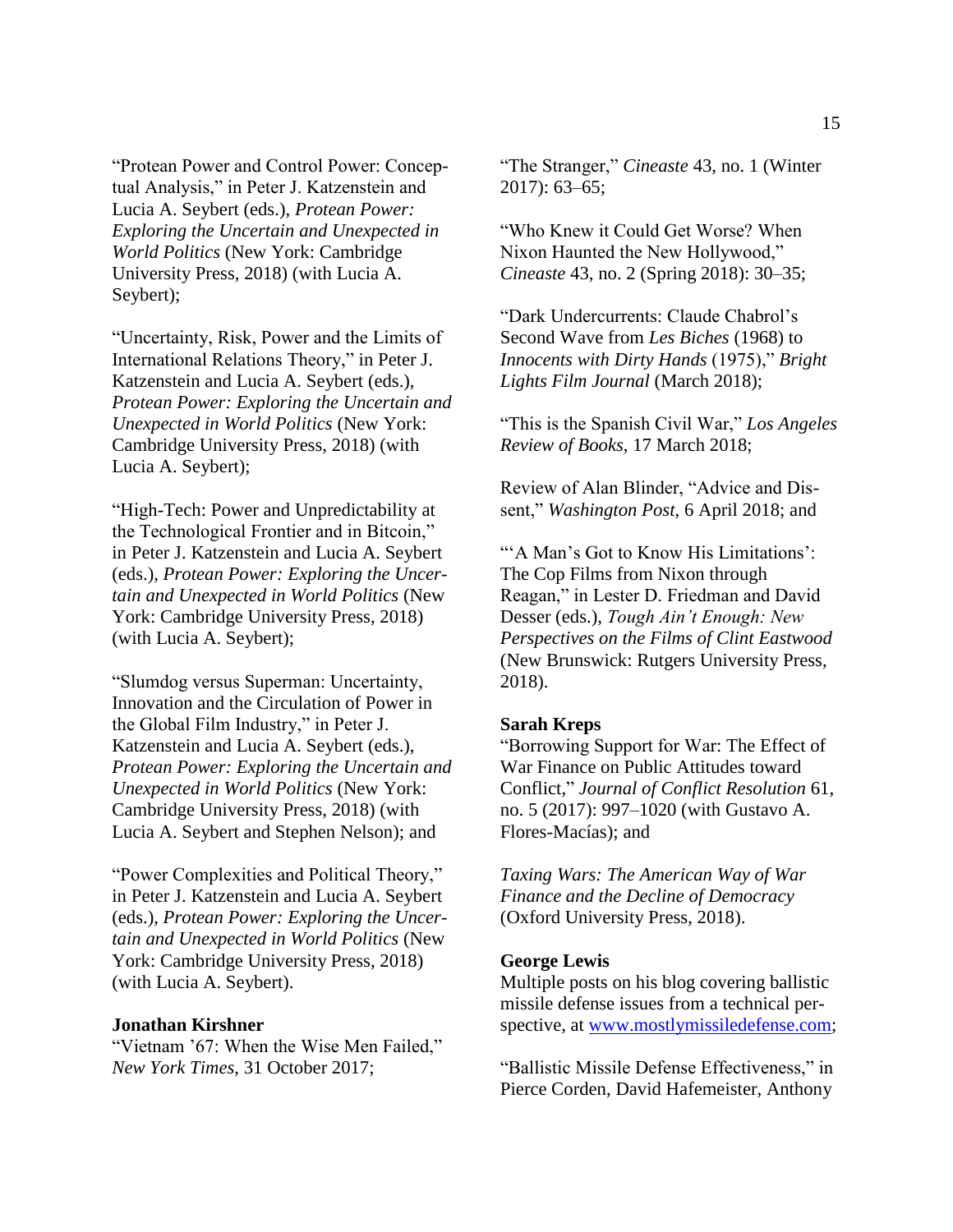Fainberg, and Allison McFarlane (eds.), *Nuclear Weapon and Related Security Issues* (Melville, NY: AIP Publishing, 2017), pp.  $030007 - 1 - 030007 - 15$ ;

"Improving U.S. Ballistic Missile Defense Policy," *Arms Control Today* (May 2018): 16–22 (with Frank von Hippel); and

"Limitations on Ballistic Missile Defense: Past and Possibly Future," *The Bulletin of the Atomic Scientists* (July 2018): 199–209 (with Frank von Hippel).

## **Agnieszka Nimark**

"Post-Lisbon Developments in the EU Crisis Management: The Integrated Political Crisis Response Arrangements," in Donal P. O'Mathuna and Inigo de Miguel Beriain (eds.), *Ethics and Law for Chemical, Biological, Radiological, Nuclear and Explosive (CBRNE) Crises* (The Netherlands: Springer, forthcoming 2018).

#### **Rebecca Slayton**

"Beyond regulatory capture: Coproducing expertise for critical infrastructure Protection," *Regulation & Governance* 12, no 1 (March 2018): 115–130 (with Aaron Clark-Ginsberg); and

"Beyond Cyber Threats: the Technopolitics of Vulnerability," *International Security Studies Forum* (4 April 2018), available at [https://issforum.org/ISSF/PDF/Policy-](https://issforum.org/ISSF/PDF/Policy-Roundtable-1-5BC.pdf)[Roundtable-1-5BC.pdf.](https://issforum.org/ISSF/PDF/Policy-Roundtable-1-5BC.pdf)

#### **Barry Strauss**

Multiple podcasts on historical topics on his website at [http://barrystrauss.com/podcast/.](http://barrystrauss.com/podcast/)

#### **Steven Ward**

"Lost in Translation: Social Identity Theory and the Study of Status in World Politics,"

*International Studies Quarterly* 61, no 4 (December 2017): 821–834;

*Status and the Challenge of Rising Powers* (Cambridge University Press, 2017);

"How do we know if U.S. troops in South Korea are a viable tripwire? A new survey suggests it's not that simple," The Monkey Cage, *Washington Post*, 8 June 2018 (with Paul Musgrave); and

"Status, Stratified Rights, and Accommodation in World Politics," *Journal of Global Security Studies* (forthcoming).

#### *Peter Katzenstein Book Prize*

<span id="page-16-0"></span>During the 14–15 October 2011 PKFest, when former PhD students, colleagues, and friends of Peter Katzenstein gathered in his honor, the Peter Katzenstein Book Prize in Government was announced. The first award for a book published in 2012 was given in 2013 in honor of Peter's  $40<sup>th</sup>$  year at Cornell. The recipient of the 2018 Peter Katzenstein Book Prize was Stephen T. Nelson for *The Currency of Confidence: How Economic Beliefs Shape the IMF's Relationship with Its Borrowers* (Cornell University Press, 2017).

#### **OTHER ACTIVITIES**

<span id="page-16-1"></span>Members of the Reppy Institute have been active in public outreach, attending scholarly conferences, giving guest lectures at Cornell University and at other universities, and speaking to public groups. They have testified before Congress, served as consultants to the government, spoken at public meetings, and served on the boards of organizations concerned with peace and arms control. This public service is undertaken by mem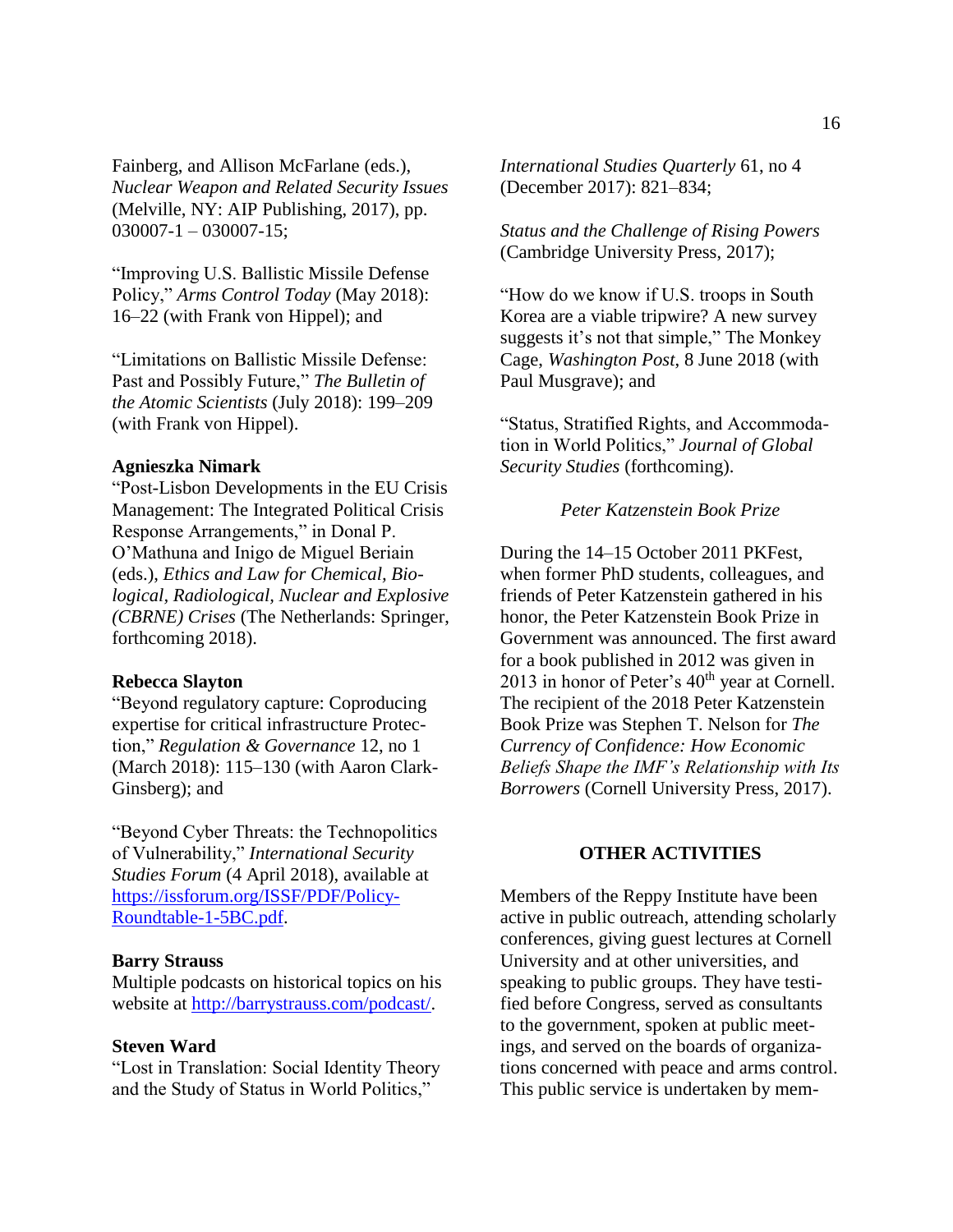bers acting as individuals, but they are able to draw on resources of the Institute in preparing talks and for other material. A representative list of members' peace studiesrelated activities follows.

## **Mabel Berezin**

"Populism and Citizenship," Keynote Address at Annual International Conference of the Potsdam Centre for Citizenship, Social Pluralism and Religious Diversity (CCP), University of Potsdam, Potsdam, Germany, 6–8 July 2017;

"Quadro di alleanze nel caos gli Usa temono l'instabilità," interview in *Il Mattino*, 4 March 2018;

"The big winners in Italy's election are really big on Facebook," analysis in *The Washington Post*, 7 March 2018;

"Why populism is not surprising," interview in *The Review*, University of Delaware, 15 March 2018;

"Attention Deficits: Why Populism Should Not Be a Surprise," Global Populism Lecture, University of Delaware, 15 March 2018, available to watch online at [https://www.youtube.com/watch?v=bYhY](https://www.youtube.com/watch?v=bYhY_O5yfRU&t=94s) O5yfRU&t=94s;

"Refugees, Communism and Nationalism," interview in *U.S. News & World Report*, 13 October 2017; and

"Comments on Austrian Election," interview on Al Jazeera Media Network, 15 October 2017.

#### **Robert Cantelmo**

"Revisiting Limited Nuclear War," working paper presented at the Boston International

Security Graduate Conference, February 2018; and

Participated in and helped organize Reppy Graduate Student Conference, March 2018.

## **Benedetta Carnaghi**

Co-organizer, international conference at the Université Paris 1—Panthéon-Sorbonne on "Frontières. Circulations, vie quotidienne, illégalités (1939–1945)" ["Borders. Movements, everyday life, illegalities (1939– 1945)"], 24 February 2018; and

"Terror Beyond Borders: Fascist and Nazi Spies Subverting Resistance," paper presented at the Surveillance Studies Network 8th Biennial Conference on "Surveillance Beyond Borders and Boundaries," Aarhus University, Denmark, 7–9 June 2018.

## **Colin Chia**

"Change of Empires: International orders in early modern Southeast Asia," paper presented at the International Studies Association meeting, San Francisco, CA, 4–7 April 2018.

#### **Naomi Egel**

Director's Fellow, Reppy Institute, responsible for organizing the small group meetings of the Fellows with seminar speakers (see Appendix B);

Current Events Roundtable on the Treaty on the Prohibition of Nuclear Weapons, with Agnieszka Nimark, Visiting Scholar in the Reppy Institute, 5 October 2017;

Interdisciplinary Graduate Student Workshop on "Interdisciplinary Approaches to Peace and Conflict," 24 March 2018; and

"Who Makes the Rules? Understanding Participation Shifts in Global Governance,"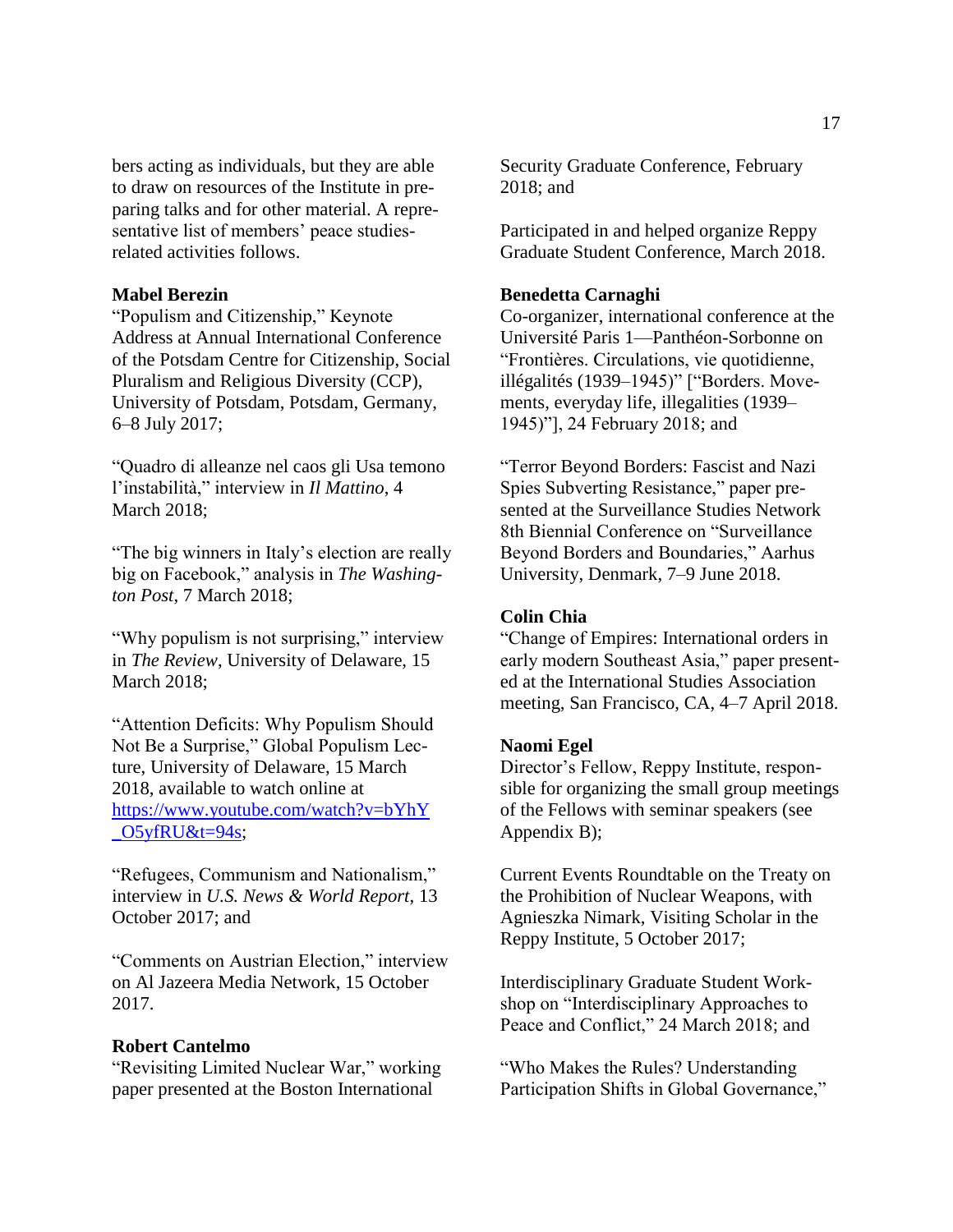presentation at International Studies Association meeting 4 April 2018.

### **Matthew Evangelista**

Director of Graduate Studies, minor field of Peace Studies and Peace Science, 2011–June 2018;

Director, International Relations undergraduate minor, 2015–June 2018;

Member of Scientific Committee, Fondazione Luigi Einaudi (Torino), 2017–present;

Osservatorio sui Conflitti, Dipartimento di Scienze Politiche, Università degli Studi di Genova, member of scientific committee, 2017–present;

External dissertation defense, University of Queensland;

Einaudi Center Advisory Committee, 2017– 2018;

Einaudi Center Communications Committee, 2017–2018;

Einaudi Center Undergraduate Education Committee, 2017–2018;

"Causes of Civil War: Ethnic Identity and the Break-up of Yugoslavia" guest lecture, Cornell University, 19 September 2017;

Participant, "No More Nagasakis: Interfaith Action Toward A World Without Nuclear Weapons," Interfaith Dialogues for Global Justice & Peace, Einaudi Center, Cornell, 28 September 2017;

External promotion review, University of Turin, 3 October 2017;

Introductory remarks, Current Events Roundtable on the Treaty on the Prohibition of Nuclear Weapons, Reppy Institute, Cornell, 5 October 2017;

Participant, "Globalizzazione e storia globale. Problemi e prospettive," workshop at Fondazione Luigi Einaudi, Turin, 13 October 2017;

Presentation and background discussion of Yoko Ono's flag, "Imagine Peace," Johnson Art Museum, Creative Conversations, 16 November 2017;

Lecture, "Should Human Rights Standards Apply to War?" Harvard Club of Rochester, New York, 18 November 2017;

Keynote lecture, "You say you want a revolution. What color? Prospects for peaceful change in the post-Soviet space," conference on "Overlapping Easts: from Shared Neighbourhoods to Globalised Borderlands and Rethinking Revolution: 1917–2017," Sant'Anna School of Advanced Studies, Pisa, 18–19 December 2017;

Introduced Andrei Kozyrev and Vladimir Kara-Murza at US premier of documentary film *Nemtsov* at Cornell Cinema, 29 January 2018;

Participant, "Surveillance, Privacy, and Civil Liberties" workshop, Cornell, 11 February 2018;

Moderator, "Can Law Prevent War?" Lund Critical Debate, 1 March 2018;

"Human Rights Norms and Warfare Realities: The Chechen Wars at the European Court," paper for International Studies Association workshop on "Just and Unjust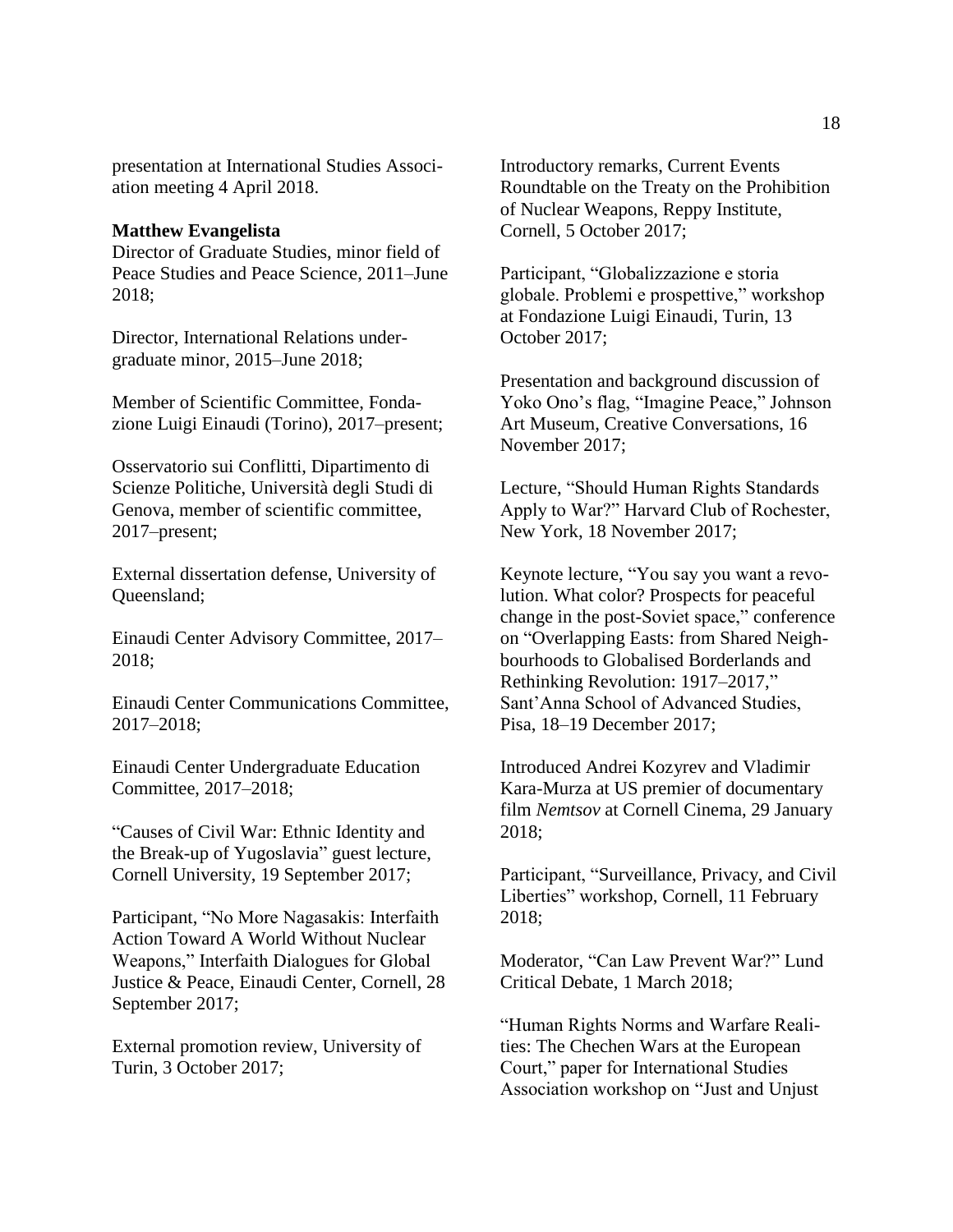Norms of Warfare," San Francisco, 3 April 2018;

Workshop participant, "Just and Unjust Norms of Warfare–A View from the Social Sciences," International Studies Association workshop on "Just and Unjust Norms of Warfare," San Francisco, 3 April 2018;

Roundtable participant, "Future of International Security," International Studies Association meeting, San Francisco, 5 April 2018;

Presentation, "Do the Geneva Conventions Matter?" for "International Law and War" Roundtable, International Studies Association meeting, San Francisco, 6 April 2018;

Lectures on "Ethics of War and Peace" at Graduate School of International Studies, Catholic University of Milan, 28–31 May 2018;

Co-convener, 4th Annual Conference on International Studies in the 21st Century, Stockholm University, 10–12 June 2018;

Convener and chair, "Globalization and International Conflict," workshop at Fondazione Luigi Einaudi, Turin, Italy, 14 June 2018; and

Presentation on "Transnational disarmament movements: How do we know if they matter?" to Nuclear Boot Camp, Allumiere, Italy, 19 June 2018.

#### **Julie George**

Participant, 31st ISODARCO's Winter Course on "The Evolving Nuclear Order: New Technology and Nuclear Risk" in Andalo, Italy, January 2018;

Participant, 4th Annual Conference on International Studies in the 21st Century in Stockholm, Sweden, 10–12 June 2018; and

Organizer with other Reppy Fellows of the graduate student conference in March 2018.

#### **Isabel Hull**

Editorial board, Journal of Modern History, 2006–.

#### **Karim-Aly Kassam**

University of Bayreuth (Germany) International Senior Fellowship, 2017–2020;

Associate Editor, *Action Research*, 2014–;

Associate Editor, *Journal of Ethnobiology and Ethnomedicine*, 2017–);

Faculty Member, Cornell University Library Board, 2016–2020;

Member of the Department of Natural Resources Seminar Committee, 2015–;

Reviewer for *Action Research Journal*, *Agriculture and Human Values*, *Arctic*, *Canadian Journal of Communication*, *Canadian Journal of Education*, *Canadian Slavonic Papers*, *Current Anthropology*, *Ecology and Society*, *Gender and Society*, *Human Ecology*, *International Journal of Diversity in Organizations, Communities and Nations*; *Journal of Natural Resources Policy Research*, *Polar Record*, University of Calgary Press, and University of Arizona Press; and

Symposium on "Climate Change and Food Security," Kabul, Afghanistan, 25 June 2018.

#### **Peter Katzenstein**

Member, British Academy, 2015–present; Editorial Board Member, *Brazilian Journal*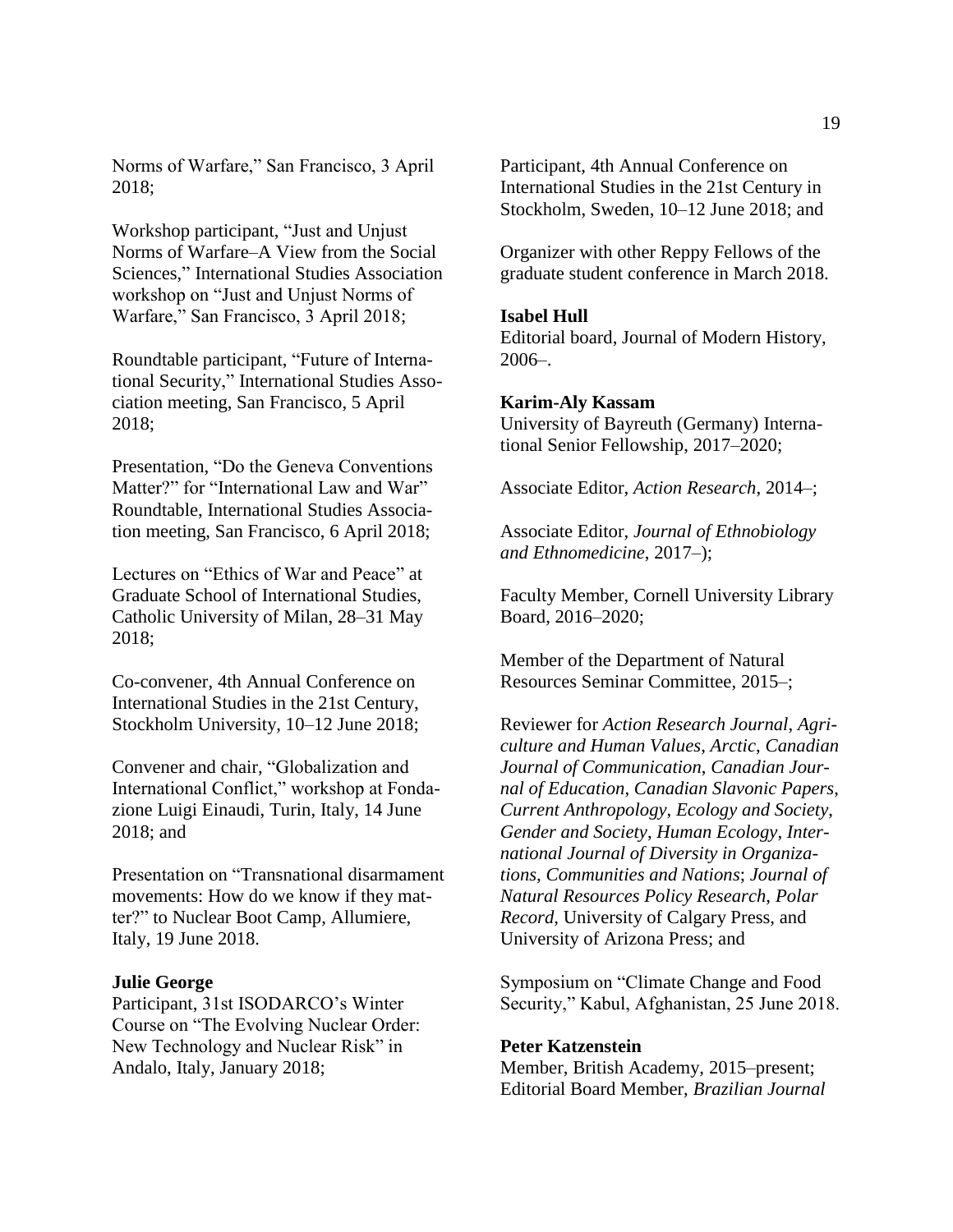*of International Relations*, 2015–present; *Economic and Political Studies*, Renmin University, 2012–present; *Zeitschrift für Politik-Journal of Political Science,* 2011– present; *Baltic Journal of Political Science,* 2011–present; *Global Affairs*, 2010–present; and *The Pacific Review,* 2010–present; and "Protean Power: Exploring the Uncertain and Unexpected in World Politics," seminar for the Reppy Institute, 16 November 2017.

#### **Jonathan Kirshner**

Organized and ran workshop on "Monetary Conflict and Disorder in the New Age of Uncertainty" 17–18 May 2018. Scholars from universities in the United States, Canada, Japan, and the U.K. participated (see Appendix F).

## **Sarah Kreps**

Faculty Fellow, Milstein Program in Technology and Humanity, 2018–;

Adjunct Scholar, Modern War Institute (West Point), 2017–18;

Life Member, Council on Foreign Relations; and

"Absence of Accountability: An Analysis of Legislative Engagement on U.S. Foreign Policy," seminar for the Reppy Institute, 26 October 2017.

#### **George Lewis**

Assoc. Editor, *Science and Global Security*

#### **Cameron Mailhot**

Reppy Fellow, including weekly seminar;

Peace and Conflict Proseminar, fall 2017, spring 2018;

Reppy Fellows Graduate Student Conference, March 2018; and

Reppy-Stockholm Joint Workshop, June 2018.

#### **Agnieska Nimark**

Attended NukeGeeks meetings;

Attended two days of negotiations of the Treaty on the Prohibition of Nuclear Weapons at the UN headquarter in NY, establishing personal contacts with the board members of the International Campaign to Abolish Nuclear Weapons (ICAN), June and July 2017;

Filmed the March to Ban Nuclear Weapons in New York City for a documentary project on anti-nuclear activism, and participated as an observer in the UN negotiations of the Treaty to Ban Nuclear Weapons, June 2017; and

Participant, Current Events Roundtable on the Treaty on the Prohibition of Nuclear Weapons (with Naomi Egel), introduced by Matthew Evangelista, 5 October, 2017.

#### **Judith Reppy**

Organized an informal discussion group of students and visitors interested in nuclear weapons issues (the NukeGeeks). The group meets regularly during the academic year to discuss papers and journal articles of interest;

Participant in Workshop on Regulating Knowledge Flows, 8–10 November 2017, Georgetown University, paper on "The Changing Landscape of Knowledge Production: Problems for Export Control" (with Jonathan Felbinger);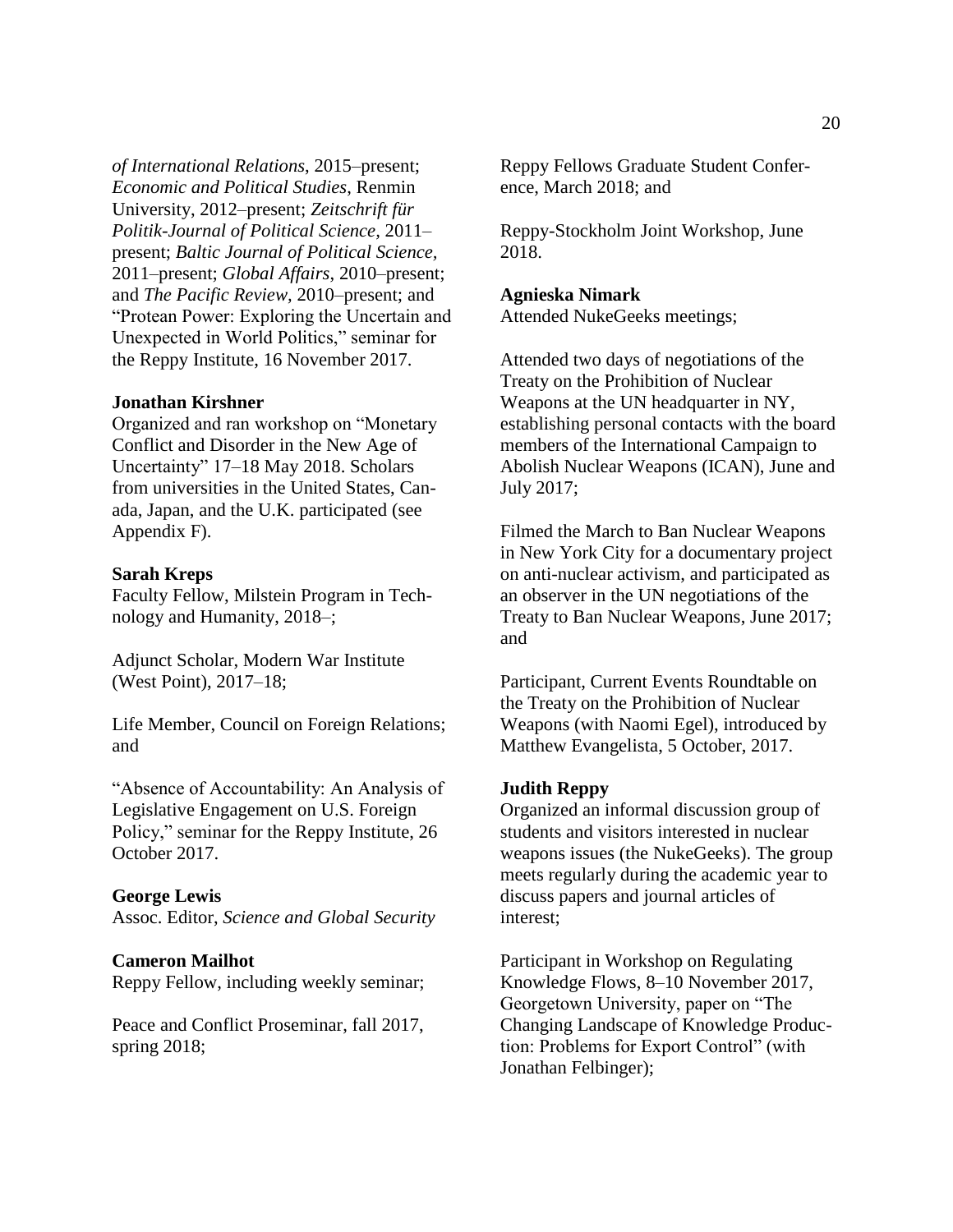Attended ISODARCO Winter Course, January 2018; and

PSAC seminar, "What Role for AI in Knowledge Transfers? Implications for Nonproliferation Regimes" (with Jonathan Felbinger), 1 March 2018.

#### **Rebecca Slayton**

Steering Committee Member, Reppy Institute for Peace and Conflict Studies, 2015– present; and

Co-Organizer (with Fred Schneider and Hirokazu Miyazaki), Cybersecurity Working Group, Einaudi Center for International Studies, 2015–present.

#### **Barry Strauss**

Member, Hoover Institution Military History Working Group;

Series Editor, *Princeton History of the Ancient World*, Princeton University Press; "How the Romans Learned to Love Peace Without it Loving Them Back—and What it Means Today," seminar for Reppy Institute 7 September 2017; and

"Populism Through the Ages: A Challenge for Democracy," Phi Beta Kappa Distinguished Faculty Lecture, 25 October 2017, Cornell University.

#### **Steven Ward**

Academic Exchange trip to Israel and Palestine, summer 2017;

"Status and the Grand Strategies of Established Powers," presented at the annual meeting of the American Political Science Association, San Francisco, CA, September 2017;

"Status and International Security," presented at the Emerging Trends and Methods in International Security workshop, part of the National Academy of Sciences' Decadal Survey of Social and Behavioral Sciences for Applications to National Security, Washington, DC, 11 October 2017;

"Status and the First World War," roundtable, held at the annual meeting of the International Studies Association, San Francisco, CA, April 2018;

"Status and the Challenge of Rising Powers," seminar presentation at the Lawrence Livermore National Laboratory's Center for Global Security Research, Livermore, CA, 17 April 2018;

"Status and the Politics of National Decline," seminar presentation at the Center for International Security and Cooperation, Stanford University, 26 April 2018; and

"The Politics of National Decline," research briefing at the headquarters of the United States Strategic Command, Offutt Air Force Base, Nebraska, 15 May 2018.

## <span id="page-21-0"></span>**PROGRAM MANAGEMENT AND FINANCIAL SUPPORT**

The Judith Reppy Institute for Peace and Conflict Studies is associated with Cornell's Mario Einaudi Center for International Studies, which provides administrative support. As of 1 July 2008 the Vice Provost for International Affairs assumed oversight for the Mario Einaudi Center for International Studies.

Funds for the basic operating expenses of the Institute come from endowments provided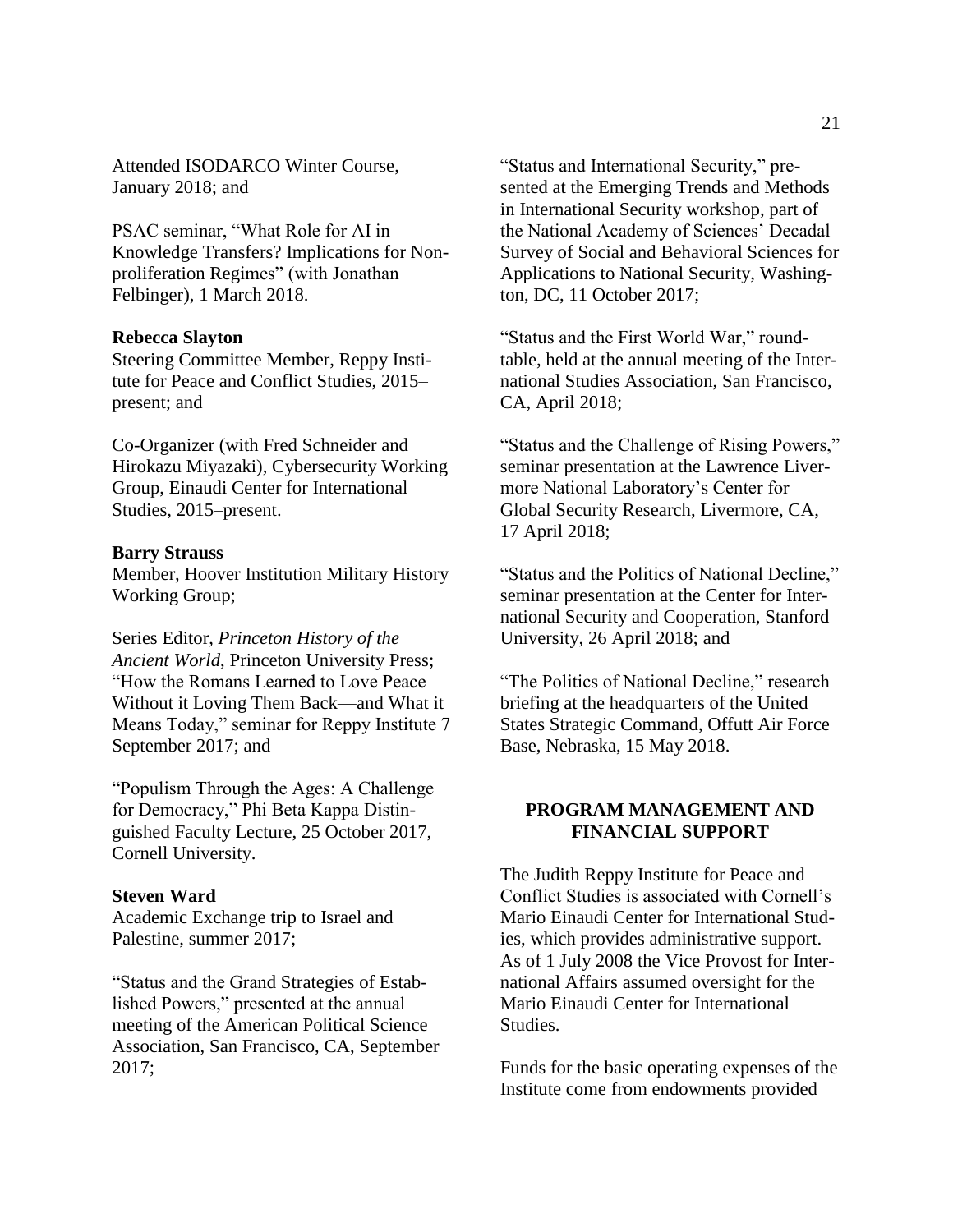by the Ford Foundation and Cornell University. The Institute has also received additional funds for individual research projects from several other sources. Support has come from the Carnegie Foundation, the Ford Foundation, the MacArthur Foundation, the American Academy of Arts and Sciences, the Hewlett Foundation, the United States Institute of Peace, Resources for the Future, and the National Science Foundation. Additional support for Institute activities has come from the Einaudi Center, the College of Arts and Sciences, and Cornell alumni and friends.

Since 1985 the John D. and Catherine T. MacArthur Foundation has provided a series of institutional grants to the Peace Studies Program (now the Reppy Institute) to support graduate work and interdisciplinary research activities in the field of international security and peace studies. Funding from the MacArthur Foundation supported training and research activities on the themes "Technology and Security" and "Regional Security" through June 2002. In January 2003 the Peace Studies Program was awarded a \$1.1 million grant from the MacArthur Foundation in support of research and training to strengthen scientific and technical advice on international peace and security. A \$1.86 million renewal grant began 1 July 2006 and with a two year extension ran through the end of June 2013.

Faculty members have received numerous grants for their individual research activities. These activities have been detailed in other sections of this annual report.

The establishment of the Marion and Frank Long Endowment Fund in 1993 was a step toward building support for graduate education on a permanent basis. Income from the fund is used to provide graduate fellowships for students in peace studies, with the first award being made in 1995–1996. The Institute has been able to expand its support to graduate students with the addition of a continuing fellowship for peace studies students provided by the Cornell Graduate School. This fellowship was made possible in part from the Dora and Jesse Bluestone endowment in the Graduate School, which was moved to the Institute in spring 2013.

A bequest from Harrop and Ruth Freeman established an endowment in 1995 to continue to support the Harrop and Ruth Freeman Prize in Peace Studies. Since 2006 the endowment has also provided several fellowships to undergraduate students to support their summer internships with NGOs. Further information on these awards is given earlier in this report.

Numerous gifts received from current colleagues, alumni, and friends of the Institute are used to support graduate student fellowships, research, and development and program activities. This year the Institute received a grant from the Cornell Graduate School to support the Careers Beyond Academia event (see Appendix D), and anonymous gifts from friends of the Institute have supported graduate student fellowships and special events.

The Reppy Institute is governed by an executive committee of interested faculty members, who are listed below. In 2017–2018 Matthew Evangelista was the Reppy Institute Director, Rebecca Slayton the Associate Director, Elaine Scott the Administrative Manager, and Sandra Kisner the Administrative Assistant. Matthew Evangelista's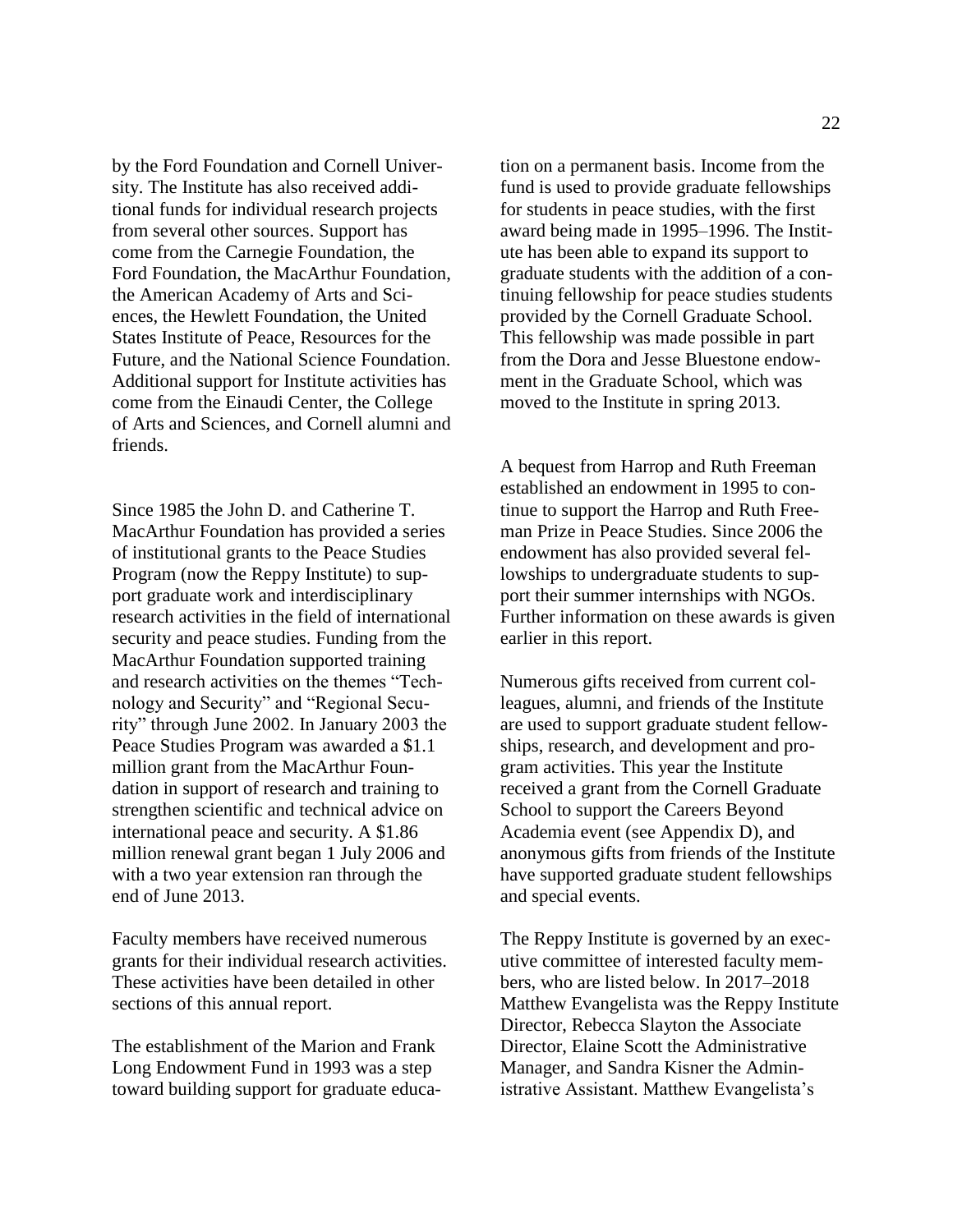term as Director ended in June 2018. Judith Reppy will be the Acting Director during the fall term and Rebecca Slayton will assume the Directorship in January 2019. Steven Ward was appointed as Associate Director beginning in July 2018.

The members of the Reppy Institute for Peace and Conflict Studies' Steering Committee in 201 7 –201 8 were:

**Matthew Evangelista** (Government) **Durba Ghosh** (History) **Isabel Hull** (History) **Sabrina Karim** (Government) **Karim -Aly Kassam** (Natural Resources) **Peter Katzenstein** (Government) **Jonathan Kirshner** (Government) **Sarah Kreps** (Government) **Jens David Ohlin** (Law) **Aziz Rana** (Law) **Judith Reppy** (Science & Technology Studies) **Rebecca Slayton** (Science & Technology Studies) **Steven Ward** (Government)

Sabrina Karim joined the committee in July 2017 and Azi z Rana left in July 2018.

Rebecca Slayton will become the next Direc tor of the Institute beginning July 2018, but she will be on leave in the fall , with Judith Reppy stepping in as the Acting Director.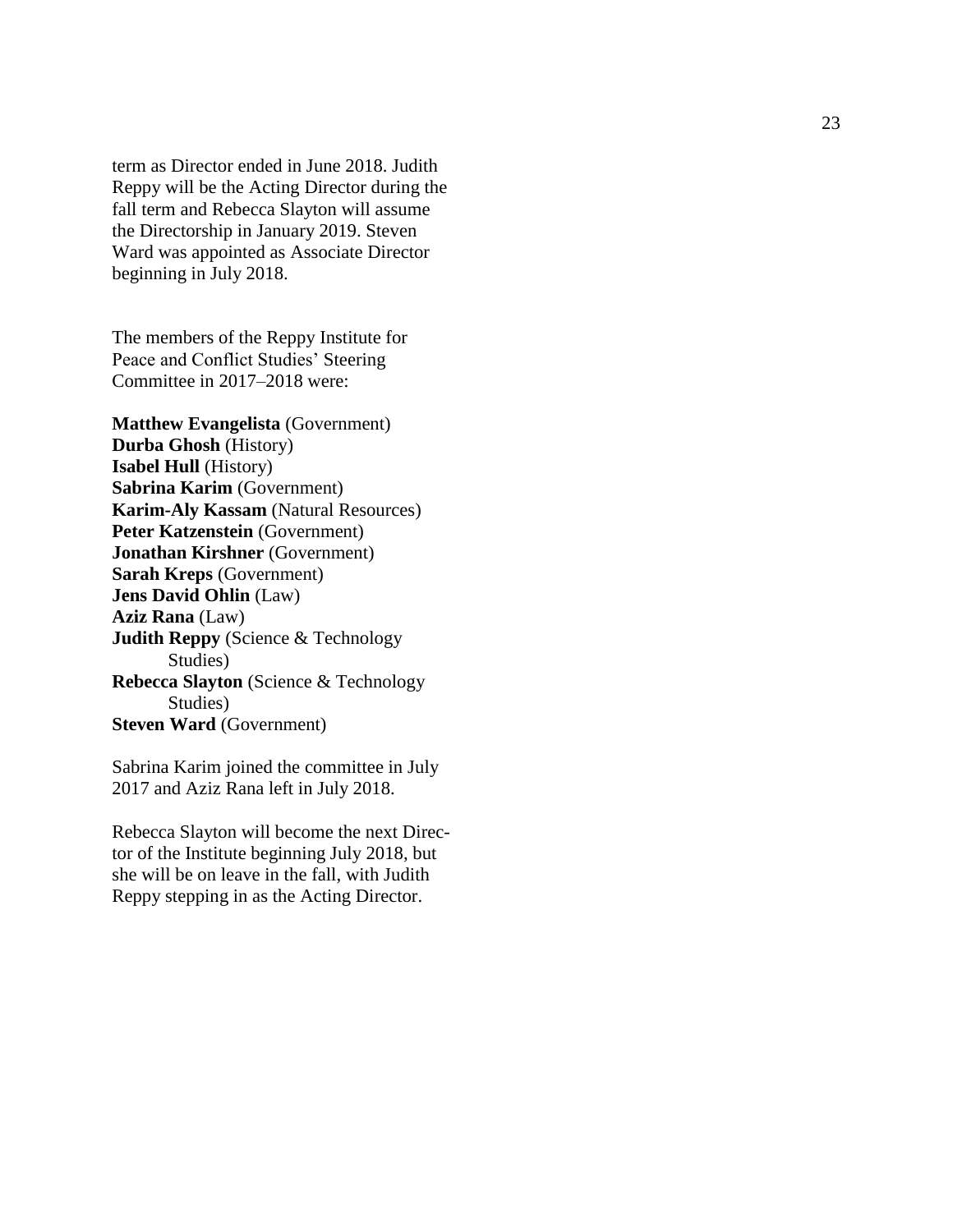## **APPENDICES**

## **APPENDIX A**

## <span id="page-24-0"></span>PEACE STUDIES SEMINARS 2017–2018

AUG 31 Meet and Greet

SEPT 7 Barry Strauss, Bryce and Edith M. Bowmar Professor in Humanistic Studies, History and Classics, Cornell University, "How the Romans Learned to Love Peace Without it Loving Them Back - and What it Means Today"

SEPT 14 Uriel Abulof, Senior Lecturer (U.S. rank of Associate Professor) of Politics at Tel Aviv University and Research Associate at the Liechtenstein Institute on Self-Determination (LISD), Woodrow Wilson School, Princeton University, "Abyss & Horizon: Political Existentialism and Humanity's Midlife Crisis"

SEPT 21 Ambassador Daniel Fried (Ret.), Distinguished Fellow, Atlantic Council, "The Russian Challenge 2.0"

SEPT 28 Maria Cristina Garcia, Howard A. Newman Professor of American Studies, Department of History and Professor, Latino Studies Program, Cornell University, "Refugees in the Era of Climate Change"

OCT 5 Current Events Roundtable on the Treaty on the Prohibition of Nuclear Weapons, with Cornell participants Naomi Egel, graduate student in the Government Department and Agnieszka Nimark, Visiting Scholar in the Reppy Institute, introduced by Matthew Evangelista, President White

Professor of History and Political Science, Government Department

OCT 12 Jacquelyn Schneider, Assistant Professor, Strategic and Operational Research Division, U.S. Naval War College, "Cyber and Escalation–Insights from Wargaming"

OCT 19 Elizabeth Brundige, Associate Clinical Professor of Law & Assistant Dean for International Programs, Cornell Law School, "Bringing Human Rights Home: Addressing Sexual Violence in the U.S. Military"

OCT 26 Sarah Kreps, Associate Professor of Government, Cornell University, "Absence of Accountability: An Analysis of Legislative Engagement on U.S. Foreign Policy"

NOV 2 Claudia Verhoeven, Associate Professor of History, Cornell University, "Extreme Violence and 'Normal' Americans: The Manson Murders and the My Lai Massacre"

NOV 9 Sidney Tarrow, Maxwell M. Upson Professor of Government Emeritus, Cornell University, "Was 1968 a 'Critical Juncture'? Breaking Down a Transnational Moment"

NOV 16 Peter Katzenstein, Walter S. Carpenter, Jr. Professor of International Relations, Cornell University, "Protean Power: Exploring the Uncertain and Unexpected in World Politics"

NOV 28 Katharina Stöckli, visiting Government graduate student from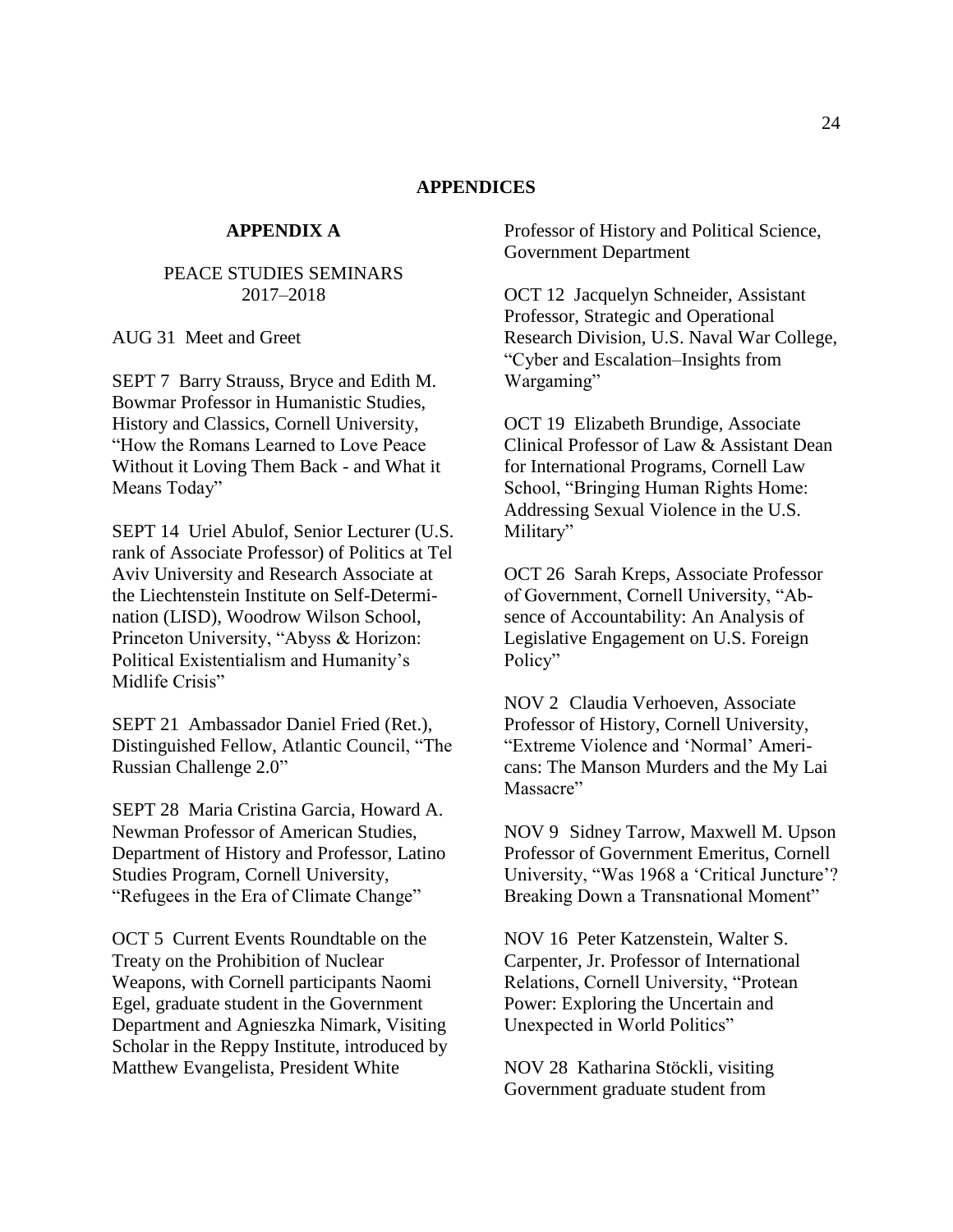Switzerland, presentation of the results of her research in the US for her dissertation on "Gender in the US Foreign Policy Discourse of the Bush and Obama Administrations"

FEB 1 Raymond B. Craib, Professor of History and Director of the Latin American Studies Program (LASP), Cornell University, "Libertarian Noir: Dark Histories of Exit and Enclosure, 1950 to the Present"

FEB 8 Yevgeny Kuznetsov, Senior Economist, World Bank Economic Policy and Debt Department, and Nonresident Senior Research Fellow, Migration Policy Institute, "How Can Diaspora Talent Promote Prosperity and Peace at Home? Observations of a Practitioner." Co-sponsored by the Cornell Institute for European Studies

FEB 15 Dario Azzellini, PhD in Sociology and in Political Science, and Visiting Research Fellow at the ILR School, Cornell University, "Private Military Contractors: Characteristics of a Growing Market and Implications for Accountability and Human Rights"

FEB 22 Sabrina Karim, Assistant Professor of Government and Caplan Faculty Fellow, Cornell University, "'Gender Equality' in International Relations: Unifying Concepts and Measurement"

MAR 1 Judith Reppy, Professor Emerita of Science and Technology Studies, and Jonathan Felbinger, General Accountability Office (GAO), "What Role for AI in Knowledge Transfers? Implications for Nonproliferation Regimes"

MAR 8 Hirokazu Miyazaki, Professor of Anthropology, John S. Knight Professor of International Studies, and Director of the

Mario Einaudi Center for International Studies, Cornell University, "Friendship Dolls, Hibakusha Testimonies, and Peace Murals: The Power of Exchange in U.S.- Japan Citizen Diplomacy against Nuclear Weapons"

MAR 15 Holly Case, Associate Professor of History, Brown University, "The Age of Questions: On the Relationship Between Universal War and Federation." Cosponsored by the Cornell Institute for European Studies

MAR 22 Chris Gibson, Stanley Kaplan Distinguished Visiting Professor at Williams College, "Course Correction – Forging a New American Grand Strategy"

MAR 29 Mark Bell, Assistant Professor, Department of Political Science, University of Minnesota, "Nuclear Revolutions: How States Use Nuclear Weapons in International Politics"

APR 12 Alexander Livingston, Assistant Professor of Government, Cornell University, "Power for the Powerless: Martin Luther King's Late Theory of Civil Disobedience"

APR 19 Craig Nation, Professor of Political Science and Security Studies, Dickinson College, and Professor Emeritus, U.S. Army War College, "A New Cold War? Russia and U.S. Strategy"

APR 26 Current Events Roundtable on "The Legacies of Chernobyl" with Andrei Kozyrev, Distinguished Fellow at the Kennan Institute (Wilson Center); Lissette Lorenz, graduate student in the Cornell University Department of Science and Technology Studies; and Mary Mitchell,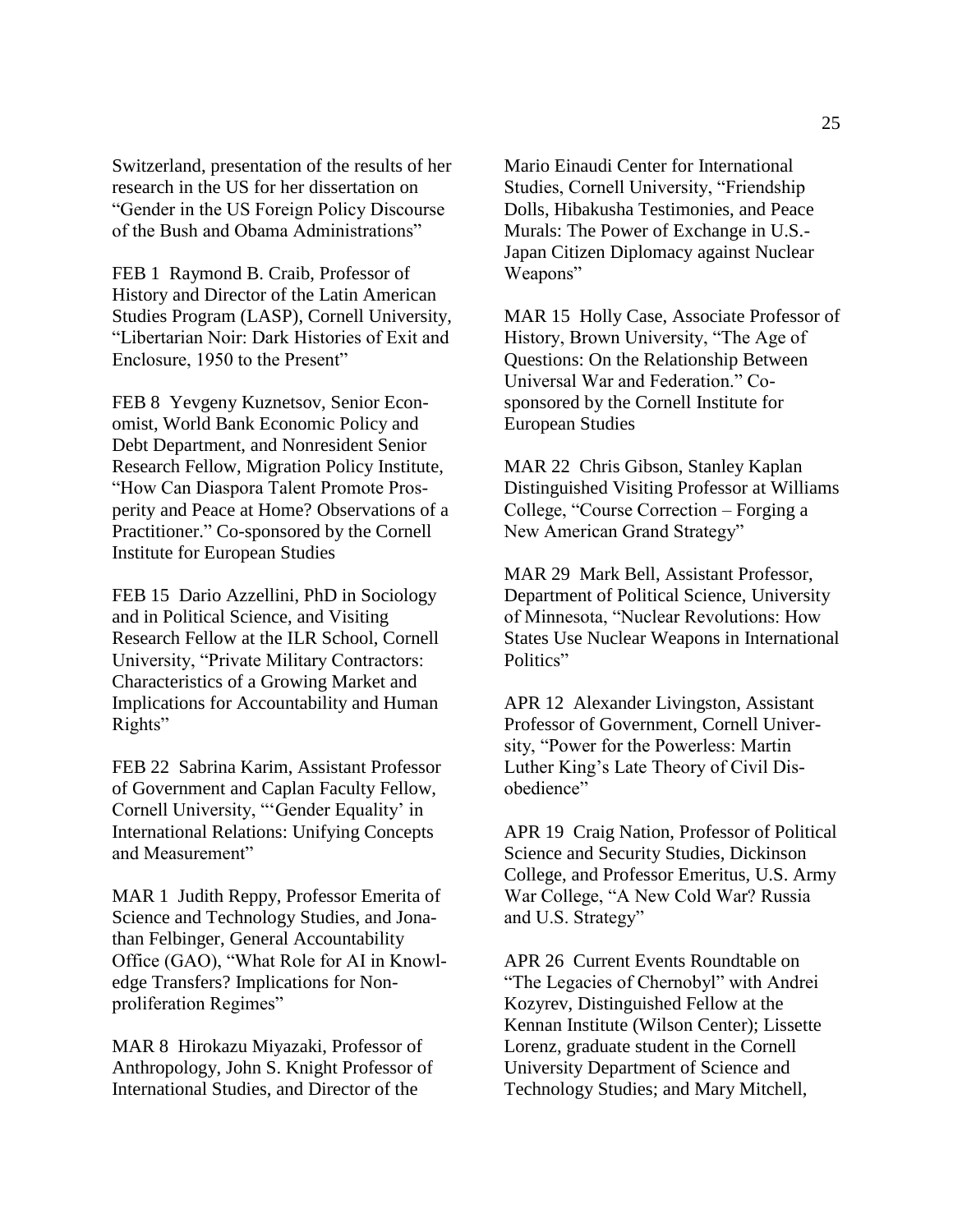Assistant Professor of History, Purdue Uni versity and Postdoctoral Fellow, Atkinson Center for a Sustainable Future, Cornell University. Co -sponsored by the Cornell Institute for European Studies

MAY 3 Eglė Rindzevičiūtė, Lecturer in Criminology and Sociology, Kingston Uni versity, London, "The Liberal Effect: The Politics of Policy Sciences in the Soviet Union." Co -sponsored by the Cornell Institute for European Studies and the Department of Science and Technology Studies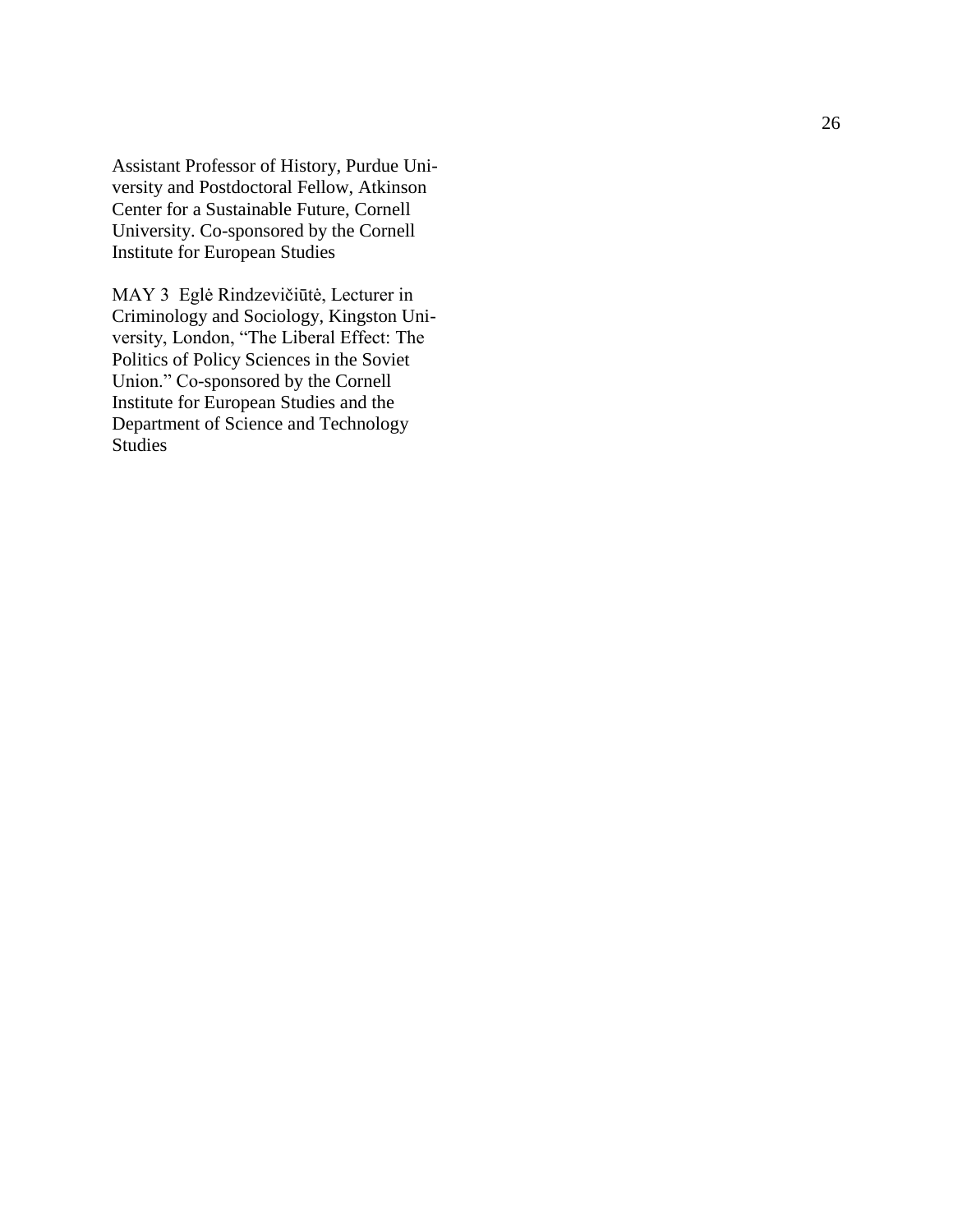## **APPENDIX B**

## **Graduate Student Development 2017–2018**

The Reppy Fellows hosted a seminar:

MAR 29 Mark Bell, Assistant Professor, Department of Political Science, University of Minnesota, "Nuclear Revolutions: How States Use Nuclear Weapons in International Politics"

Graduate students also held small group meetings with the seminar speaker where they had the opportunity to discuss their research; **Naomi Egel** organized and hosted these meetings:

SEPT 14 Uriel Abulof, Senior Lecturer (U.S. rank of Associate Professor) of Politics at Tel Aviv University and Research Associate at the Liechtenstein Institute on Self-Determination (LISD), Woodrow Wilson School, Princeton University, "Abyss & Horizon: Political Existentialism and Humanity's Midlife Crisis"

SEPT 21 Ambassador Daniel Fried (Ret.), Distinguished Fellow, Atlantic Council, "The Russian Challenge 2.0"

OCT 12 Jacquelyn Schneider, Assistant Professor, Strategic and Operational Research Division, U.S. Naval War College,

"Cyber and Escalation–Insights from Wargaming"

NOV 16 Peter Katzenstein, Walter S. Carpenter, Jr. Professor of International Relations, Cornell University, "Protean Power: Exploring the Uncertain and Unexpected in World Politics"

FEB 8 Yevgeny Kuznetsov, Senior Economist, World Bank Economic Policy and Debt Department, and Nonresident Senior Research Fellow, Migration Policy Institute, "How Can Diaspora Talent Promote Prosperity and Peace at Home? Observations of a Practitioner." Co-sponsored by the Cornell Institute for European Studies

MAR 15 Holly Case, Associate Professor of History, Brown University, "The Age of Questions: On the Relationship Between Universal War and Federation." Cosponsored by the Cornell Institute for European Studies

MAR 29 Mark Bell, Assistant Professor, Department of Political Science, University of Minnesota, "Nuclear Revolutions: How States Use Nuclear Weapons in International Politics"

23–24 March 2018 the Reppy Fellows organized the fourth annual graduate student conference, "Interdisciplinary Approaches to Peace and Conflict," held at Cornell. The successful conference brought together graduate students from the U.S. and beyond to discuss peace and conflict studies (see Appendix E).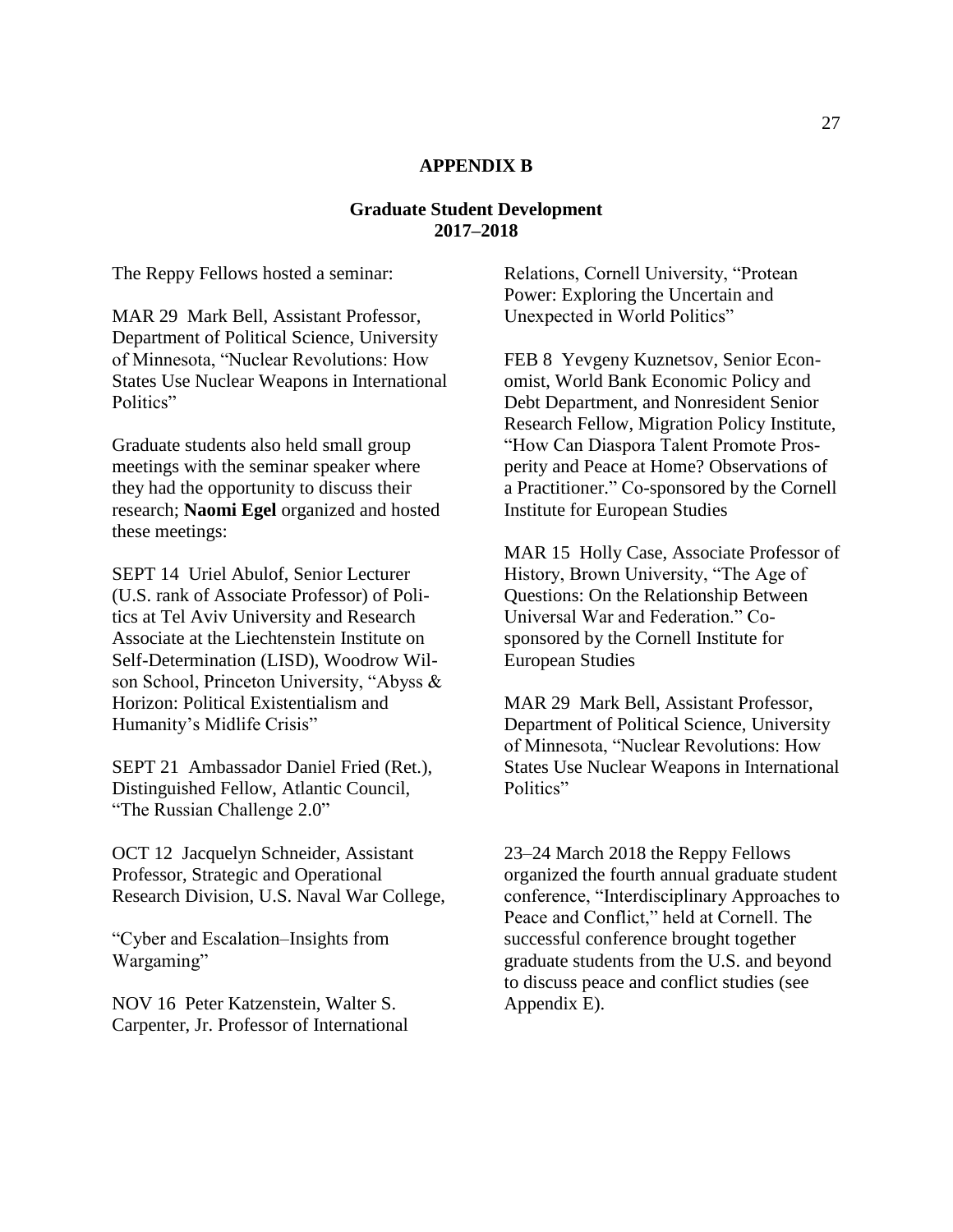## **APPENDIX C**

## **OTHER CAMPUS ACTIVITIES 2017–2018**

The Reppy Institute supported these special campus events:

AUG 30 International Fair, sponsored by the Einaudi Center and the affiliated core programs, Cornell Abroad, and the Language Resource Center, outside on the Uris Hall terrace

OCT 17 Andrea Pitzer, author of the book, One Long Night: A Global History of Concentration Camps (Little, Brown); talk on "Harbingers and Echoes of the Shoah: A Century of Concentration Camps," G76 Goldwin Smith Hall, Lewis Auditorium; visit sponsored by Jewish Studies Program

OCT 23 Judge Abdulqawi Yusuf, Vice President of the International Court of Justice, "Balancing Rights and Obligations of States and Investors: Challenges Facing LDCs;" sponsored by the Berger International Speaker Series, the Mairo Einaudi Center Distinguished Speaker Series, and the Reppy Institute

NOV 20 Haris Silajdžić, former Prime Minister of Bosnia and Herzegovina, "The Bosnian Paradigm and the Future of Multiculturalism," 3:00 pm, G08 Uris Hall. Cosponsored by the Cornell Institute for European Studies, the Mario Einaudi Center for International Studies, and the Reppy **Institute** 

JAN 29 Vladimir Kara-Murza, vice chairman of Open Russia, a Russian prodemocracy movement, was on hand for the showing of *Nemtsov*, a documentary film on the life of Boris Nemtsov, that he directed. Discussion followed the viewing. Cosponsored by Cornell Cinema and the Cornell Institute for European Studies.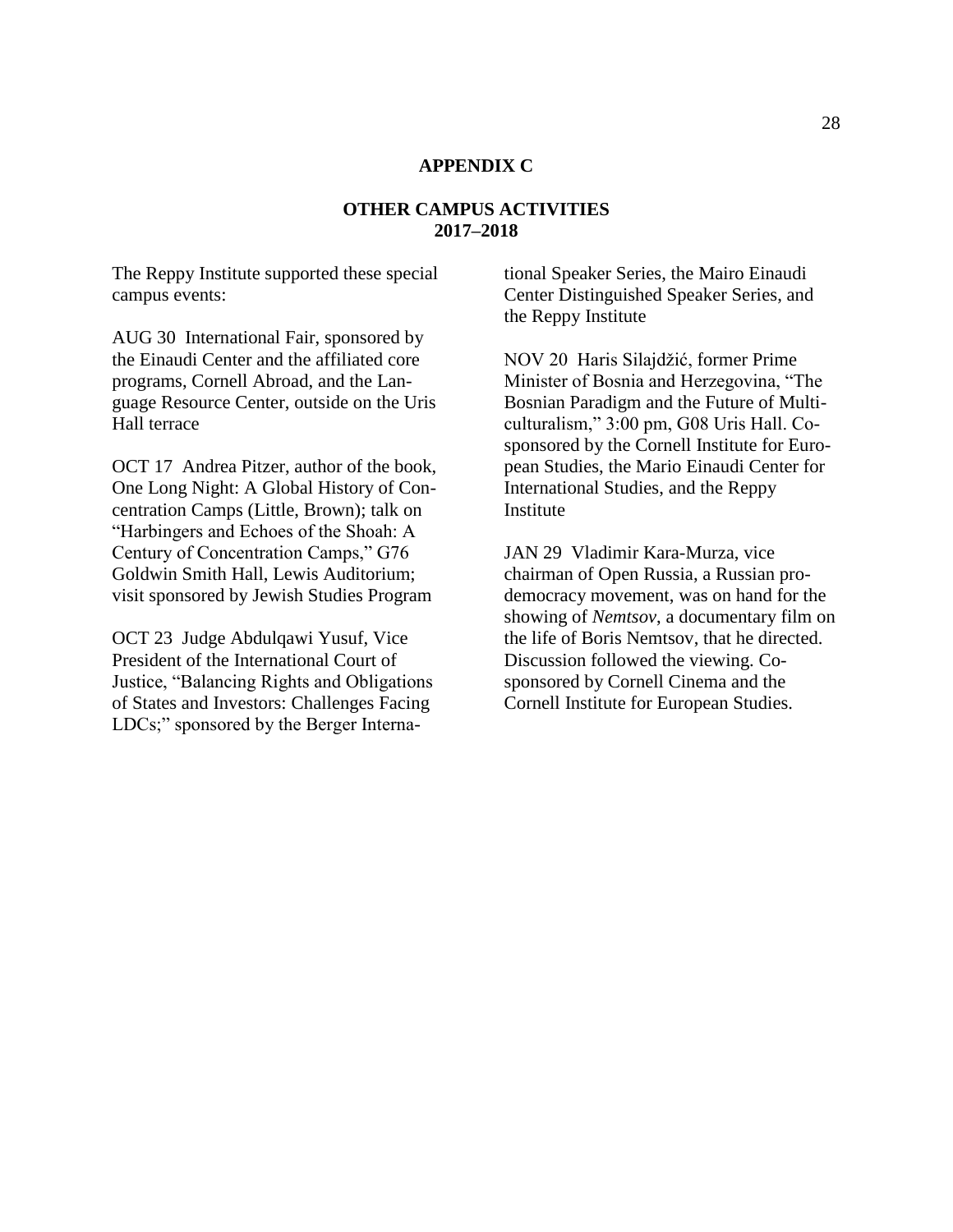## **APPENDIX D**

## **Careers beyond Academia: panel discussion with Cornell PhD alumni International Security and Development** March 22, 2018, 4:30 – 6:00 p.m.

G08 Uris Hall

Open to graduate students from any field. Learn how former Cornell PhD's have applied their skills and pursued interests and careers beyond academia: in policy-related research; work related to international development abroad; work for the US government on international issues; and work related to peace and conflict.

#### Alumni Panel:

**Julie Burns** is currently Chief of Operations for the Africa Region of the Peace Corps. She served from 2011–2016 as Country Director for the Peace Corps in South Africa and in Guinea during the Ebola crisis. She received a number of awards and commendations including the Meritorious Service Award from the Department of State for re-establishing the country program in Guinea following the political crises of 2009–2011. Burns holds an MPA (CIPA) and a PhD (Department of Education) from Cornell University. Her doctoral research entailed a qualitative study of post-genocide reconciliation within grassroots organizations in Rwanda. Prior to her graduate studies, Burns served for several years as Associate Director for Wilderness Programs and Risk Management at Cornell Outdoor Education. She originally came to Cornell after over a decade of working within the US and internationally for the North Carolina Outward Bound School and the National Outdoor Leadership School.

**W. Eugene Cobble, Jr** is a principal research scientist in the International Affairs Group of the Center for Naval Analyses' Strategic Studies (CSS) division. He is a specialist on Western European defense industrial collaboration and Western European political-military integration. He received his PhD in Government from Cornell University. Dr. Cobble's studies at the Center have focused upon naval international collaborative procurement, improving interoperability between the United States Navy and its Euro-Atlantic partners, and USN crisis response issues. He has also worked extensively on LHA/LHD alternate operational concepts, USN counterproliferation approaches, and on United States grand strategy. Dr. Cobble has served as the CNA scientific analyst to OPNAV N81. He has also deployed as the embedded CNA field representative to Combined Joint Task Force, Horn of Africa (CJTF-HOA), in Djibouti, and to United States Marine Corps Forces, Central Command (USMARCENT) in Tampa, Florida.

**Chris Gibson** is currently the Stanley Kaplan Distinguished Visiting Professor of American Foreign Policy at Williams College. Prior to that Chris spent 29 years in the Army rising to the rank of Colonel and Commanding the 2nd Brigade of the 82nd Airborne Division. Chris served four combat tours in Iraq, earned four Bronze Star Medals, and was awarded the Purple Heart. From 2010–2016, Chris served in the US House of Representatives from NY's 19th District. He holds a PhD from Cornell University and is the author of *Rally Point: Five Tasks to Unite the Country and Revitalize the American Dream*, a book published by Twelve in October 2017.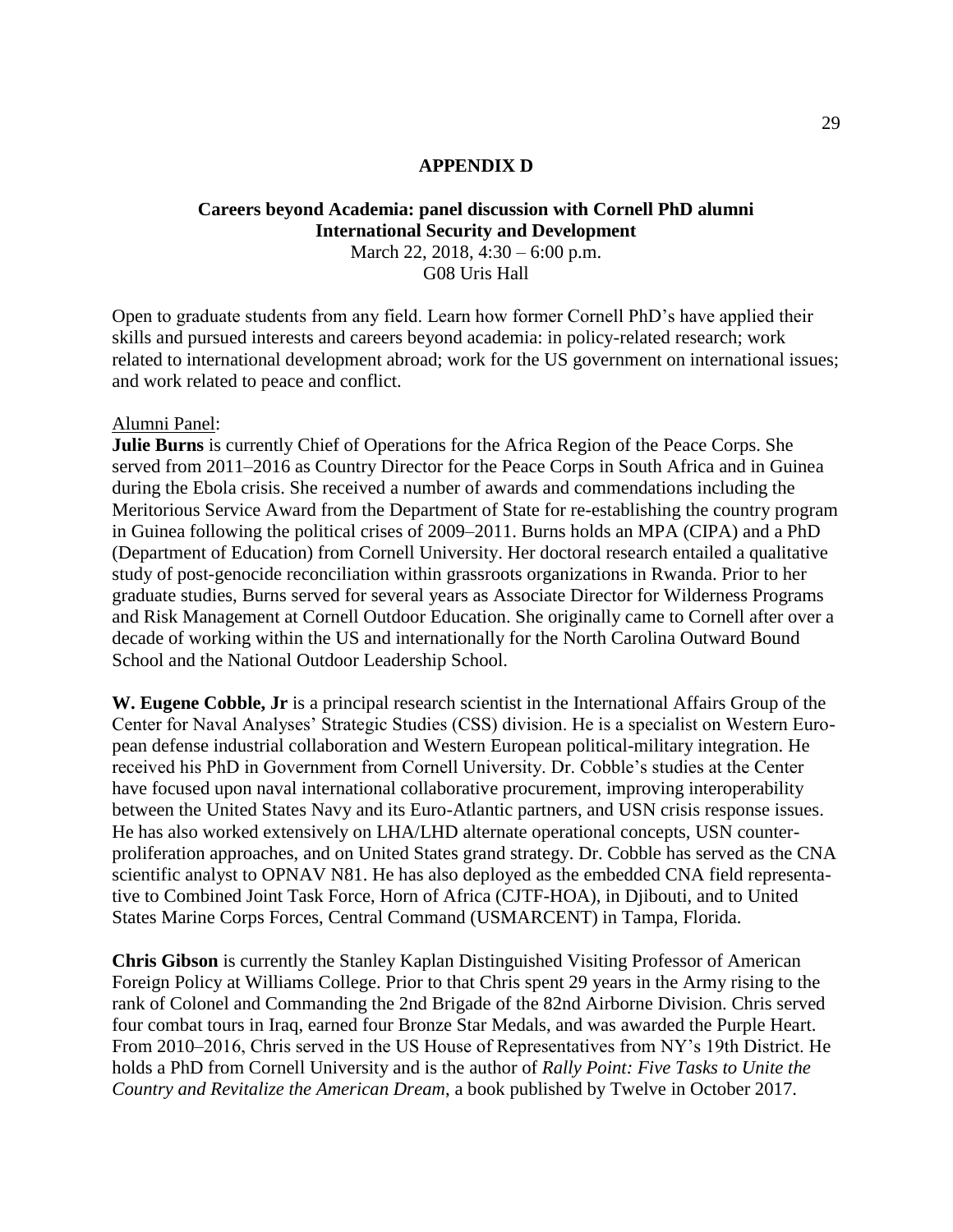**Stephen Watts** is a senior political scientist at the RAND Corporation and associate director of the RAND Arroyo Center's Strategy, Doctrine, and Resources Program. His research has focused on irregular warfare, security assistance, deterrence and escalation dynamics, and longterm conflict trends. Prior to beginning his doctoral studies, he served as a foreign affairs officer responsible for peacekeeping planning for the Balkans in the State Department's Bureau of Political-Military Affairs, and twice received a Superior Honor Award for his work. He has held short-term assignments at the State Department's Office of Policy Planning, U.S. Embassy Sarajevo, and Combined Forces Special Operations Component Command–Afghanistan. Watts is the lead author of more than a dozen RAND studies and has published articles in such journals as *The Washington Quarterly, Parameters,* and *Joint Force Quarterly*. He received his PhD in government from Cornell University and has held research fellowships at Harvard University's Belfer Center and the Brookings Institution.

#### Moderator:

**Matthew Evangelista** is President White Professor of History and Political Science and the director of the Judith Reppy Institute for Peace and Conflict Studies. His current teaching and research interests are the relationship between gender, nationalism, and war; ethical and legal issues in international affairs (particularly just war theory and international humanitarian law); transnational relations; and separatist movements. Evangelista's most recent book, *Italy from Crisis to Crisis: Political Economy, Security, and Society in the 21st Century* (Routledge 2018), seeks to understand Italy's approach to crises by studying the country in regional, international, and comparative context.

This event was organized by the Judith Reppy Institute for Peace and Conflict Studies, cosponsored by the graduate major field of government and the graduate minor field of peace studies/peace science, and was supported by a grant from the Cornell Graduate School.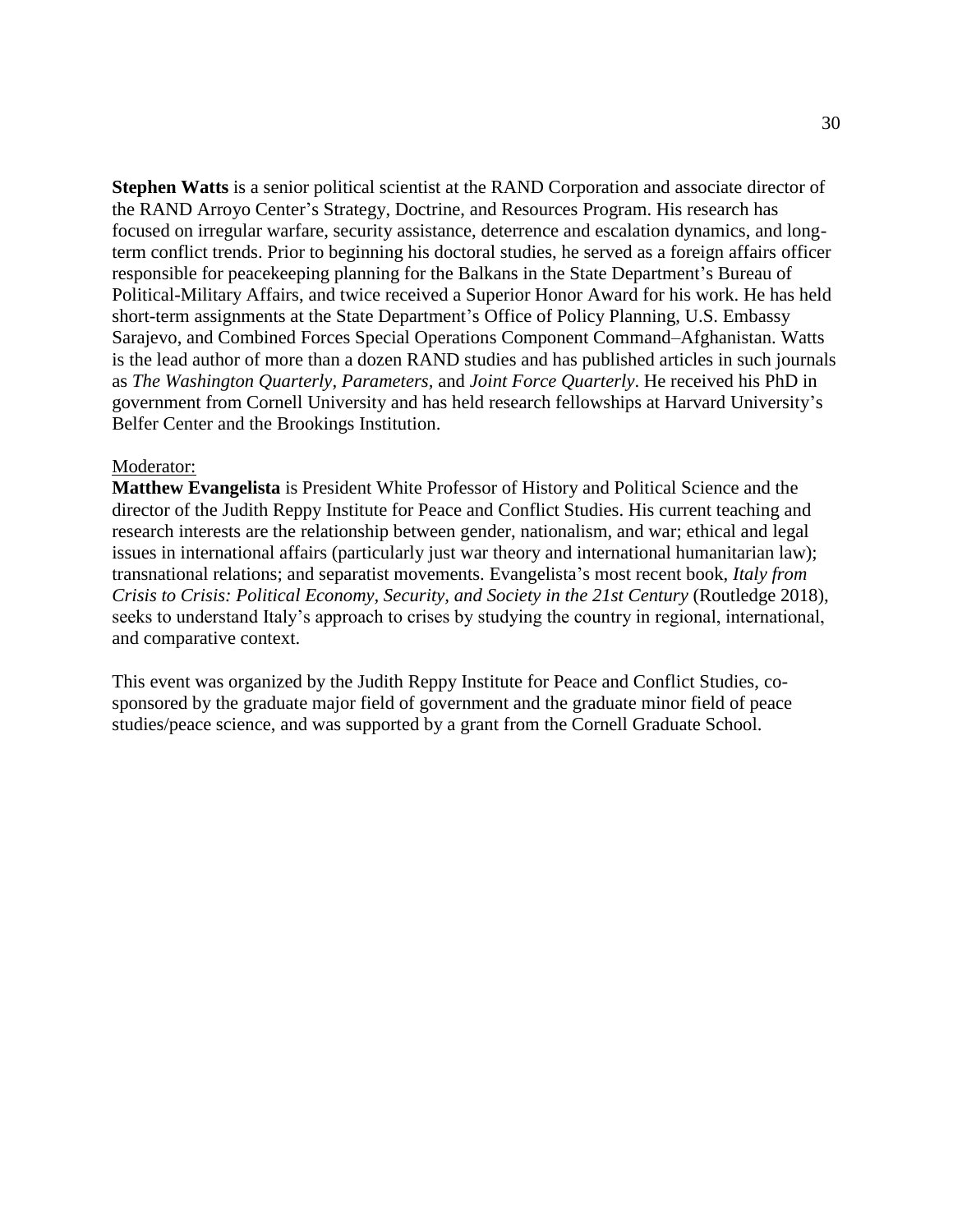## **APPENDIX E**

## **Judith Reppy Institute for Peace and Conflict Studies**

Interdisciplinary Graduate Student Workshop *Interdisciplinary Approaches to Peace and Conflict*

**Friday, March 23, 2018** Drinks/Meet-and-greet (8:00pm) — The Westy (516 West State Street)

**Saturday, March 24, 2018** Workshop — A.D. White House, Cornell University

**Breakfast (8:15–9:00am)**

**Session 1: Peacebuilding (9:00–10:30am)**

*Chair: Naomi Egel*

Alexander Kustov: When do voters support policies helping the world? Global conflict and the politics of parochial altruism

(*Discussant: Utku Cansu)*

Michelle Cartier: Technology as a tool for preventing violence in young adolescents: the Colombian case (*Discussant: Christian Ruth)*

Cameron Mailhot: Securitizing Transitional Justice: A New Mechanism for Policy Adoption, with Evidence from Lithuania (*Discussant: Harmond Marte)*

**Break (10:30–10:45am)**

**Session 2: Comparative Strategies of Conflict and Cooperation (10:45am-12:15pm)** *Chair: Julie George*

Katharine Petrich: The resilient terrorist: How diversification into transnational organized crime impacts longevity, durability, and target selection of terrorist groups

(*Discussant: Brandon Sims)*

Mark Williamson: A long walk to freedom? Comparing the durations of violent and non-violent resistance campaigns

(*Discussant: Caleb Pennington)* Christian Ruth: No silver bullets: Rethinking famine and food scarcity (*Discussant: Michelle Cartier)*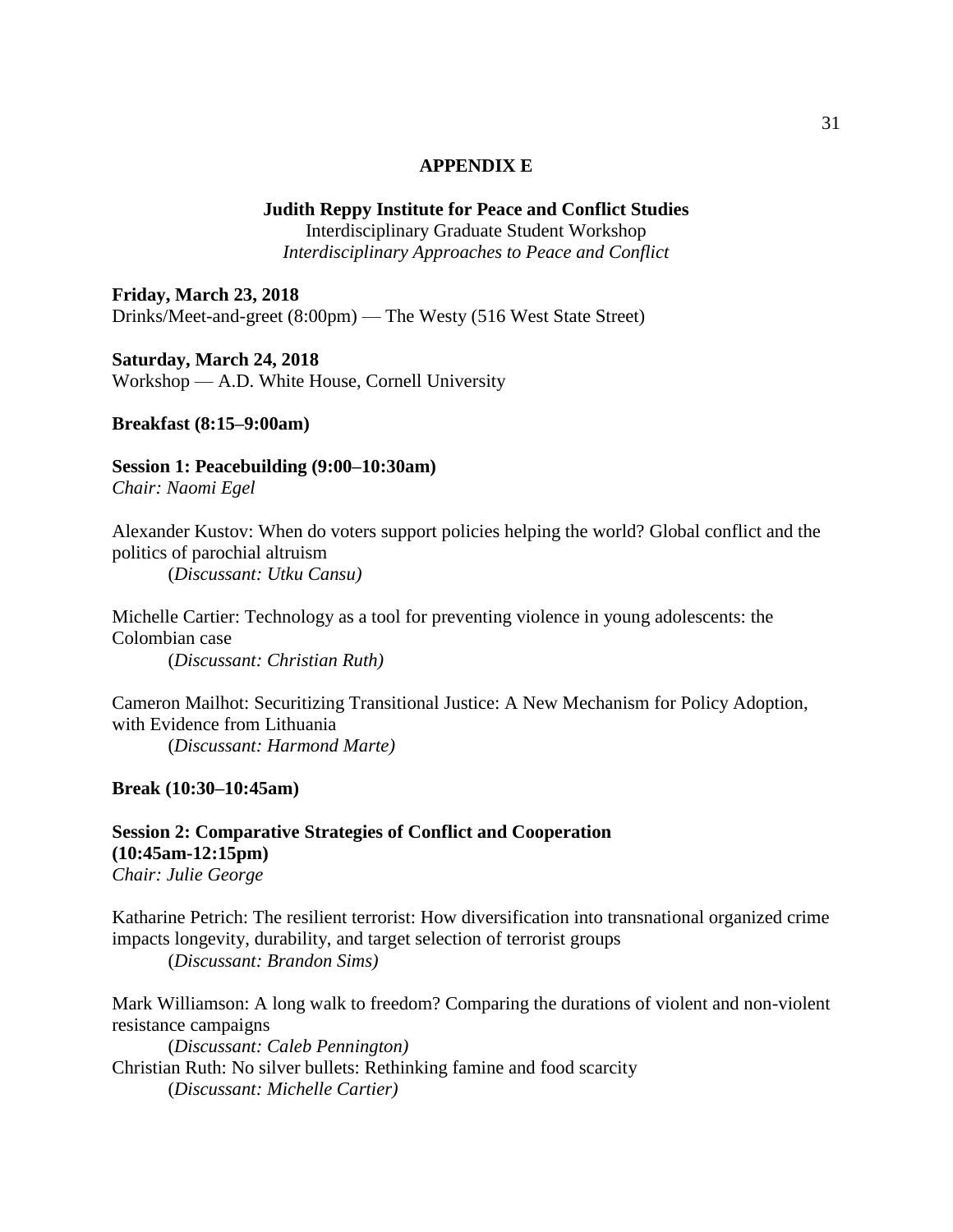## **Lunch (12:15–1:30pm)**

## **Session 3: Law and Legitimacy (1:30–3:00pm)**

*Chair: Colin Chia*

Brandon Sims: Legitimacy principles and disobedience: IDF selective refusal (*Discussant: Alexander Kustov)*

Michael Samuel: Judging the enemy: State-sanctioned violence and Palestinian human rights in Israel's highest court

*(Discussant: Mark Williamson)*

Utku Cansu: Drones as "racializing armed surveillance" machines: U.S. drone warfare and dogma-line racism (*Discussant: Cait Ambroziak)*

**Break (3:00–3:15pm)**

### **Session 4: War and the State (3:15–4:45pm)**

*Chair: Robert Cantelmo*

Caleb Pennington: Ending the feud: How state action and ineptitude dictated the feuds of the late 19th century

(*Discussant: Cameron Mailhot)*

Harmond Marte: Locating peace from within: a study on the concept of peace of the Tumandok indigenous people in the Philippines

(*Discussant: Michael Samuel)*

Cait Ambrozik: Contracting security: When do states use militia groups in civil conflict? (*Discussant: Katharine Petrich)*

**Dinner (6:30pm)** Mia's (130 East State Street)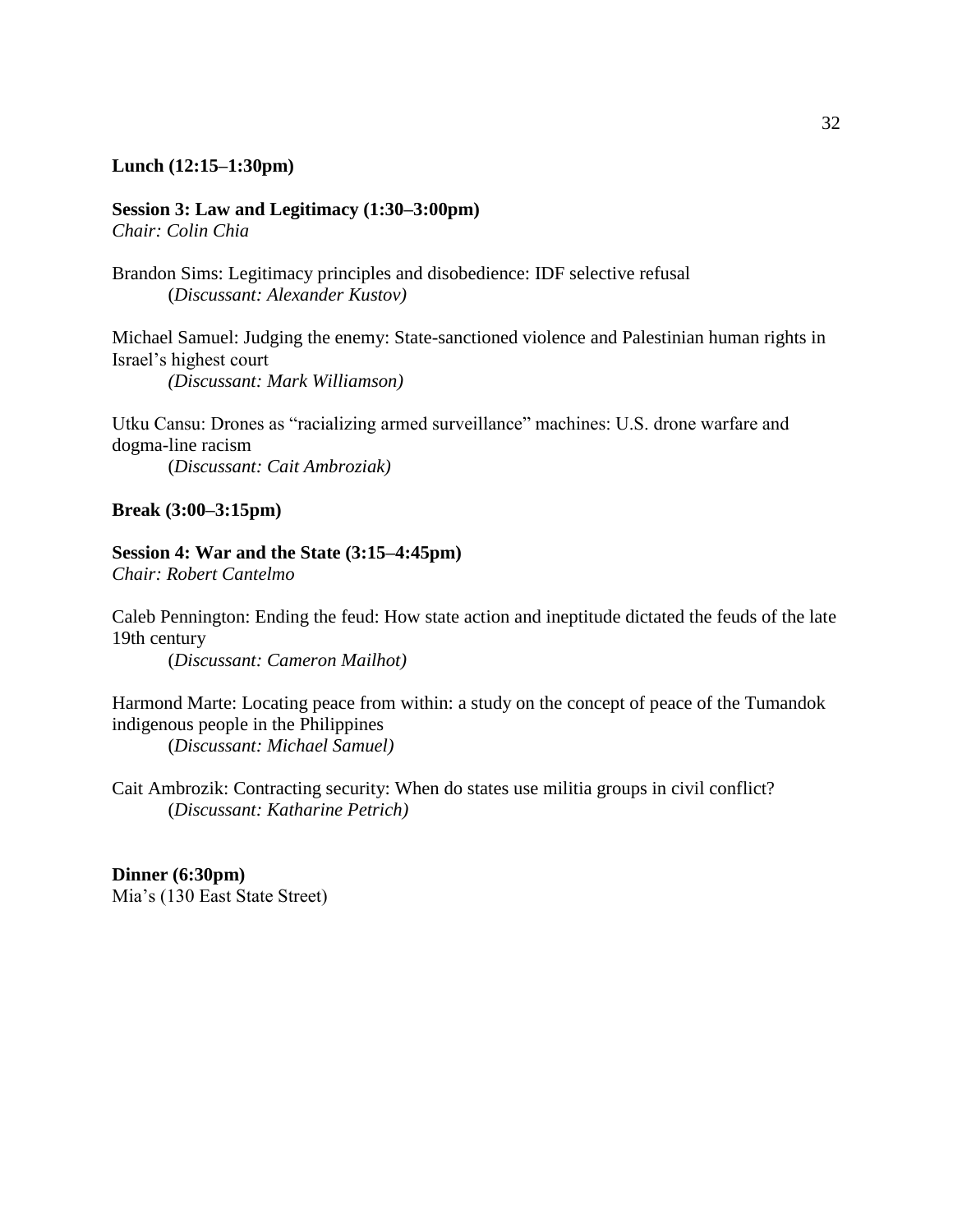## **APPENDIX F**

## **Monetary Conflict and Disorder in the New Age of Uncertainty** Cornell University May 17–18 2018

**Thursday, May 17: 8:00**, Dinner, Mia's Ithaca Commons, (*Assemble in the lobby, Statler Hotel at 7:40*)

## **Friday, May 18, ILR Conference Center, Room 229 Ives Hall**

-Continental breakfast, 8:40–9:10 AM (*Assemble in lobby of the Statler Hotel at 8:30)*

-9:10–9:20: Welcome and Opening Comments

#### **-Session 1: 9:20–10:40** – *Session Chair, Eric Helleiner*

Juliet Johnson (McGill) and Andrew Barnes (Kent State), Financial Nationalism and the Crisis of Neoliberalism

Jonathan Kirshner (Cornell) – Meet the New Twenties – Same as the Old Twenties?

-*Lead Discussant: Rawi Abdelal* (Harvard)

10:40–10:55: Break

## **-Session 2: 10:55–12:15** – *Session Chair, Jonathan Kirshner*

- Eric Helleiner (Waterloo), Financial Nationalism in an Historical Mirror: Some Intellectual Precedents with a Chinese Focus
- Mark Metzler (University of Washington), Globalization Booms, Globalization Depressions, and Varieties of National Monetary Experience in the Late 19<sup>th</sup> Century

-*Lead Discussant: Benjamin Cohen* (Santa Barbara)

Lunch, 12:15–1:45 ILR Conference Center, Room 227 Ives Hall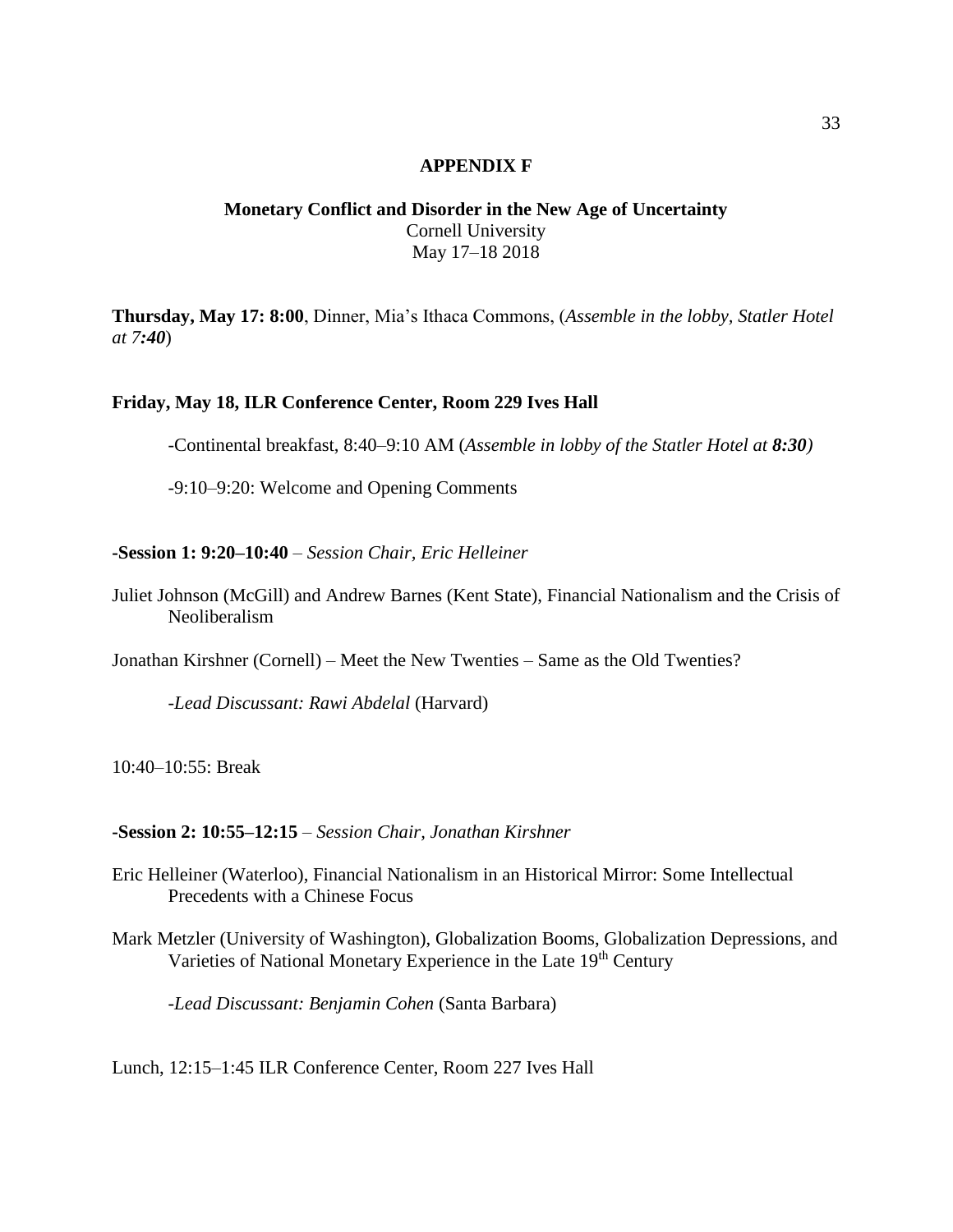**-Session 3: 2:00–3:20** – *Session Chair,* Hongying Wang

- Ilene Grabel (Denver), It's a Mess, and that's a Good Thing: Financial Governance in the Current Conjuncture
- Waltraud Schelkle (London School of Economics) The Last Men (in Grey Suits) Standing? Central Bank Cooperation in the New Age of Uncertainty

-*Lead Discussant: Aditi Sahasrabuddhe*

3:20–3:35: Break

**-Session 4: 3:35–4:55** – *Session Chair,* Rawi Abdelal

- Hyoung-kyu Chey (GRIPS, Tokyo), Why No Great Power Conflict over the Rise of the Chinese Renminbi? The International Politics of Currency Internationalization
- Julian Gruin (Amsterdam), Chinese Authoritarian Capitalism and the Role of Economic Ideology in Global Monetary Transition

-*Lead Discussant: Hongying Wang* (Waterloo)

**-Dinner, 7:00,** Madeline's, on The Commons downtown (*Assemble in the lobby of the Statler Hotel at 6:40*)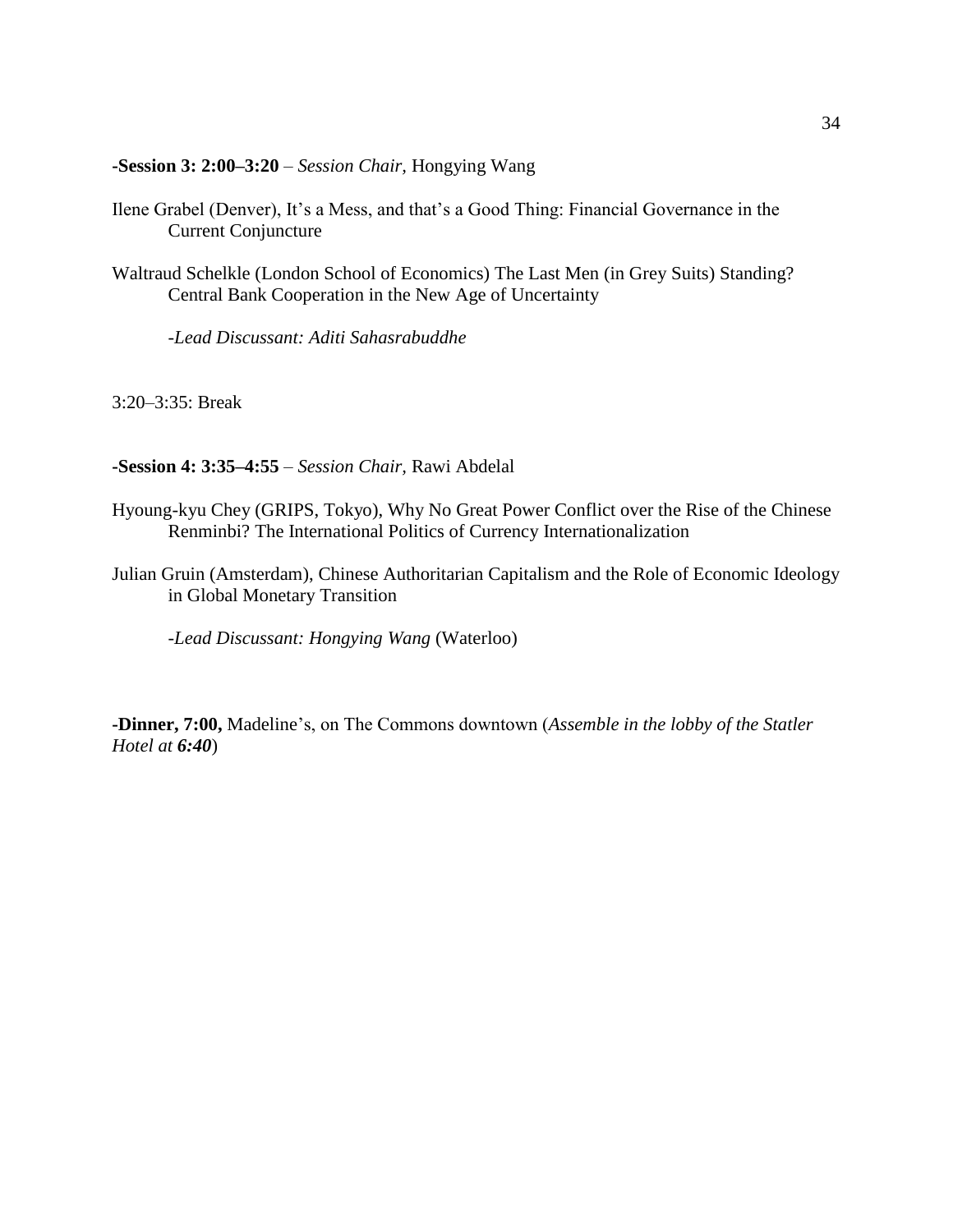## **APPENDIX G**



**4th Annual Conference on International Studies in the 21st Century**

## **Joint Conference Cornell University-Stockholm University June 11–12, 2018 Geovetenskapens Hus, Frescati Campus, Stockholm University**

Joint PhD Workshop, organized by Stockholm University Graduate School of International Studies and Cornell University's Judith Reppy Institute for Peace and Conflict Studies at the Mario Einaudi Center for International Studies, and in cooperation with NordSTEVA and the Stockholm University Graduate School of International Studies.



Nordic Centre for<br>Security Technologies<br>and Societal Values

Stockholm University Graduate<br>School of International Studies

## **Conference Vision**

This annual conference draws together early-career researchers to present research and build relationships. Framed broadly around 'International Studies', this year's conference addresses the policy implications of new forms of international studies research. It will include parallel workshop tracks focused on civil conflict, governance of security, and science and technology studies. These tracks are not meant to be exclusive – researchers of different stripes are welcome to participate. The goal is to encourage and refine research underway by PhD students, postdoc researchers, and new professors through receiving focused feedback from senior scholars, and to help network younger scholars with their international counterparts.

**Sunday, 10 June 18:00–19:30 Welcome Reception (optional)** Location: Scandic Park Hotel, Karlavägen 43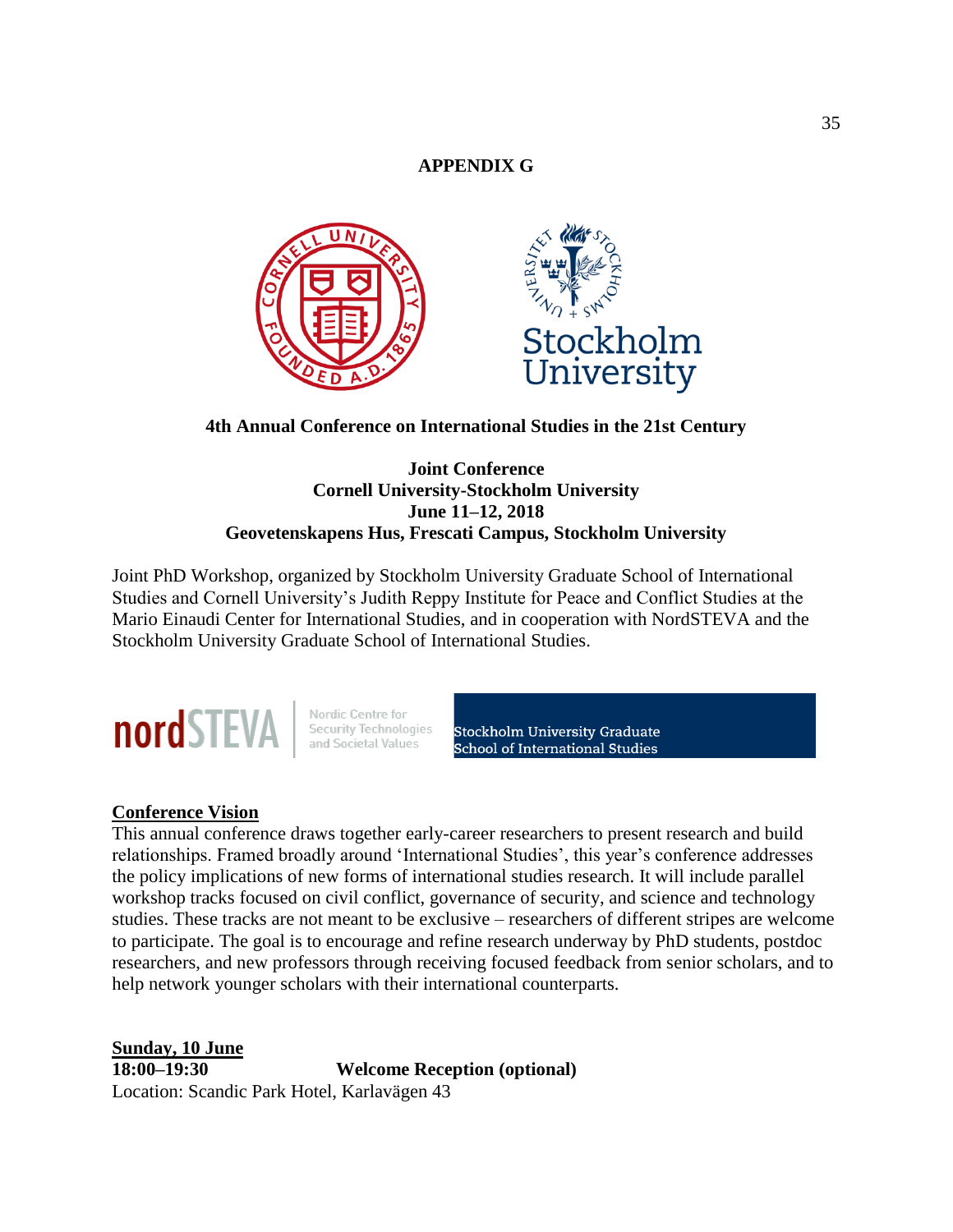## **Monday, 11 June**

| $9:00 - 9:30$                                | <b>Registration and Coffee</b>                              |
|----------------------------------------------|-------------------------------------------------------------|
| Location: Outside Nordenskiöld Room          |                                                             |
|                                              |                                                             |
| $9:30 - 9:45$<br>Location: Nordenskiöld Room | Welcome                                                     |
|                                              | Thomas Jonter, Stockholm University                         |
|                                              | Matthew Evangelista, Cornell University                     |
|                                              |                                                             |
| $9:45 - 11:00$                               | Key Note: Gender, Peace and Security: Slogans,              |
| Location: Nordenskiöld Room                  | systematic empirics, and critical perspectives              |
|                                              | Louise Olsson                                               |
|                                              | Senior Researcher, PRIO                                     |
| $11:00 - 12:15$                              | <b>Parallel Tracks</b>                                      |
|                                              |                                                             |
| Track 1: Civil Conflict                      | <b>Explaining intrastate conflict dynamics: identifying</b> |
| Location: Room U10                           | ripple effects after attacks on religious places            |
|                                              | Joakim Kreutz, Stockholm University                         |
|                                              |                                                             |
|                                              | <b>Armed Groups and Armed Political Order(s)</b>            |
|                                              | through the Prism of Arms<br>Francesco Buscemi              |
|                                              |                                                             |
|                                              | Chair: Matt Evangelista                                     |
|                                              | Discussants: Luke Abbs and Rebecca Nielsen                  |
| Track 2: Governance of Security              | <b>Risk Communication in a Digitalized Society</b>          |
| Location: Room U11                           | Stine Bergersen, PRIO                                       |
|                                              | The Biopolitics of (Dis)appearing Asylum-Seekers            |
|                                              | Anna Hammarstedt, Stockholm University                      |
|                                              | <b>Chair: Thomas Jonter</b>                                 |
|                                              | Discussants: Jonathan Feldman and Emma Rosengren            |
| Track 3: Science and Technology              | Digital Diplomacy: The Use of Satellite Imaging in          |
| Location: Room U12                           | <b>Ensuring International Regimes Compliance</b>            |
|                                              | Nikita SW Chiu, Oxford University                           |
|                                              | <b>Internet Use, Online Repression and Anti-Regime</b>      |
|                                              | <b>Sentiment under Authoritarian Rule</b>                   |
|                                              | Kris Ruijgrok, University of Amsterdam                      |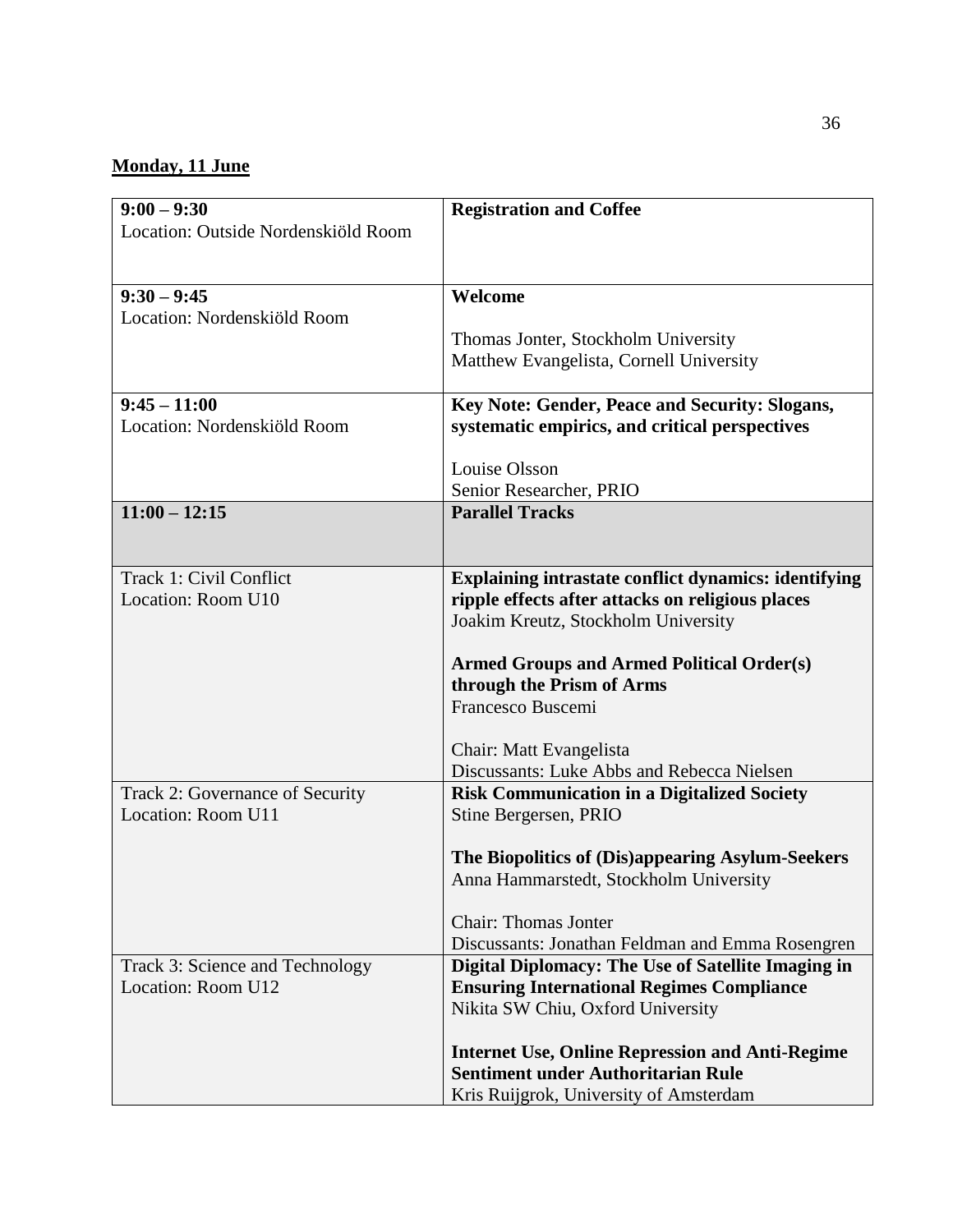|                                                       | Chair: Rebecca Slayton, Cornell                                                                          |
|-------------------------------------------------------|----------------------------------------------------------------------------------------------------------|
|                                                       | Discussants: Julie George and Sebastian Larsson                                                          |
| $12:30 - 13:30$                                       | Lunch                                                                                                    |
| <b>Location: Faculty Club</b>                         |                                                                                                          |
| $13:30 - 14:45$                                       | <b>Parallel Tracks</b>                                                                                   |
| Track 1: Civil Conflict                               | <b>Secret Societies and Public Politics: Women's</b>                                                     |
| Location: Room U10                                    | <b>Empowerment After Civil War</b>                                                                       |
|                                                       | Rebecca Nielsen                                                                                          |
|                                                       | <b>Sexual Politics in Conflict Transitions: The Case of</b>                                              |
|                                                       | <b>Sri Lanka</b>                                                                                         |
|                                                       | Thiyagaraja Waradas                                                                                      |
|                                                       | Chair: Katherine Sawyer                                                                                  |
|                                                       | Discussants: Louise Olsson and Sabrina Karim                                                             |
| Track 2: Governance of Security                       | <b>Currents of Conscience: Evolution and Operation</b>                                                   |
| Location: Room U11                                    | of the Water Taboo                                                                                       |
|                                                       | Charlotte Grech-Madin, Uppsala University                                                                |
|                                                       | <b>Armed Neutrality in Dire Straits</b>                                                                  |
|                                                       | Emma Rosengren, Stockholm University                                                                     |
|                                                       |                                                                                                          |
|                                                       | Chair: Matthew Evangelista                                                                               |
|                                                       | Discussants: Cameron Mailhot and Ulrika Mörth                                                            |
| Track 3: Science and Technology<br>Location: Room U12 | <b>Making Sense of Security Discourses in Plant</b>                                                      |
|                                                       | <b>Biotechnology Debates: A Socio-material</b><br><b>Accounting of Genetically Modified Organisms in</b> |
|                                                       | the European Union                                                                                       |
|                                                       | Shane Markowitz, Central European University                                                             |
|                                                       |                                                                                                          |
|                                                       | <b>Thinking about Global Clinical Trials as</b>                                                          |
|                                                       | <b>Mechanisms of Governance</b>                                                                          |
|                                                       | Ashima Mittal, University of Chicago                                                                     |
|                                                       | Chair: Kristoffer Leiden, PRIO                                                                           |
|                                                       | Discussants: Louise Bengtsson and Lissette Lorenz                                                        |
| $14:45 - 15:00$                                       | <b>Coffee Break</b>                                                                                      |
| Location: Outside Nordenskiöld Room                   |                                                                                                          |
| $15:00 - 16:15$                                       | <b>Parallel Tracks</b>                                                                                   |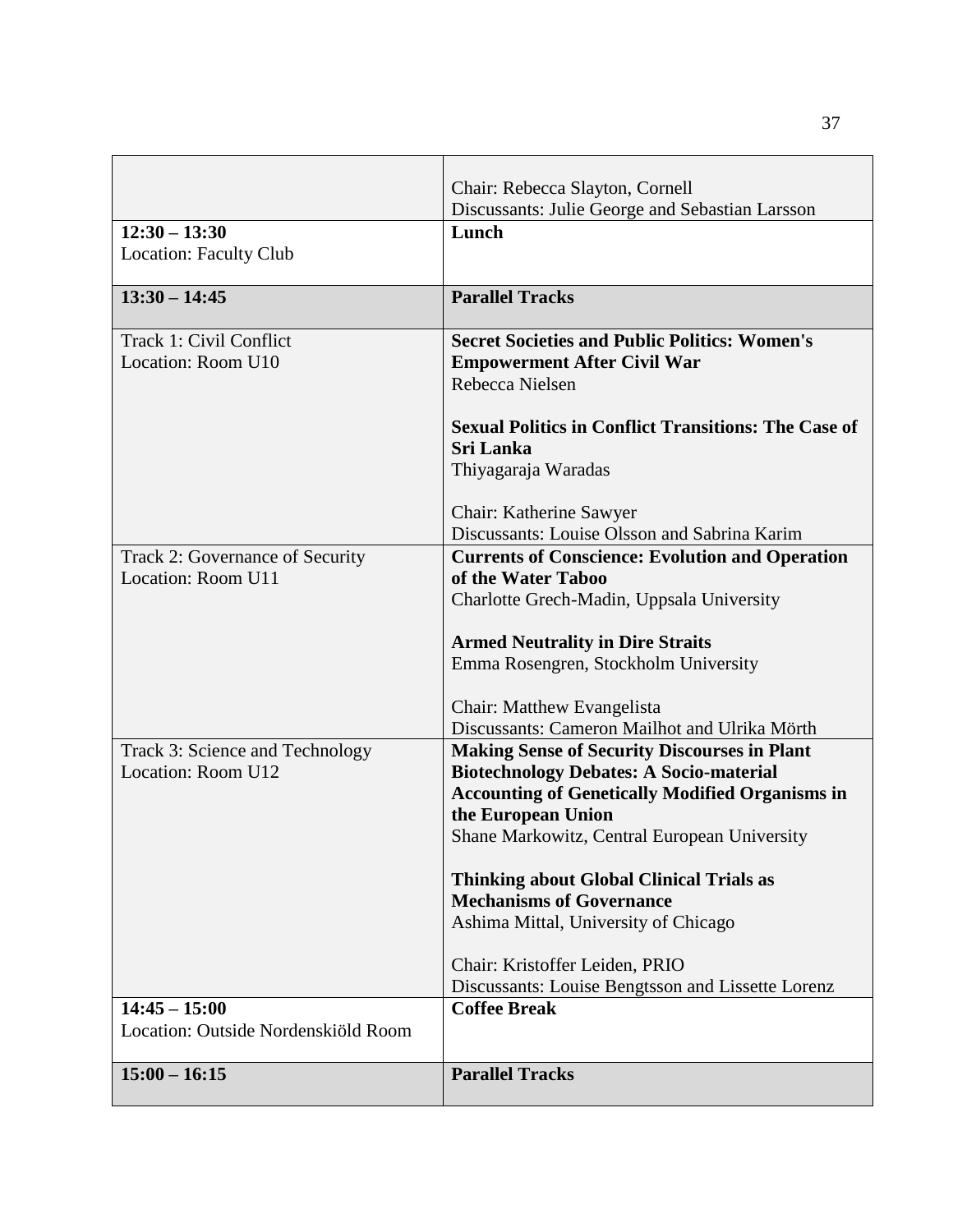| Track 1: Civil Conflict         | <b>Biophysiological Risk-factors for Political Violence</b>         |
|---------------------------------|---------------------------------------------------------------------|
| Location: Room U10              | Katherine Sawyer                                                    |
|                                 |                                                                     |
|                                 | <b>Using Machine Learning to Understand</b>                         |
|                                 | <b>International Diplomacy from United Nations in</b>               |
|                                 | <b>Civil Conflicts</b><br><b>Bruno Conte</b>                        |
|                                 |                                                                     |
|                                 | Chair: Rebecca Nielsson                                             |
|                                 | Discussants: Joakim Kreutz and Sabrina Karim                        |
| Track 2: Governance of Security | <b>Securitizing Accountability: Understanding the</b>               |
| Location: Room U11              | <b>Role of Justice Policies in Post-Soviet Security</b>             |
|                                 | <b>Frameworks</b>                                                   |
|                                 | Cameron Mailhot, Cornell University                                 |
|                                 | <b>Integrated Global Governance on Climate Risks</b>                |
|                                 | Ece Kural, Stockholm University                                     |
|                                 |                                                                     |
|                                 | Chair: Jonathan Feldman                                             |
|                                 | Discussants: Mark Rhinard and Thomas Jonter                         |
| Track 3: Science and Technology | The Civil Paradox: The Swedish Defence Industry                     |
| Location: Room U12              | and Emerging Security Technologies - A Spill-Over                   |
|                                 | in Reverse?                                                         |
|                                 | Sebastian Larsson, Stockholm University                             |
|                                 | <b>Emerging Technologies: Implications and</b>                      |
|                                 | <b>Prospects of their Proliferation</b>                             |
|                                 | Julie George, Cornell University                                    |
|                                 |                                                                     |
|                                 | Chair: Kristoffer Leiden, PRIO                                      |
|                                 | Discussants: Nikita SW Chiu and Kris Ruijgrok                       |
| 19:00                           | <b>Conference Dinner*</b>                                           |
| Location: Scandic Park Hotel,   | *Restricted to paper givers, chairs, key notes, and<br>discussants. |
| Karlavägen 43                   |                                                                     |

# **Tuesday, 12 June**

| $9:30 - 10:45$<br>Location: Nordenskiöld Room | <b>Key Note: Human Security: Understanding and</b><br>addressing the real challenges of our time |
|-----------------------------------------------|--------------------------------------------------------------------------------------------------|
|                                               | Robert Egnell                                                                                    |
|                                               | Professor, Swedish Defence University                                                            |
| $10:45 - 11:00$                               | <b>Coffee</b>                                                                                    |
| Location: Outside Nordenskiöld Room           |                                                                                                  |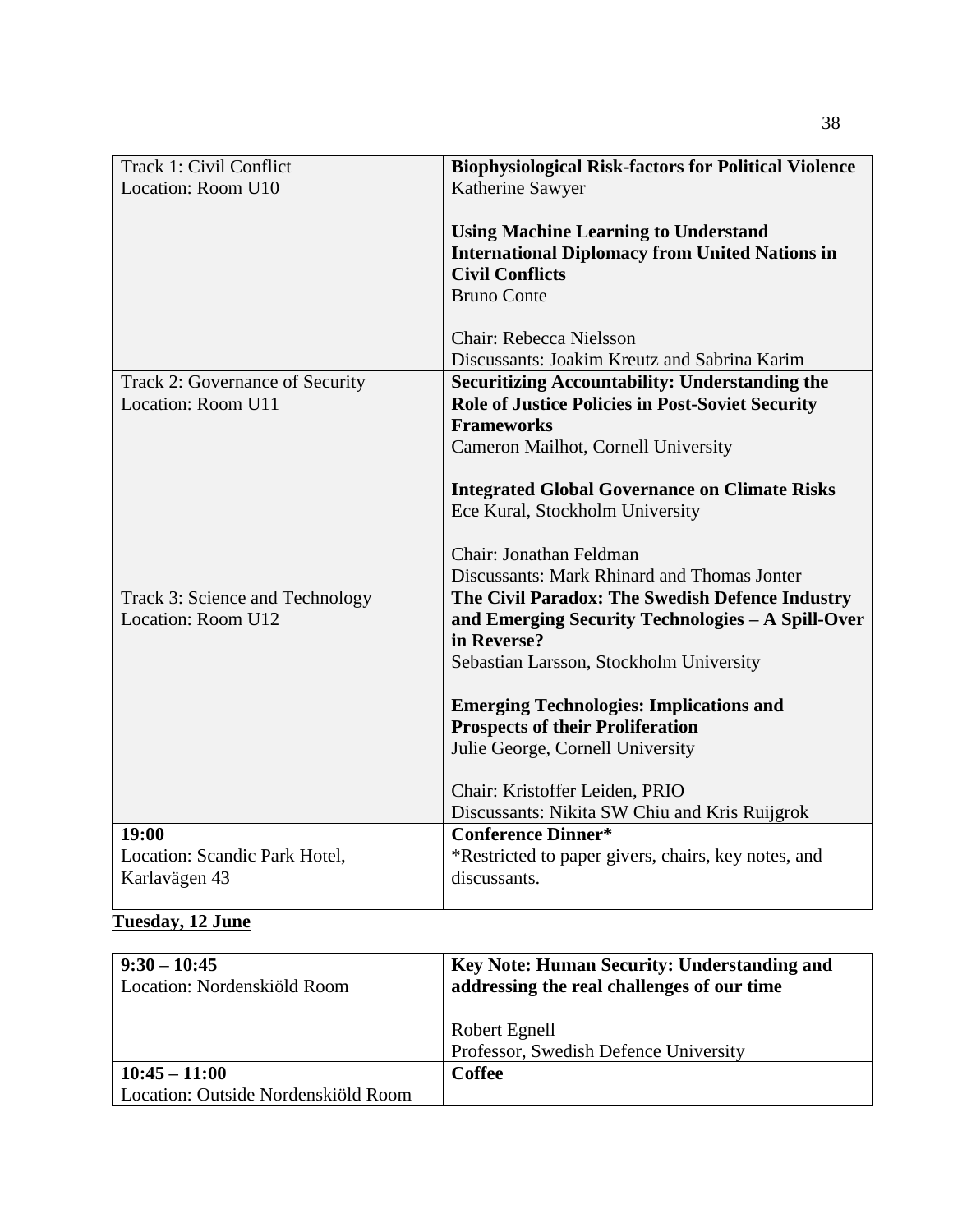| $11:00 - 12:30$                 | <b>Parallel Tracks</b>                                    |
|---------------------------------|-----------------------------------------------------------|
| Track 1: Civil Conflict         | <b>Preventing Election Violence: A Field Experiment</b>   |
| Location: Room U10              | with Police and Youth-Wing Party Leaders in               |
|                                 | Liberia                                                   |
|                                 | <b>Lindsey Pruett</b>                                     |
|                                 | <b>Chasing Shadows: Peacekeeping, Militias, and</b>       |
|                                 | <b>Violence Displacement</b>                              |
|                                 | Luke Abbs                                                 |
|                                 | Chair: Joakim Kreutz                                      |
|                                 | Discussants: Katherine Sawyer and Bruno Conte             |
| Track 2: Governance of Security | Norm acceptance in the international community: a         |
| Location: Room U11              | study of disaster risk reduction and climate-             |
|                                 | induced migration                                         |
|                                 | Elin Jakobsson, Stockholm University                      |
|                                 | <b>Nordic Security Policy Discourses in the Post Cold</b> |
|                                 | <b>War Era</b>                                            |
|                                 | Tyra Hertz, Stockholm University                          |
|                                 | Chair: Chiara Ruffa                                       |
|                                 | Discussants: Ian Higham and Stine Bergesen                |
| Track 3: Science and Technology | Healing Gaia? Health Security in the Age of the           |
| Location: Room U12              | Anthropocene                                              |
|                                 | Louise Bengtsson, Stockholm University                    |
|                                 | <b>Crisis Management: Lessons from Fukushima</b>          |
|                                 | Lissette Lorenz, Cornell University                       |
|                                 | Chair: Rebecca Slayton                                    |
|                                 | Discussants: Ashima Mittal and Shane Markowitz            |
| $12:30 - 14:00$                 | Lunch                                                     |
| <b>Location: Faculty Club</b>   |                                                           |
|                                 |                                                           |
| $14:00 - 15:00$                 | <b>Parallel Tracks</b>                                    |
| Track 1: Civil Conflict         | General Discussions and Next Steps                        |
| Location: Room U10              |                                                           |
| Track 2: Governance of Security | <b>Critical Thinking, Critical Pedagogy and Social</b>    |
| Location: Room U11              | <b>Reconstruction: The Displacement of Disarmament</b>    |